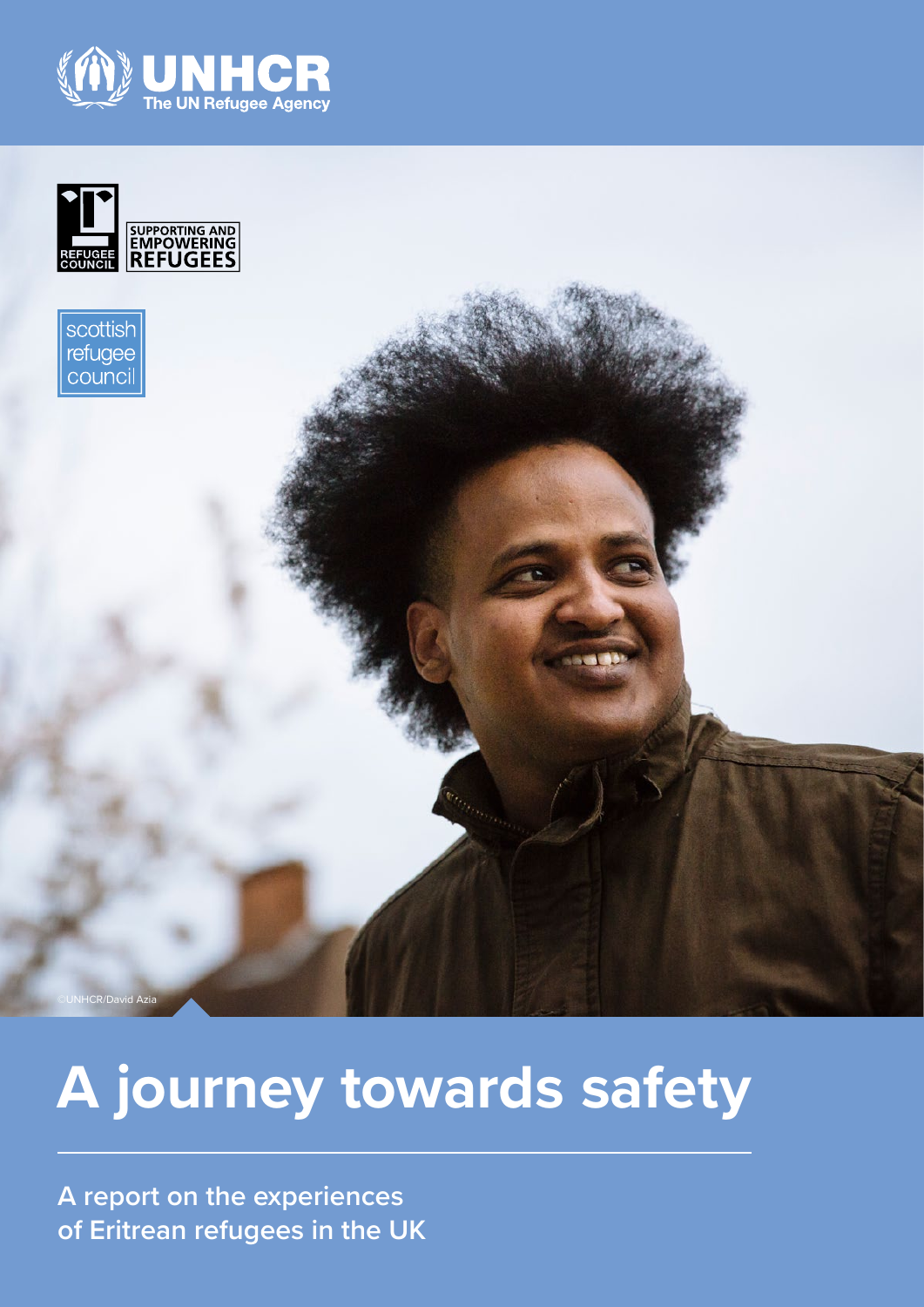## " *Take a journey towards safety*  **even if it takes years ??**

## **Eritrean Proverb**

ገበይ ሳላም ሖል ጊሳ። (Tigre) መገዲ ሰላም፡ ዓመት ኪዶ (Tigrinya)

### **ACKNOWLEDGEMENTS**

Our deepest gratitude goes to all of the refugees who took part in the participatory assessment. Thank you all for generously giving your time and sharing your experiences, some of which were very difficult to recount. We hope that by doing so for this report, we are able to shine a light on the challenges faced by newly recognised refugees in the UK and provide constructive recommendations to improve their situation.

Thanks also to the following for their invaluable support in organising and carrying out the participatory assessment: Sara Palacios Arapiles, Sabeeha Lakha, Mathilda Grivell, Ezedin Osman, Ismail Moussa, Redi Aybu, Munir Adem, Miriam Woldu, Kidest A Beyene, Waldemichael Tsegay, Fiori Mezgebo, Ghezae Berhane, The International Centre for Eritrean Refugees and Asylum-Seekers, Eritrean Muslim Community Association, Saho Community Centre, Association of Eritrean Jeberti in the UK, West London Eritrean Community, Enhancing Educating Eritreans, Children in Care, Nottingham City Council, Volunteers at the British Red Cross in Nottingham, Refugee Action in London and After 18.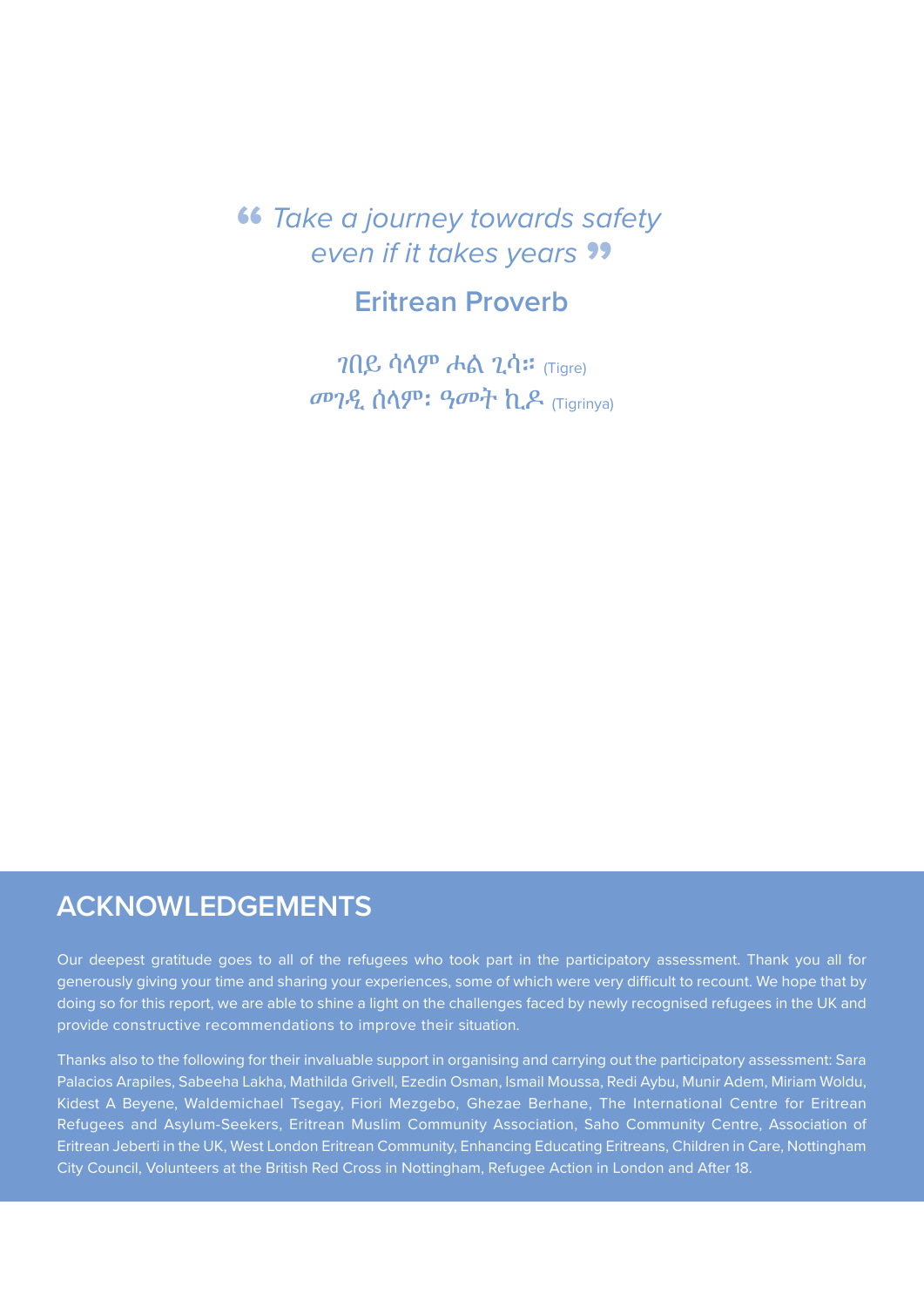# **CONTENTS**

| 19 |  |
|----|--|
|    |  |
|    |  |
|    |  |
|    |  |
|    |  |
|    |  |
|    |  |
|    |  |
|    |  |
| 31 |  |

## **SEPTEMBER 2018**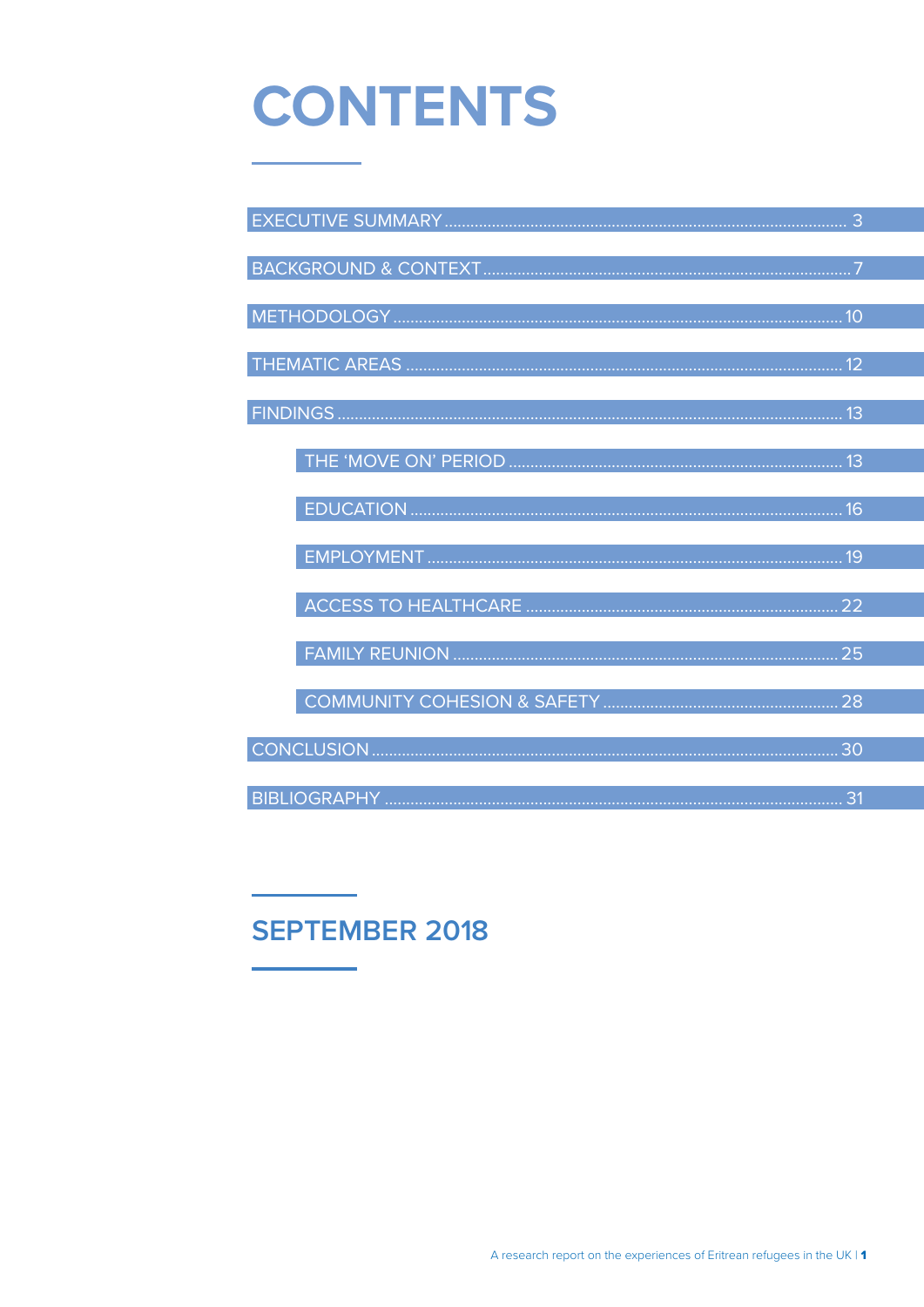**FOR REFUGEES WHO HAVE LOST EVERYTHING**, who are often without the support of family and friends, and who may carry the scars of trauma and tragedy, building a new life can be a difficult and daunting task. Mandated to protect refugees, UNHCR, the UN Refugee Agency provides life-saving shelter and assistance to refugees around the world.

This report finds that for Eritrean refugees recognised in the UK, Government-provided integration assistance can be inconsistent and inadequate. Many of the refugees we interviewed faced lengthy delays in the determination of their refugee status, leaving them feeling anxious and unsettled. Even after they were granted status, difficulties accessing mainstream services, housing, and English language classes were common. Few were able to find work matching their skills and experience. Yet despite their setbacks, the majority of Eritreans who took part in this research were happy to be safe, felt welcomed in the UK, and were generally positive about their futures.

I am grateful for the collaboration with the Refugee Council and Scottish Refugee Council in preparing this report which provides the Government and Local Authorities with constructive recommendations to improve policies and services for refugees. With the right kind of support, refugees can thrive and give back to the communities that have welcomed them in. At a time when 68.5 million people are uprooted around the world, solidarity with refugees is needed more than ever.

*Gonzalo Vargas Llosa, UNHCR Representative to the UK*

**EVERY DAY AT THE REFUGEE COUNCIL** we support newly recognised refugees to start to rebuild their lives. Through our work, we regularly witness the mixed emotions that a positive decision on an asylum claim can evoke: the joy at finally having to stop running and finally reaching safety coupled with the anxiety about where a person is going to live and how they will support themselves.

Establishing a new life can be extremely challenging, and we are delighted to have partnered with UNHCR and Scottish Refugee Council to examine what it is like to be a newly recognised refugee in the UK through the lens of the Eritrean community. The experiences highlighted in this research tally with those we see through our support services and echo the findings of research we have carried out on this subject. Sadly many of the problems people face are a consequence of policies that serve to make life more difficult for refugees at the point we should be doing all we can to facilitate integration. I urge the Government and other service providers to heed the recommendations made in this report so that those granted protection in the UK are able to rebuild their lives.

#### *Maurice Wren, Chief Executive, Refugee Council*

**REFUGEE EMPOWERMENT** and involvement are at the heart of what we do. We warmly welcomed the opportunity to work with our colleagues at the Refugee Council and UNHCR to give a voice to the experiences of Eritrean refugees across the UK and vitally to hear their solutions to the challenges they encounter.

Whilst the report highlights some positive policies and support in Scotland that help newly recognised refugees to integrate in Scotland, it importantly shines a light on key issues experienced by Eritrean refugees across the UK that seriously hamper their paths to building a new life. From facing an immediate cliff edge of destitution when they are recognised as refugees, to restrictive policies on family reunion, this report clearly articulates the concerns of this particular population, but which other refugees sadly face. Resolving these issues will not only benefit refugees, but all our communities.

#### *Sabir Zazai, Chief Executive, Scottish Refugee Council*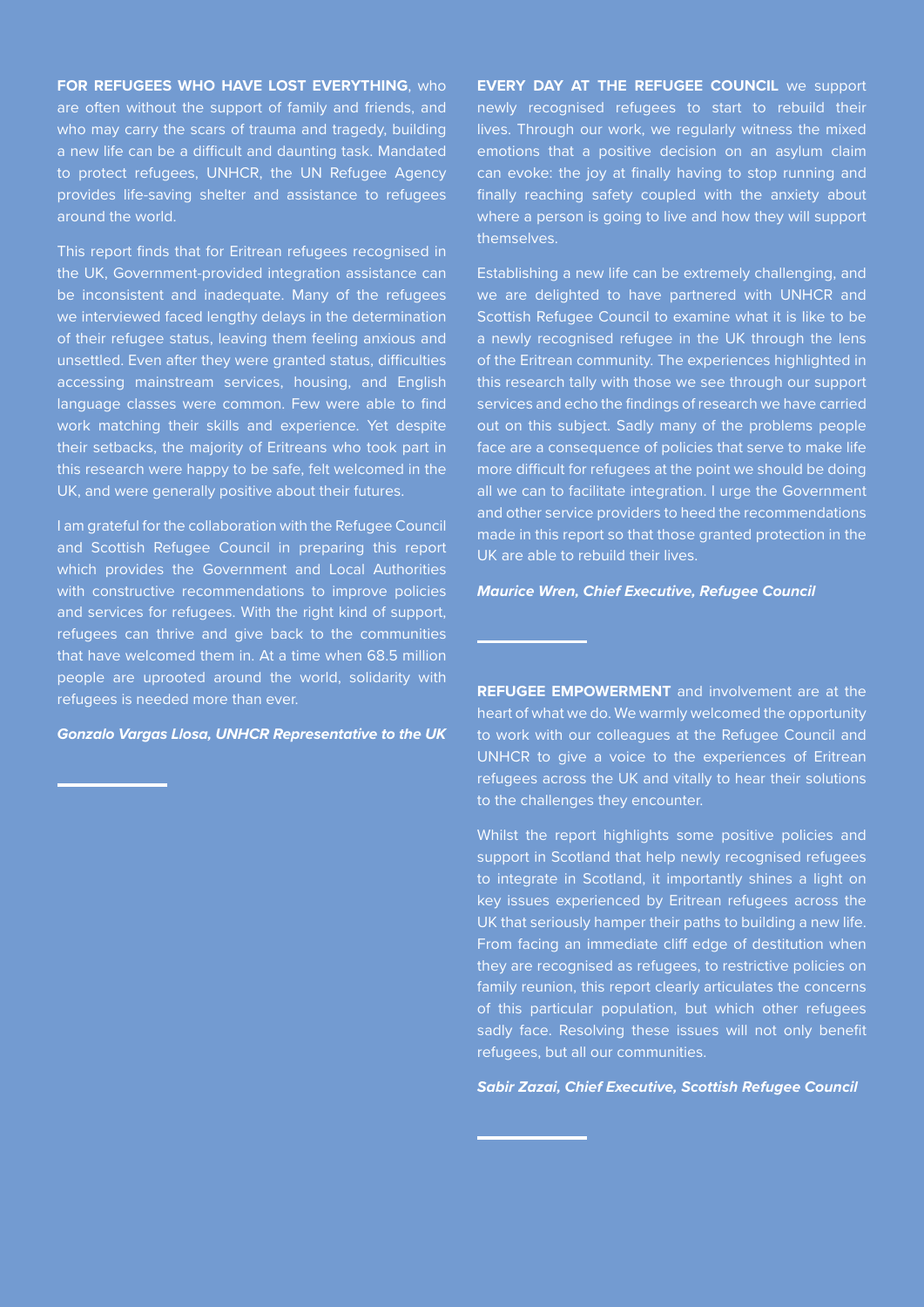# <span id="page-4-0"></span>**EXECUTIVE SUMMARY**

This report presents findings and recommendations based on a Participatory Assessment (PA) conducted in England and Scotland in September and October 2017. The PA involved nine Focus Group Discussions (FGDs) and 11 individual interviews with Eritrean men and women who were recognised as refugees in the United Kingdom (UK) within a period of 30 months preceding the PA on or after 1 March 2015.

In 2016, the UK received 3.2% of all asylum applications made in the European Union, the highest number after Germany, Italy, France, Greece and Austria. Currently, the UK is one of the top five refugee hosting countries in Europe and UNHCR works closely with the UK Government, including the Home Office and the Department for International Development, to protect refugees and other persons of concern to UNHCR inside the UK as well as in their countries of asylum. Notably, the UK Government has become a global leader in the resettlement of refugees, with the establishment of the Vulnerable Persons Resettlement Scheme and the introduction of the Community Sponsorship Scheme for the resettlement of refugees displaced by the Syrian conflict to the UK.

Source: Eurostat, Asylum in the EU Member States, 16 March 2017, http://ec.europa.eu/eurostat/documents/2995521/7921609/3-16032017-BP-EN.pdf/e5fa98bb-5d9d-<br>4297-9168-d07c67d1c9e1 and UNHCR, Mid-Year Trends 2017, 9 March 20 [4297-9168-d07c67d1c9e1](http://ec.europa.eu/eurostat/documents/2995521/7921609/3-16032017-BP-EN.pdf/e5fa98bb-5d9d-4297-9168-d07c67d1c9e1) and UNHCR, *Mid-Year Trends 2017*, 9 March 2018, http://www.unhcr.org/uk/statistics/unhcrstat

In mid-2017, figures from UNHCR, the UN Refugee Agency, showed that there were 121,280 refugees living in the UK.<sup>1</sup> the majority of whom would have gone through the asylum process inside the country after submitting an application. Providing protection and achieving integration for these refugees remains a central concern for UNHCR and its partners to this report: the Refugee Council and Scottish Refugee Council. At the same time, it is recognised that those refugees who go through the UK's asylum process lack the dedicated early integration support received by refugees who enter the UK through the Government-led resettlement schemes.<sup>2</sup> UNHCR, together with the Refugee Council and Scottish Refugee Council, conducted the PA, in order to examine how certain policies and practices in the UK impact upon their protection situation and integration prospects.

The PA, therefore, focused specifically on those who were recognised as refugees after having gone through the asylum process inside the UK. It gave the refugees interviewed the opportunity to share their experience in their own words, to gather information about this population's protection risks, capacities and solutions as well as about key stakeholders providing them with assistance.

## **WHAT IS A PARTICIPATORY ASSESSMENT?**

A PA is a process employed by UNHCR that includes building partnerships with refugee women and men of all ages and backgrounds by promoting meaningful participation in the design of programmes and advocacy efforts through structured dialogue. PAs may include holding separate discussions with women, girls, boys, and men, including adolescents, to better understand their specific concerns and challenges and involve them in finding solutions. The information gathered from different groups also reflects a diversity of perspectives and viewpoints, minimising the risk of excluding certain groups in the design of programmes and advocacy efforts.

<sup>1</sup> UNHCR, *Mid-Year Trends 2017*, 9 March 2018,<http://www.unhcr.org/uk/statistics/unhcrstats/5aaa4fd27/mid-year-trends-june-2017.html>

<sup>2</sup> Resettlement programmes currently run by the UK Government include: the Vulnerable Persons Resettlement Scheme (VPRS), Vulnerable Children's Resettlement Scheme (VCRS), the Gateway Protection Programme and the Mandate Refugee Scheme (MRS). Each of these programmes provide refugees with a support package for a limited period of time with the exception of the MRS.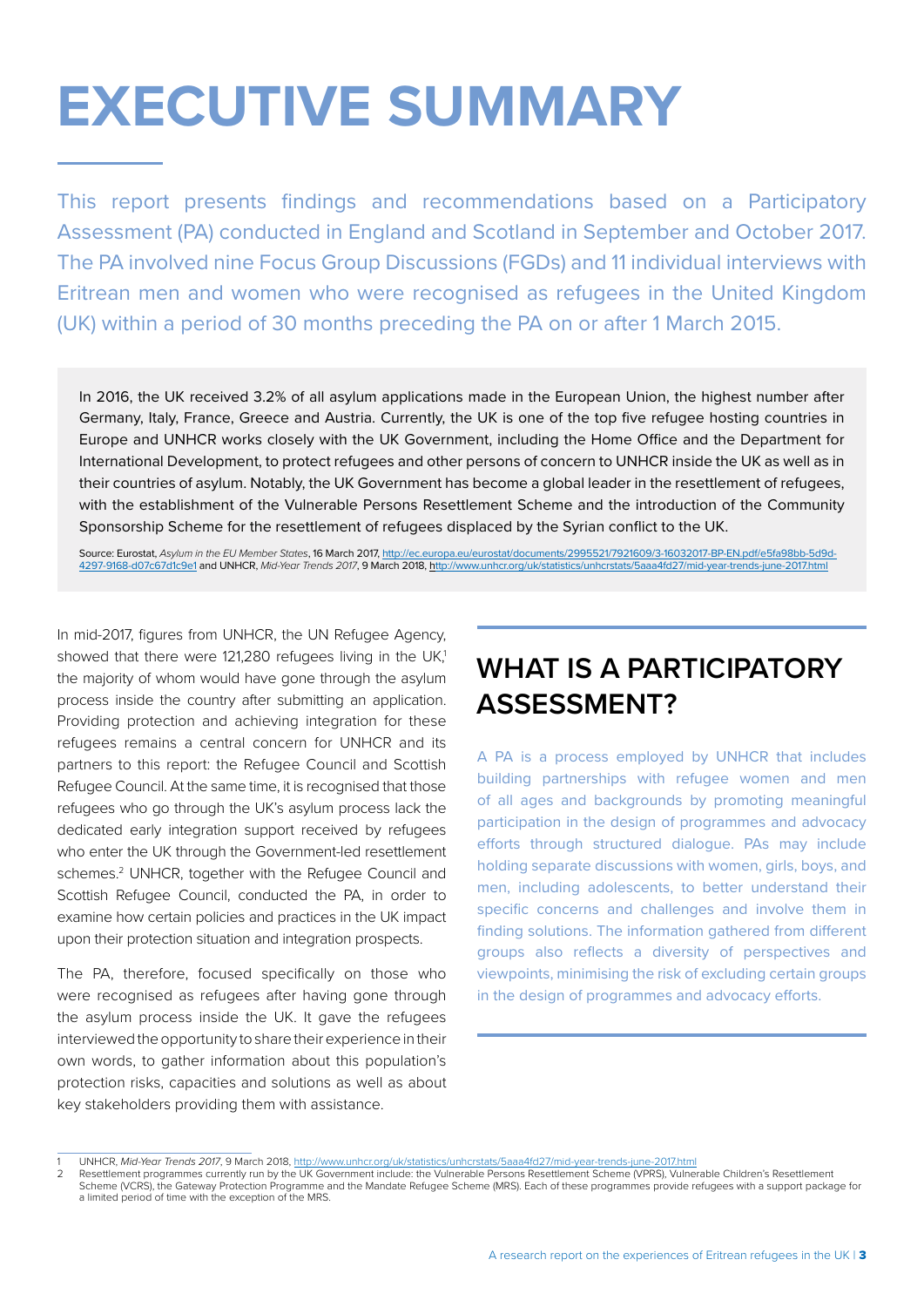UNHCR, the Scottish Refugee Council and the Refugee Council chose to look at the experience of refugees recognised in-country through the lens of the Eritrean refugee population. This was done both to consider their specific protection situation (see *Focus Population: Eritrean Refugees* below) as well as to practically and effectively coordinate the PA with the resources available. Because Eritreans comprise one of the largest nationality groups seeking asylum in the UK,<sup>3</sup> it was also hoped that the PA would be valuable in providing some context to the experiences of others who have been through the asylum process and recognised as refugees in the UK.

Overall, the PA identified some positive practices by different actors supporting refugees. However, it was found that these positive practices were not consistently applied and existed alongside notable gaps in support and assistance given to refugees recognised through the UK asylum process. These gaps were identified as creating barriers to their integration and as potentially exacerbating pre-existing vulnerabilities including for refugees who had survived violence, torture, and/or sexual and gender-based violence.

The participatory methodology helps place refugees at the centre of decision making regarding their own protection and welfare. Accordingly, refugees interviewed made suggestions and discussed possible solutions to the problems they have faced upon recognition. The PA also gave a voice to the Eritrean refugee population who, as shown by the consultations, typically experienced significant trauma either in Eritrea and/or, during their journey to the UK. Many participants felt that there was a general lack of awareness of the suffering that they had experienced to reach safety in the UK. The refugees who were interviewed felt empowered and pleased to be given the opportunity to talk about their concerns, and were grateful to UNHCR and partners for creating space for such discussions to take place and for highlighting their plight and concerns.

Based on the findings and solutions proposed by the participants, this report makes recommendations across six thematic areas, which are summarised below and discussed in detail in the subsequent sections. These should help inform the development of policy and law in the UK, including the design of a national integration strategy for refugees, which is currently being considered by the UK Government through the *Integrated Communities Strategy*  Green Paper consultation.<sup>4</sup> The development of law and policy in this area should be designed to ensure that the support provided to refugees who have gone through the asylum process is approximated with that currently provided to resettled refugees.

## **RECOMMENDATIONS**

#### **The 'move on' period**

We recommend that the UK authorities extend the 'move on' period beyond 28 days, giving newly recognised refugees more time before their accommodation and subsistence support, provided under Section 95 of the Immigration and Asylum Act 1999<sup>5</sup>, comes to an end. This recommendation is made to help ensure that refugees do not experience a gap in their support. The duration of the 'move on' period should reflect the time it reasonably takes to access accommodation and start receiving welfare benefits payments or move into work. The length of time should be considered in consultation with refugees (including those who have been recognised in the UK) and relevant organisations who support newly recognised refugees. It should also take into account previous reports and recommendations made concerning the 'move on' period.

We recommend that the UK authorities take measures to introduce a stronger support system for newly recognised refugees. This could, for example, include funding and working closely with organisations that can dedicate caseworkers for a set period of time to all newly recognised refugees so that they can navigate the system and ultimately become less reliant on Government support where possible. Further, the UK authorities should seek to assist newly recognised refugees in addressing challenges faced during the 'move on' period, such as difficulty in opening bank accounts and access to a Biometric Residence Permit (BRP).

We recommend that the UK authorities explore the possibility of starting the transition process from asylumseeker to refugee before refugee recognition, especially for the provision of services such as language and vocational training, as well as information provision on access to social support, health-care and housing post-recognition.

<sup>3</sup> There have been over 26,000 applications for asylum by Eritrean nationals since 2001 in the UK. See UK Home Office, *Immigration statistics*, October to December 2017 second edition, ("UK Home Office Immigration Statistics Oct-Dec 2017"),<https://www.gov.uk/government/statistics/immigration-statistics-october-to-december-2017>

<sup>4</sup> UK Government, *Integrated Communities Strategy Green Paper*, March 2018, ("UK Government Green Paper"), [https://www.gov.uk/government/consultations/integrated](https://www.gov.uk/government/consultations/integrated-communities-strategy-green-paper)[communities-strategy-green-paper](https://www.gov.uk/government/consultations/integrated-communities-strategy-green-paper)

<sup>5</sup> Part VI of the Immigration and Asylum Act 1999, <https://www.legislation.gov.uk/ukpga/1999/33/section/95>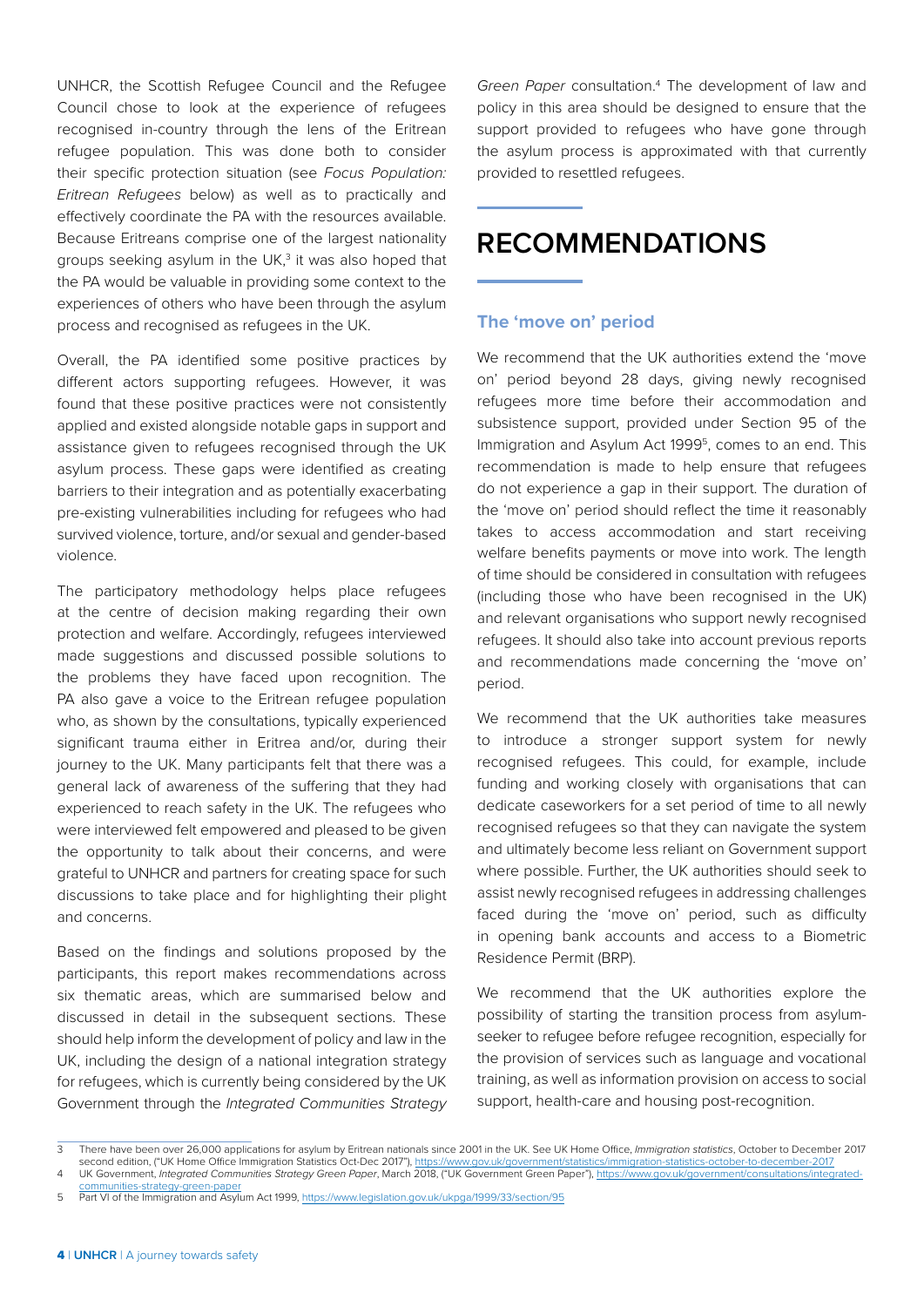#### **Education**

We recommend that the UK Government increase the number of fully-funded English language course hours available to refugees and increase the provision of childcare support to those refugees undertaking English for Speakers of Other Language (ESOL) classes. Where possible, this should be extended to those going through the asylum process.

We recommend that the UK Government provide a period of intensive English language classes for refugees who wish to fully concentrate on their English or who require specialist learning support in acquiring English language skills.

#### **Employment**

We recommend that the Department for Work and Pensions (DWP) strengthen the training provided to Jobcentre Plus staff on the needs of refugee jobseekers so that their special circumstances are taken into account and they are approached with the requisite sensitivity by staff members. This should assist in providing a more tailored response which delivers labour market access and that, in some situations, may involve referral to other organisations such as Non Governmental Organisations (NGOs) or charities equipped to assist people further.

We recommend that the central and local government strengthen their coordination with service providers to improve the provision of support to refugees seeking access to the labour market. Consideration should be given to strengthening access to employment for asylumseekers prior to refugee recognition. This could be done by bringing forward the date on which they are entitled to work and ensuring wider access to employment than that found in the shortage occupation list.

#### **Health & Wellbeing**

We recommend that the Home Office and the Department for Health take measures to ensure that in all circumstances, information is given to refugees upon recognition of their healthcare rights, including information on how to register with a general practitioner and what to do in a medical emergency. This information should be available in a number of languages.

We recommend that the Department for Health strengthen information given to relevant staff on the rights of refugees and how they can be assisted through the registration process as well as on their unique experiences and challenges.

We recommend that Asylum Support Accommodation Providers support those living in asylum support accommodation to access specialist services where necessary (e.g. pregnant women, complex health problems, families with children).

#### **Family Reunion**

We recommend that the Ministry of Justice lift restrictions on legal aid in England and Wales for beneficiaries of international protection seeking family reunion.

We recommend that the Home Office allows for reunification of families in a wider set of circumstances than under current policy. This includes:

- allowing child refugees in the UK the right to sponsor their close family, so they can rebuild their lives together and help them integrate in their new community; and
- expanding who qualifies as 'family', so that young people who have turned 18 and elderly parents can join their family in the UK.

We also recommend that the Home Office improves training given to caseworkers making decisions on family reunion applications, including to ensure sufficient understanding of practical and cultural factors which can impact on applicants' ability to provide requested evidence to decision makers.

#### **Community Cohesion & Safety**

We recommend that where, during the asylum process, the Home Office identifies individual cases with early integration challenges, such cases are referred to local groups and NGOs to prevent isolation and diminished resilience.

We recommend that the UK Government and organisations working to protect and support refugees work more closely with the media to highlight the positive contributions made by refugees and migrants to local communities.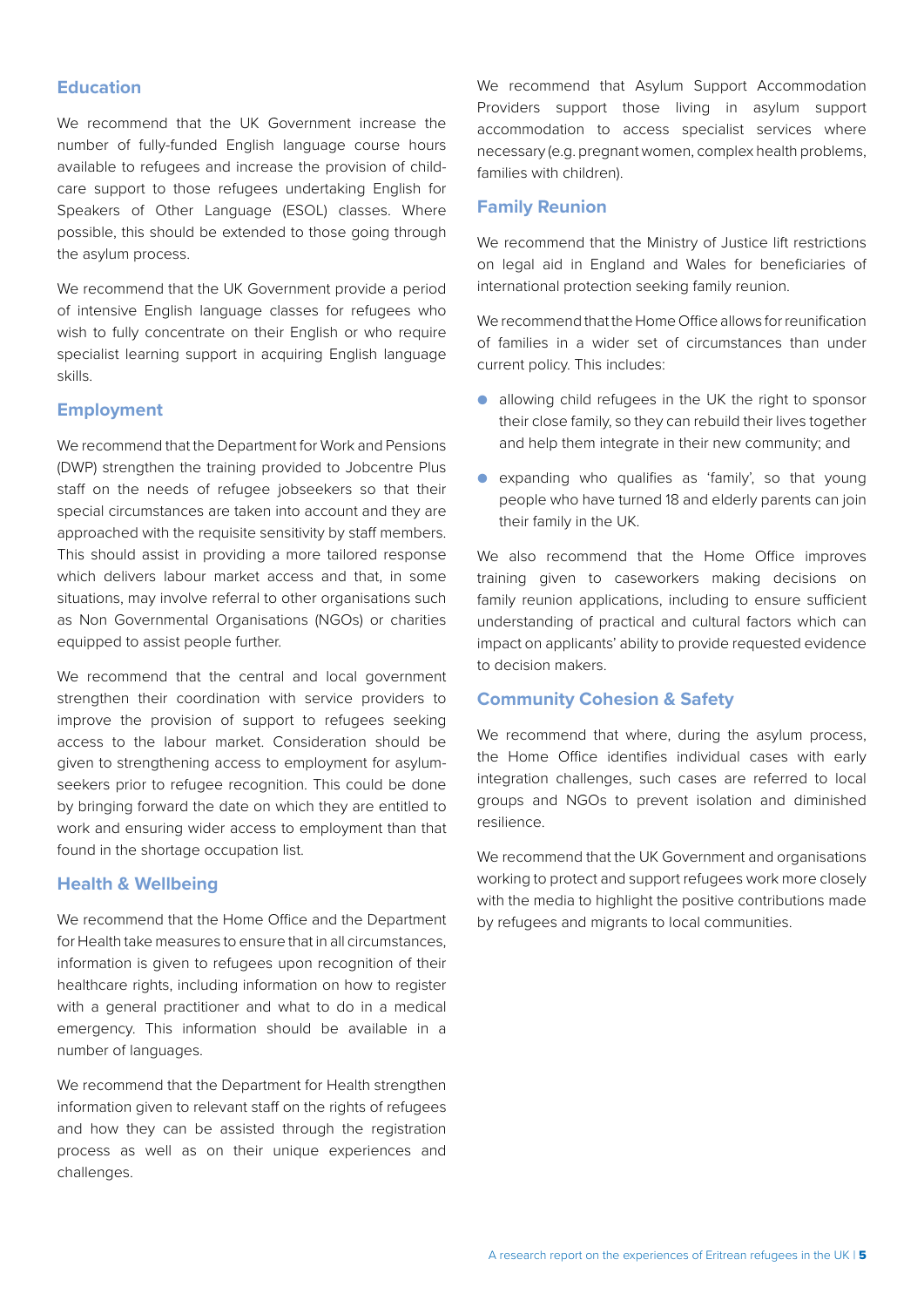

**UNHCR, THE UN REFUGEE AGENCY**, is dedicated to saving lives, protecting rights and building a better future for refugees, internally displaced persons, refugee returnees and stateless people. We work to ensure that everybody has the right to seek asylum and find safe refuge, having fled violence, persecution, war or disaster at home. Since 1950, we have faced crises on multiple continents, and provided vital assistance to refugees, asylum-seekers, internally displaced, refugee returnees and stateless people, many of whom have nobody left to turn to.

**SCOTTISH REFUGEE COUNCIL** is Scotland's national refugee charity. We provide advice and information to

scottish refugee





**THE REFUGEE COUNCIL** is one of the leading charities in the UK working with asylum-seekers and refugees. We speak up for refugees drawing on evidence from our direct work, and make sure refugees have an influential voice in decisions that affect them. Experience of moveon and barriers to integration are an area of our ongoing service delivery, research and policy work. We strongly believe that people seeking protection in the UK should be enabled to integrate from day one.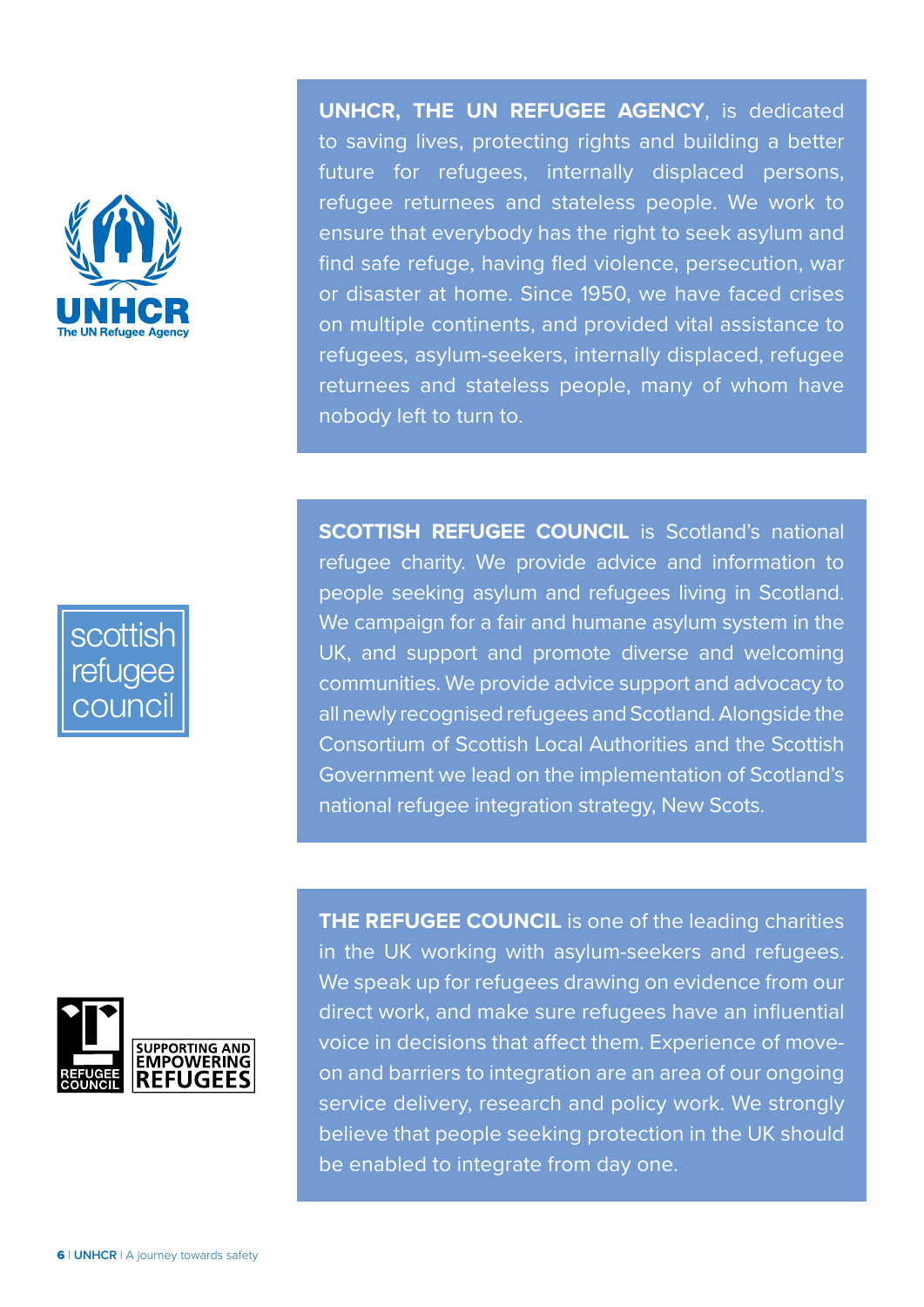# <span id="page-8-0"></span>**BACKGROUND & CONTEXT**

UNHCR commissioned this PA, which was conducted together with the Refugee Council (in England) and Scottish Refugee Council (in Scotland) to gain a better understanding of the experiences of Eritrean refugees recognised in-country and how these experiences have impacted upon their integration and protection in the UK. This is in line with UNHCR's mandate to support refugee integration and its call for a strengthening of related policy and practice for all refugees in the UK, irrespective of how they arrived. The Refugee Council and the Scottish Refugee Council have both worked for decades with refugees to ensure they are given the protection they need, that they are treated with respect and understanding, and that they have the same rights, opportunities and responsibilities as other members of our society.

All refugees interviewed as part of the PA were recognised as refugees after applying for asylum in the UK. In the year ending March 2018, there were 26,547 applications for asylum made in the UK, either once already inside the country or on arrival at a port.<sup>6</sup> Whilst their application is pending, asylum-seekers who are facing destitution in the UK can apply to the Government for subsistence and/or accommodation support under Section 95 of the Immigration and Asylum Act 1999. At the end of March 2018, a total of 42,352 asylum-seekers and their dependants were being supported under Section 95.7 The majority of these asylum-seekers were supported in dispersed accommodation,<sup>8</sup> which this report will herein refer to as Section 95 accommodation. In addition to accommodation support, the UK Government provides asylum-seekers with subsistence support which, in February 2018, was increased from £36.959 per week to £37.75.10 This figure is slightly higher for those with specific needs such as pregnant women. Most of those interviewed for the PA received both accommodation and subsistence support whilst seeking asylum.

Refugees are not entitled to Government support under Section 95 and are instead afforded certain rights in line with nationals of the UK, such as the right to work. They also have access to welfare support through the UK welfare system. After a total of 28 days from the date of recognition, refugees stop receiving cash support and are required to vacate the accommodation provided to them under Section 95. This time-frame is commonly referred to as the 'move on period'. Upon recognition, refugees are also issued with a BRP which serves as an identity document and proof that they can be employed and apply for welfare benefits and, if they have not already been provided with one, a National Insurance Number (NiNo).<sup>11</sup>

The early integration experience of those recognised incountry can be contrasted with the experience of refugees brought to the UK via a Government-led resettlement scheme. Under these resettlement schemes, with the exception of the Mandate Refugee Scheme, resettled refugees can receive a year or more of housing support and assistance in accessing the labour market from the Government and its partner agencies. Despite integration being crucial to effectively protecting refugees, there is a lack of dedicated integration support and services that would help refugees who are recognised in-country to start rebuilding their lives in the UK. There have been previous statutory programmes in the UK, such as the Refugee Integration and Employment Service (RIES) which provided

<sup>6</sup> UK Home Office, *How many people do we grant asylum or protection to?* 24 May 2018, [https://www.gov.uk/government/publications/immigration-statistics-year-ending](https://www.gov.uk/government/publications/immigration-statistics-year-ending-march-2018/how-many-people-do-we-grant-asylum-or-protection-to)march-2018/how-many-people-

<sup>7</sup> **Ibid.**<br>8 UK I

UK Home Office, *Immigration Statistics*, April to June 2017, ("UK Home Office Immigration Statistics Apr-June 2017") [https://www.gov.uk/government/statistics/immigration-](https://www.gov.uk/government/statistics/immigration-statistics-april-to-june-2017)

[statistics-april-to-june-2017](https://www.gov.uk/government/statistics/immigration-statistics-april-to-june-2017) 9 The National Archives, *The Asylum Support (Amendment No. 3)* Regulations 2015 Explanatory Note No. 1501, 2015, [http://www.legislation.gov.uk/uksi/2015/1501/pdfs/](http://www.legislation.gov.uk/uksi/2015/1501/pdfs/uksi_20151501_en.pdf) 20151501\_en.pdf

<sup>10</sup> *The Asylum Support (Amendment) Regulations 2018*,<http://www.legislation.gov.uk/uksi/2018/30/regulation/2/made>

<sup>11</sup> Since January 2018, the NiNo has been printed on the BRP although this would not have been the case for participants in this PA.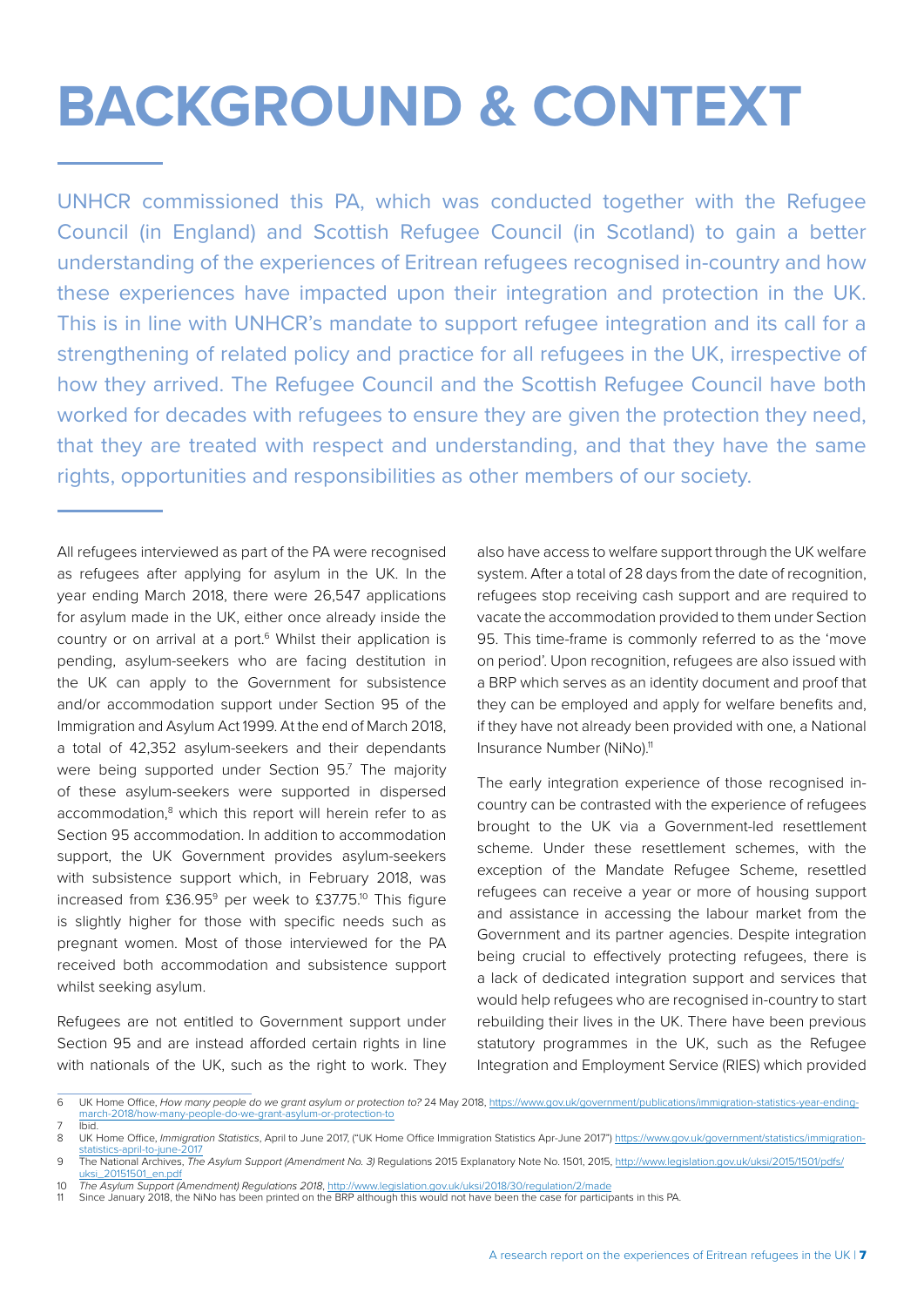12 months support for securing access to employment and social services upon recognition to individual refugees and their dependants who went through the asylum system. However, funding from the UK Government for RIES ended in September 2011.<sup>12</sup>

This PA seeks to assess the experience of Eritrean refugees who have gone through the asylum process in the UK to gain an understanding of their particular protection and integration situation. Previous publications by the Refugee Council and Scottish Refugee Council<sup>13</sup> have explored the challenges faced by refugees following their recognition and the problems, including homelessness and destitution, presented by the brevity of the 'move on' period and the impact that this has on access to employment and education. This PA seeks to complement and expand on this research.

## **FOCUS POPULATION: ERITREAN REFUGEES**

This PA focuses specifically on the experiences of Eritrean nationals who have been recognised as refugees incountry. It was decided to focus on this population group due to its size - with over 26,000 applications for asylum lodged by Eritrean nationals since 2001 – and the recent challenges faced in having their refugee status recognised owing to asylum policy developments.<sup>14</sup> Between 2015 and 2016, Eritreans experienced a high rate of successful appeals overturning initial Home Office refusals.<sup>15</sup> As a result of lengthy asylum processing, affected Eritreans – including many of those who took part in the PA - faced delays with integrating into British society and rebuilding their lives. UNHCR, the Refugee Council and Scottish Refugee Council therefore acknowledge that there are some unique challenges specific to the protection and integration of the Eritrean refugee population in the UK, which this PA aims to capture.

In March 2015, the Home Office updated its Country Information and Guidance on Eritrea<sup>16</sup> (the 2015 Eritrea Guidance). Relying on a contested Danish Immigration Service Fact Finding mission report, the 2015 Eritrea Guidance reduced the risk assessment for certain categories on return to Eritrea, including draft evaders and deserters. Subsequently, the rate for first instance grants of asylum for Eritrean asylum-seekers by the Home Office decreased from 77% in the first quarter of 2015 to 24% in the second quarter of the same year.<sup>17</sup> This compares to 34% of grants of either asylum or an alternative form of protection across all first instance decisions between April and June 2015.18

<sup>12</sup> Scottish Refugee Council, who previously delivered RIES in Scotland, continues to provide a dedicated integration service developed from the RIES model, to all newly recognised refugees in Scotland. See The Scottish Government, *New Scots: Integrating Refugees in Scotland's Communities 2014 - 2017 Final Report*, March 2017, .42.(900)."New Scots 2014"), <u>http://www.gov.scot/Publications/2017/03/5825/0</u> pp.42<br>13 Refugee Council ("RC"), *28 days later: experiences of new refugees in the UK*, May 2014, ("RC 28 Days Later"), https://www.refugeecou

[days\\_later.pdf,](https://www.refugeecouncil.org.uk/assets/0003/1769/28_days_later.pdf) Refugee Council, *England's forgotten refugees: out of the fire and into the frying pan*, May 2016, ("RC Forgotten Refugees"), [https://www.refugeecouncil.](https://www.refugeecouncil.org.uk/assets/0003/7935/England_s_Forgotten_Refugees_final.pdf) [org.uk/assets/0003/7935/England\\_s\\_Forgotten\\_Refugees\\_final.pdf,](https://www.refugeecouncil.org.uk/assets/0003/7935/England_s_Forgotten_Refugees_final.pdf) Refugee Council, *Refugees without refuge*, September 2017, ("RC Refugees Without Refuge"), [https://www.refugeecouncil.org.uk/assets/0004/1432/Refugees\\_without\\_refuge\\_Sept\\_2017.pdf](https://www.refugeecouncil.org.uk/assets/0004/1432/Refugees_without_refuge_Sept_2017.pdf), Strang, A, '*I want to participate.' transition experiences of new refugees in Glasgow*, 16 May 2017, ("Strang I Want to Participate"), https://eresearch.qmu.ac.uk/bitstream/handle/2017, ("Strang I Want to Participate"), https://eresearch.qmu.ac.uk/l df?sequence=1&isAllowed

<sup>14</sup> UK Home Office Immigration Statistics Oct-Dec 2017, note 3 above.

<sup>15</sup> Refugee Council, Policy briefing from January 2016, [https://www.refugeecouncil.org.uk/latest/news/4531\\_outrage\\_over\\_government\\_mistreatment\\_of\\_eritrean\\_asylum\\_](https://www.refugeecouncil.org.uk/latest/news/4531_outrage_over_government_mistreatment_of_eritrean_asylum_claims) [claims](https://www.refugeecouncil.org.uk/latest/news/4531_outrage_over_government_mistreatment_of_eritrean_asylum_claims) 16 UK Home Office, *Country Information and Guidance - Eritrea: National (incl. Military)* Service, 11 March 2015, [http://www.refworld.org/docid/552779c34.html and UK Home](http://www.refworld.org/docid/552779c34.html and UK Home Office, Country Information and Guidance - Eritrea: Illegal Exit, March 2015, http://www.refworld.org/docid/5507fe424.html)

[Office, Country Information and Guidance - Eritrea: Illegal Exit, March 2015, http://www.refworld.org/docid/5507fe424.html](http://www.refworld.org/docid/552779c34.html and UK Home Office, Country Information and Guidance - Eritrea: Illegal Exit, March 2015, http://www.refworld.org/docid/5507fe424.html) 17 UK Home Office Immigration Statistics Oct-Dec 2017, note 3 above.

<sup>18</sup> UK Home Office, *National Statistics*, April to June 2015,<https://www.gov.uk/government/publications/immigration-statistics-april-to-june-2015/asylum>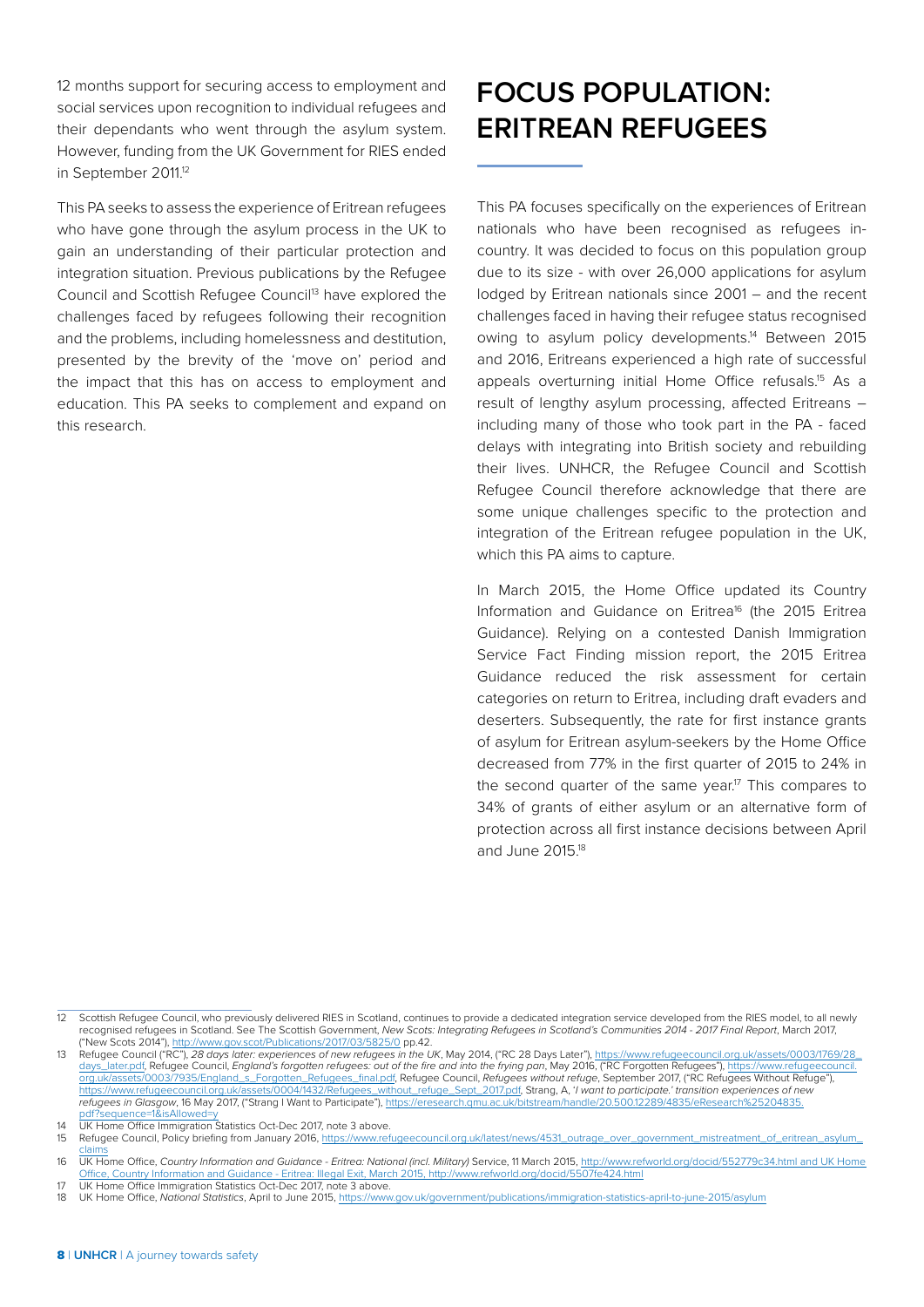Some of these asylum policy changes made in the 2015 Eritrea Guidance were reviewed in the 2016 case of *MST and Others*19 in which UNHCR intervened. In *MST and Others*, the Upper Tribunal issued updated country guidance on Eritrea, which led the Home Office to subsequently reverse and update its position from the 2015 Eritrea Guidance.<sup>20</sup> Following the publication of both the case decision and the updated guidance in October 2016, the rate for first instance grants of asylum for Eritrean nationals increased from 21% in the third quarter of 2016 to 78% in the final quarter and 81% for the year ending December 2017.<sup>21</sup> Many participants felt that their asylum process was prolonged on account of the impact of the 2015 Eritrea Guidance. Indeed, this guidance was mentioned a number of times by participants during the FGDs, with many having sought asylum after this was published and being of the view that it impacted on the processing of their asylum claim.

The period of time participants spent with their asylum applications pending a decision was widely identified by them as extremely stressful, especially for those who had been separated from their children and other family members. Participants described feeling particularly helpless given that they had approximately £5.00 per day to cover all their expenses. Alongside this, the uncertainty regarding their future made it harder for them to transition into their new communities and some reported coming out of the asylum process feeling depressed, even where they had been granted leave to remain.

Against this backdrop and understanding, UNHCR, the Refugee Council and Scottish Refugee Council were interested in gaining a clearer understanding of the impact of shifting government asylum policy on the integration prospects and protection situation of newly recognised refugees in the UK.

Overall, although only one nationality was focused upon, these findings can be used to identify protection and integration issues that affect many other newly recognised refugees in the UK as highlighted in previous research.<sup>22</sup>

<sup>19</sup> *MST and Others (national service – risk categories) Eritrea CG*, [2016] UKUT 00443 (IAC), United Kingdom: Upper Tribunal (Immigration and Asylum Chamber), 11 October 2016, [http://www.refworld.org/cases,GBR\\_UTIAC,57fc91fc4.html](http://www.refworld.org/cases,GBR_UTIAC,57fc91fc4.html)

<sup>20</sup> See UK Home Office, Country Policy and Information Note Eritrea: National service and illegal exit, October 2016, [https://www.gov.uk/government/uploads/system/](https://www.gov.uk/government/uploads/system/uploads/attachment_data/file/565635/CPIN-Eritrea-NS-and-Illegal-Exit-v4-October-2016.pdf) [uploads/attachment\\_data/file/565635/CPIN-Eritrea-NS-and-Illegal-Exit-v4-October-2016.pdf](https://www.gov.uk/government/uploads/system/uploads/attachment_data/file/565635/CPIN-Eritrea-NS-and-Illegal-Exit-v4-October-2016.pdf)

**<sup>21</sup> UK Home Office Immigration Statistics Oct-Dec 2017, note 3 above** 

<sup>22</sup> See All Party Parliamentary Group on Refugees ("APPG"), *Refugees Welcome? The Experience of New Refugees in the UK*, April 2017, ("APPG Refugees Welcome?"), <u>[https://www.refugeecouncil.org.uk/assets/0004/0316/APPG\\_on\\_Refugees\\_-\\_Refugees\\_Welcome\\_report.pdf](https://www.refugeecouncil.org.uk/assets/0004/0316/APPG_on_Refugees_-_Refugees_Welcome_report.pdf), British Red Cross, The Move-On Period: An Ordeal For<br>New Refugees, 2014, ("British Red Cross The Move-On Period"), https:/</u> [refugees/refugee-move-on-period](https://www.redcross.org.uk/about-us/what-we-do/we-speak-up-for-change/improving-the-lives-of-refugees/refugee-move-on-period), RC 28 Days Later, note 13 above, RC Forgotten Refugees, note 13 above and Strang I Want to Participate, note 13 above.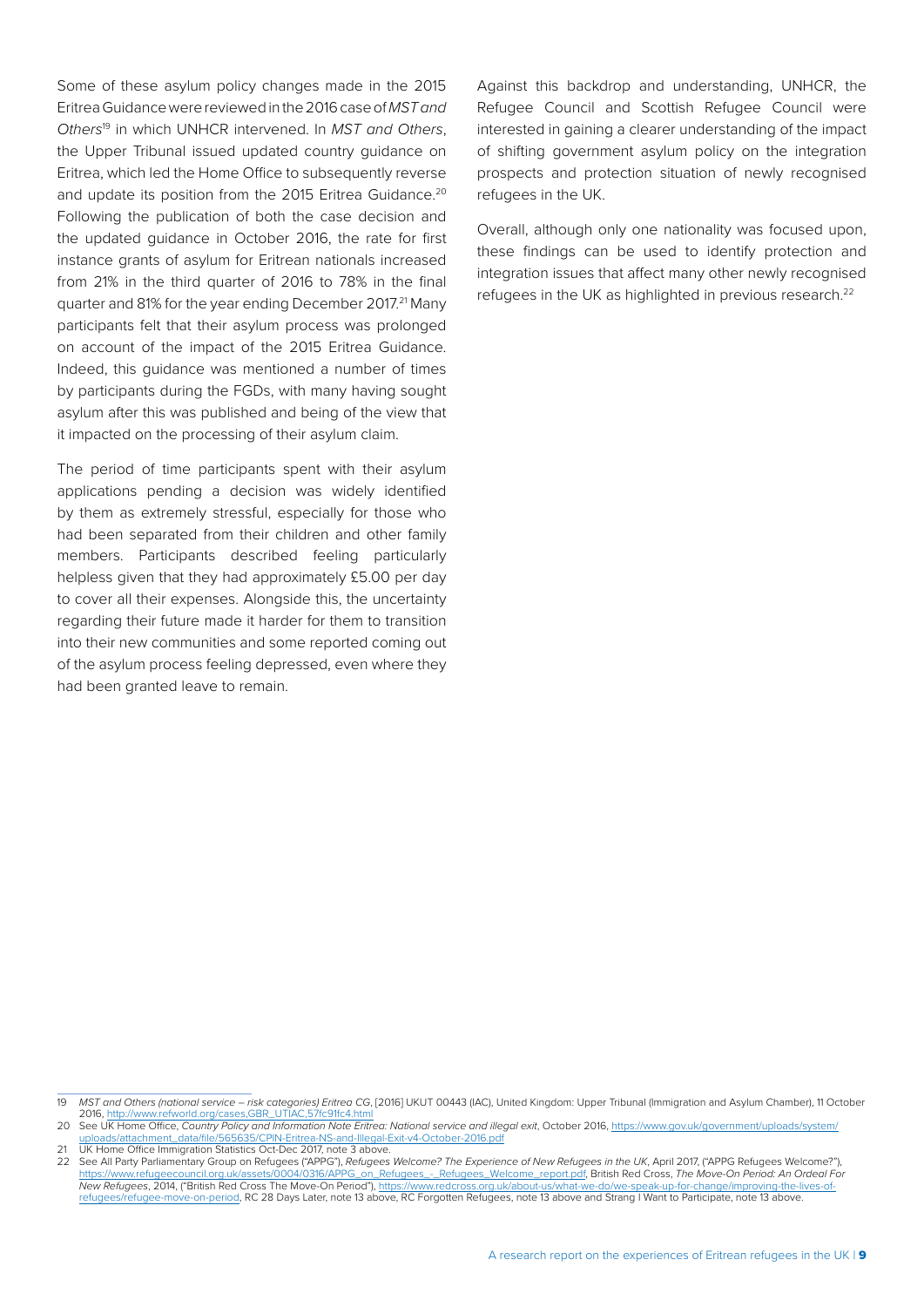# <span id="page-11-0"></span>**METHODOLOGY**

The PA took place in September and October 2017. The PA team was comprised of UNHCR staff members together with a consultant, the Refugee Council and Scottish Refugee Council representatives and volunteers, as well as community facilitators and interpreters.

#### **Approach to Data Collection**

The PA utilised a qualitative approach to data collection, which allows participants to be at the centre of discussion and express their realities and proposed solutions to the problems they identify as important. Thus in addition to desk-based research, qualitative research methods including semi-structured FGDs and individual interviews were used to collect data for this PA. Individual interviews were conducted where requested by a participant or where participants were unable to attend a FGD, but still wanted to take part.

In collaboration with the Refugee Council, the PA conducted eight FGDs and nine individual interviews in Nottingham, Barnsley, London, Middlesbrough and Derby. In addition, together with Scottish Refugee Council, one FGD and two individual interviews in Glasgow were conducted.

#### **Participants**

All 79 participants were Eritrean refugees recognised in the UK on or after 1 March 2015 (within 30 months prior to the PA), above the age of 18 and living in England or Scotland. The PA did not interview those below the age of 18 because of the complexities associated with interviewing this group and the distinct integration and asylum processes they are subject to.

Using the snowball sampling method and by directly contacting service users, UNHCR, the Refugee Council and Scottish Refugee Council worked with trusted members to the different Eritrean communities, known to us through our previous work with them, to identify individuals to attend the FGDs and individual interviews. An information and consent sheet in English and Tigrinya<sup>23</sup> was also circulated to potential participants in advance, setting out the details of the PA.

#### **Focus Group Discussions & Interviews**

As the participants contacted spoke a range of languages and to ensure that each participant felt able to express themselves in the language in which they feel most comfortable, interpreters who spoke at least three languages (Tigrinya, Arabic and Tigre) were made available in each FGD and interview. Each FGD and interview was principally conducted with interpreter support.

Reflecting the preferences of the participants and practical constraints, FGDs were either mixed gender or single gender of between four to 13 individuals. In those cities where there were a large number of respondents, the group was divided into two FGDs according to language to encourage easy conversation flow, save time and therefore, allow each FGD to cover more topics.

In each case, the FGDs and interviews started with an introduction to the work of UNHCR, the Refugee Council (in England) and Scottish Refugee Council (in Scotland) respectively, the purpose of the PA, and an explanation that the discussions and interviews would not have any impact on their individual asylum case. The confidential and voluntary nature of the process was also stressed and participants were informed that, should they wish to, they could talk to the interviewers in a one-on-one session.

In each FGD and individual interview, the same topics were covered and similar questions were asked to prompt discussions. The PA aimed to ensure, to the extent possible, that there was a gender balance among those interviewed, both individually and as part of FGDs, and that a number of different groups within the Eritrean refugee population were represented. However, overall, approximately 63 men and 16 women were interviewed for the PA. That more men than women were interviewed may reflect the fact that Home Office statistics show that there are more Eritrean male refugees in the UK than

<sup>23</sup> Tigrinya is one of the working languages in Eritrea and therefore is a common language which all participants were likely to be able to understand.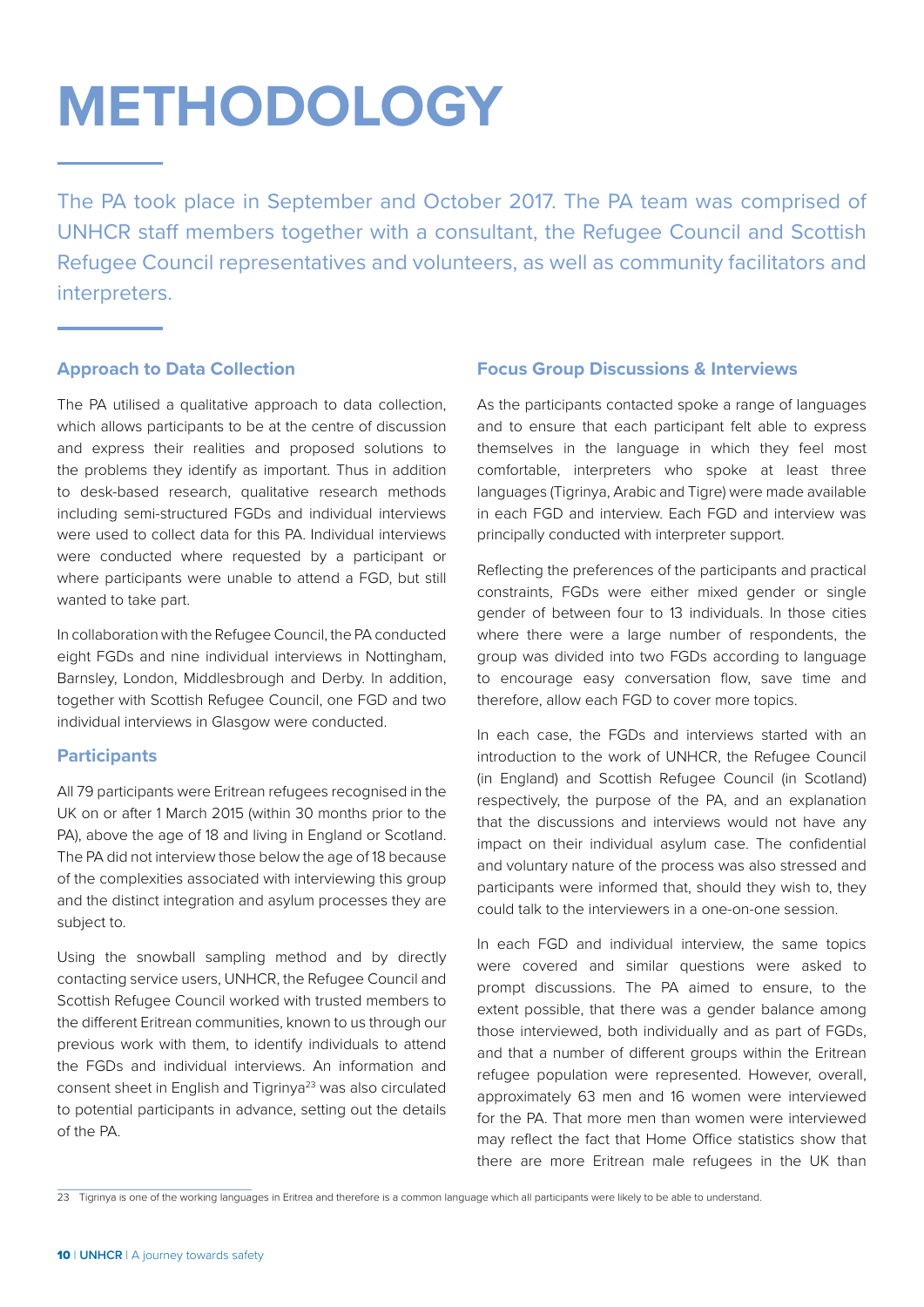female refugees.24 It was also not possible to conduct an FGD comprised solely of women participants, often due to difficulties women faced in managing the PA with their childcare responsibilities, causing them to either be unable to attend or to leave discussions early. To support women to fully participate in the PA, they were given the option to attend individual interviews instead because these could be arranged around their schedules. Thus more women attended individual interviews than FGDs. Across those interviewed, a diverse range of ages, ethnic groups and religions were present.

#### **Ethics**

Before every FGD and interview, participants were required to give informed consent by signing the information and consent sheet provided. Where participants could not read the consent form, interpreters explained the contents to them.

To ensure the anonymity of the participants, no names of the participants were taken and each participant was assigned a unique number. Each participant was informed that they should not share another participant's responses outside of the FGD. At the start of each FGD or individual interview, participants were informed that they were free to leave at any time should they feel uncomfortable.

#### **Constraints**

Some members of the Eritrean community expressed hesitation to come forward due to their fear of surveillance by diaspora with links to the Eritrean Government. It is believed that for this reason, in some locations, numbers of participants were lower than expected. Indeed, those participants who attended were the ones who had been invited by trusted community members or service providers.

In view of this expressed fear, so that participants would feel comfortable sharing their stories, the PA ensured that the interpreters used were trusted members of the community. Therefore, in many of the FGDs or interviews, the interpreters were also the same trusted members who provided access to the community. This proved useful as it helped encourage participants to talk about their experiences openly, however, the PA facilitators needed to ensure that the interpreters did not steer the discussions themselves or provide their own opinions because of their familiarity with the participants.

<sup>24</sup> UK Home Office Immigration Statistics Apr-June 2017, note 8 above, Asylum table as\_14\_ (Asylum volume 4).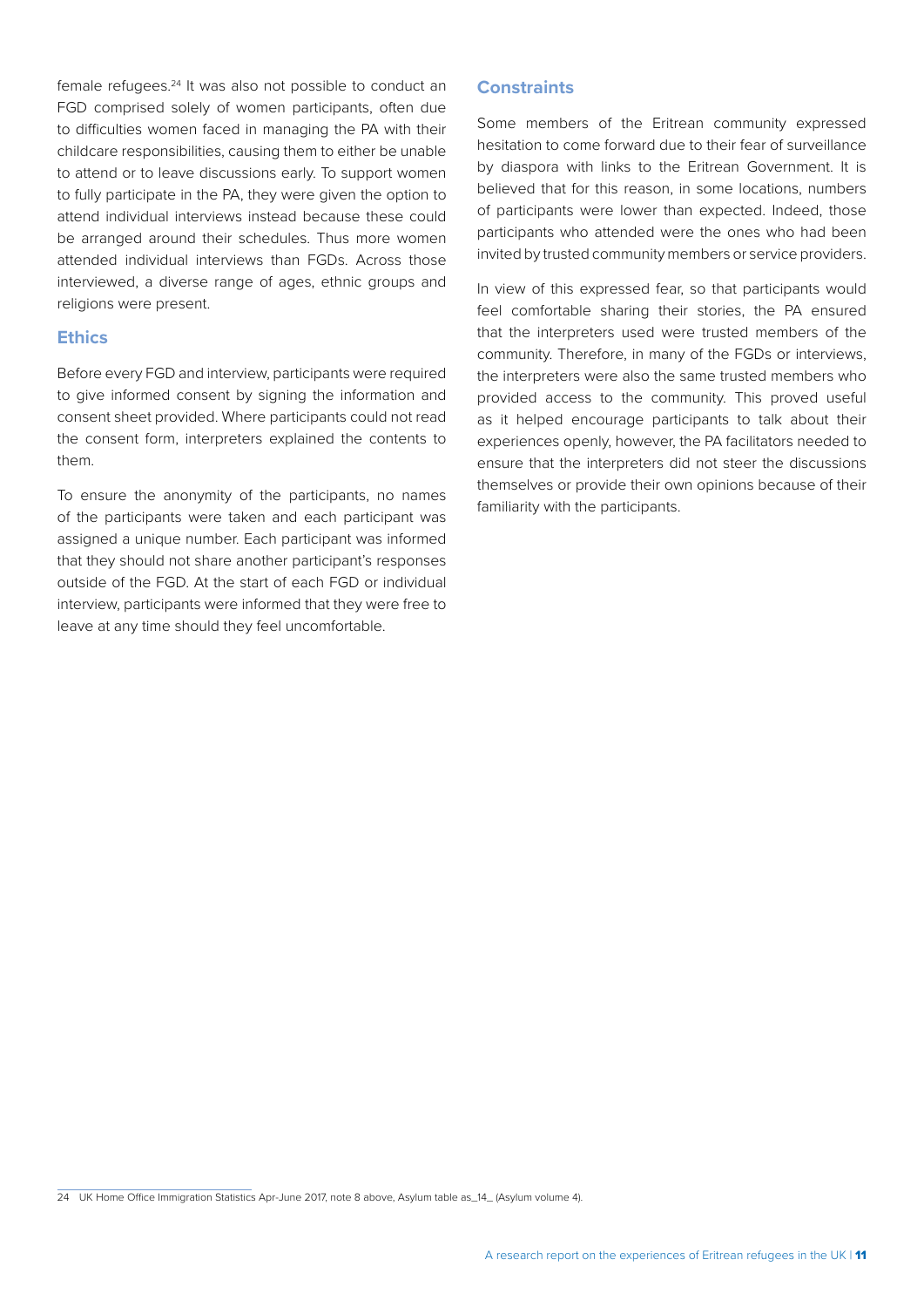# <span id="page-13-0"></span>**THEMATIC AREAS**

The PA covered the following six thematic areas: the 'Move On' Period, Employment, Education, Health and Wellbeing, Family Reunion and Community Cohesion and Safety. These topics were jointly chosen after a literature review, UNHCR visits to Eritrean community centres and in consultation with the Refugee Council, Scottish Refugee Council and Eritrean community members. These topics reflect some of the priority concerns held by Eritrean refugees in the UK regarding their protection and integration situation. Further, they reflect some of UNHCR's, the Refugee Council's and Scottish Refugee Council's broader priorities pertaining to the protection and integration of refugees in the UK. Additionally, during the course of PA interviews, participants were made aware of the opportunity to raise concerns that did not fall within the thematic areas chosen.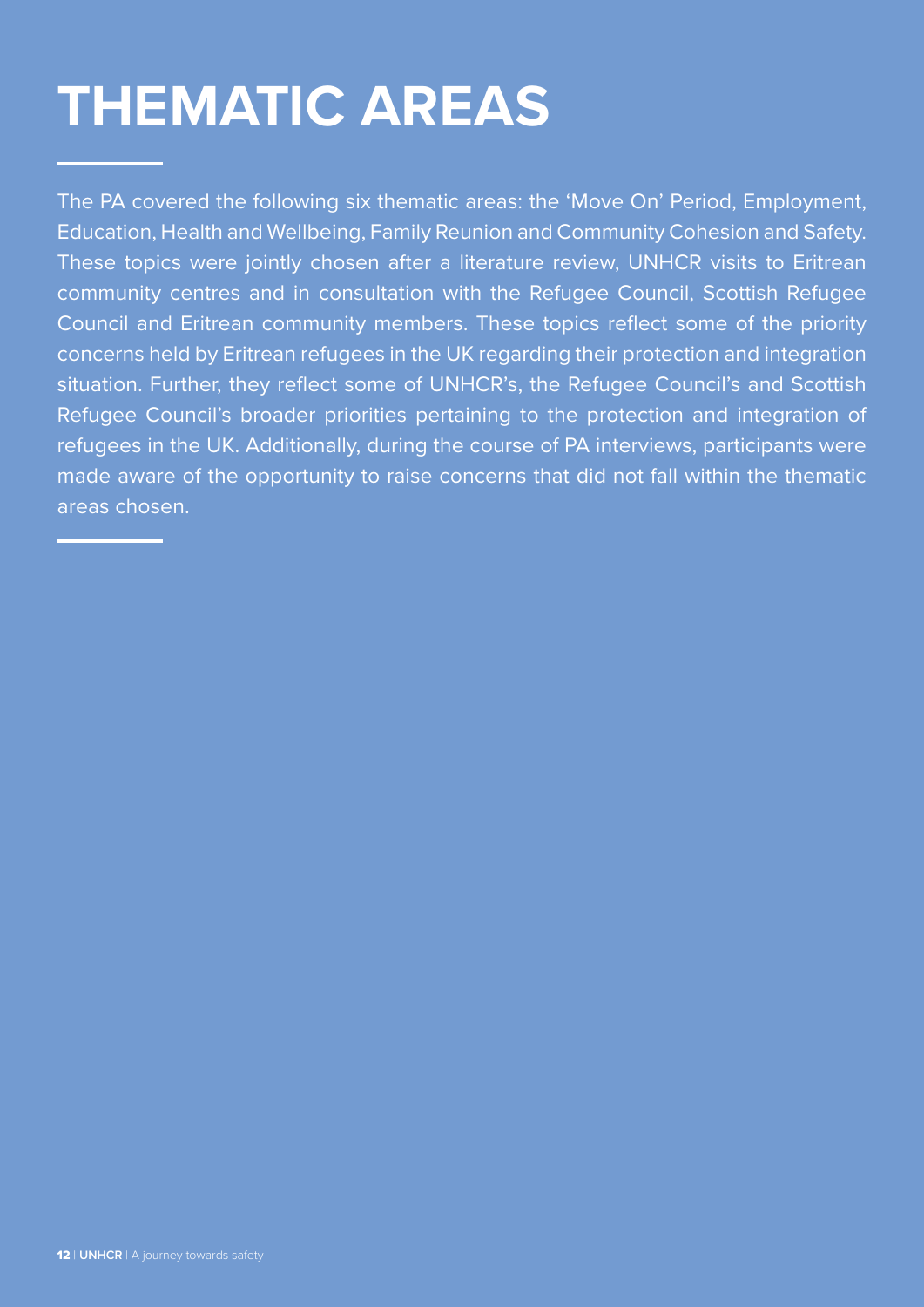# <span id="page-14-0"></span>**FINDINGS**

# **THE 'MOVE ON' PERIOD**

This topic generated intense discussion amongst the participants who identified a range of specific protection challenges brought about as a result of this period, but who also put forward concrete recommendations to address the concerns raised.

Participants reported mixed feelings after being recognised as a refugee, including happiness, relief, fear and depression. Participants commonly stated that happiness was their initial feeling upon recognition, but that they felt anxiety once reality set in and they were faced with the question of what to do next. One participant stated: "*What's worse is when you get your status and you are left in limbo*." This feeling of limbo was in large part due to the requirement that they had to leave their Section 95 accommodation after 28 days.

In England, the requirement to vacate their Section 95 accommodation after 28 days presents a major challenge. Many participants experienced homelessness whilst transitioning from asylum support into the mainstream housing market. For example, at the end of the period, some participants had moved into hostels, overstayed at their Section 95 accommodation, "couch-surfed" or stayed either in the homes or the Section 95 accommodation of their friends or family members. One participant had spent a night sleeping under a bridge and another spent nights sleeping in a train station.

One participant explained that she had moved to London from the North West after the 'move on' period because there were very few people in the North West from her community who she felt could support her. She moved to London to stay with friends, but ended up living on the streets for three months. Where participants did find accommodation, this was often in poor condition. Friends and family members were identified as an important source of support for some. However, those who did not know anyone were left with minimal assistance.

One participant stated: "*If you don't have friends, you have nothing.*" Another participant summarised the challenges posed by the 'move on' period, stating that "*they gave me 28 days to leave the asylum accommodation from the Government and I had to get a bank account, apply for jobcentre and apply for housing benefit and a place to live. That was hard. After they told me 28 days I knew I couldn't do everything. The bank appointment was after two weeks and jobcentre was after a few days but it was only after 2-3 weeks I would receive my money…28 days was finished and I had to leave and didn't have any home and still had not received money from the jobcentre. I went to my friend's house who was in NASS house [National Asylum Support Service] and put my stuff with her. For one week I was with her while I waited for a house. I asked the manager for the house that I needed to find a home – they told me I had to go. They told me it was illegal to stay there.*"

How participants received information on where to go after the 28 days varied, with some learning from refugee friends. Many commented that they were not given any direction from the Government or their lawyer on what to do next. In some cases, local NGOs provided significant support in the form of emergency cash, interpreters or food vouchers. One participant explained that they had moved to London where they had more friends and job opportunities, but due to the requirement in place at the time by Local Authorities in England to have a local connection in the area where you are applying for housing,25 they had to move back to the town where they had been dispersed to in order to be eligible for housing from the Local Authority.<sup>26</sup> In cases where housing had been offered by Local Authorities, participants reported a number of problems, including poor quality and long waiting times.

In Scotland, the requirement to leave their accommodation after 28 days was also described as presenting a significant challenge for refugees with reports of being compelled to stay in hostels and "couch-surfing" prevalent amongst those interviewed. However, participants also spoke positively of the possibility of addressing these challenges in Scotland, particularly through the support of Scottish

<sup>25</sup> Under section 166A(5) of the Housing Act 1996 (as amended by the Localism Act 2011), Local Authorities had the discretion to take into account any local connection (within the meaning of section 199 of the Housing Act 1996) which exists between a person and the authority's district. See also UK House of Commons Library, Briefing Paper Number 06397: Allocating Social Housing (England), 9 June 2017, [http://researchbriefings.parliament.uk/ResearchBriefing/Summary/SN06397#fullreport.](http://researchbriefings.parliament.uk/ResearchBriefing/Summary/SN06397#fullreport) Changes in this have now been brought about as a result of the Homelessness Reduction Act 2017.

<sup>26</sup> On 3 April 2018, the Homelessness Reduction Act 2017 came into force in England. It brings in two new duties for Local Authorities that aim to prevent homelessness: the first is a prevention duty (owed to every single household under a threat of homelessness, regardless of priority need or intentional homelessness), and the second is a relief duty (owed to every single household, regardless of priority need or intentional homelessness). The Act has also extended the period in which someone must be treated as being threatened with homelessness to 56 days.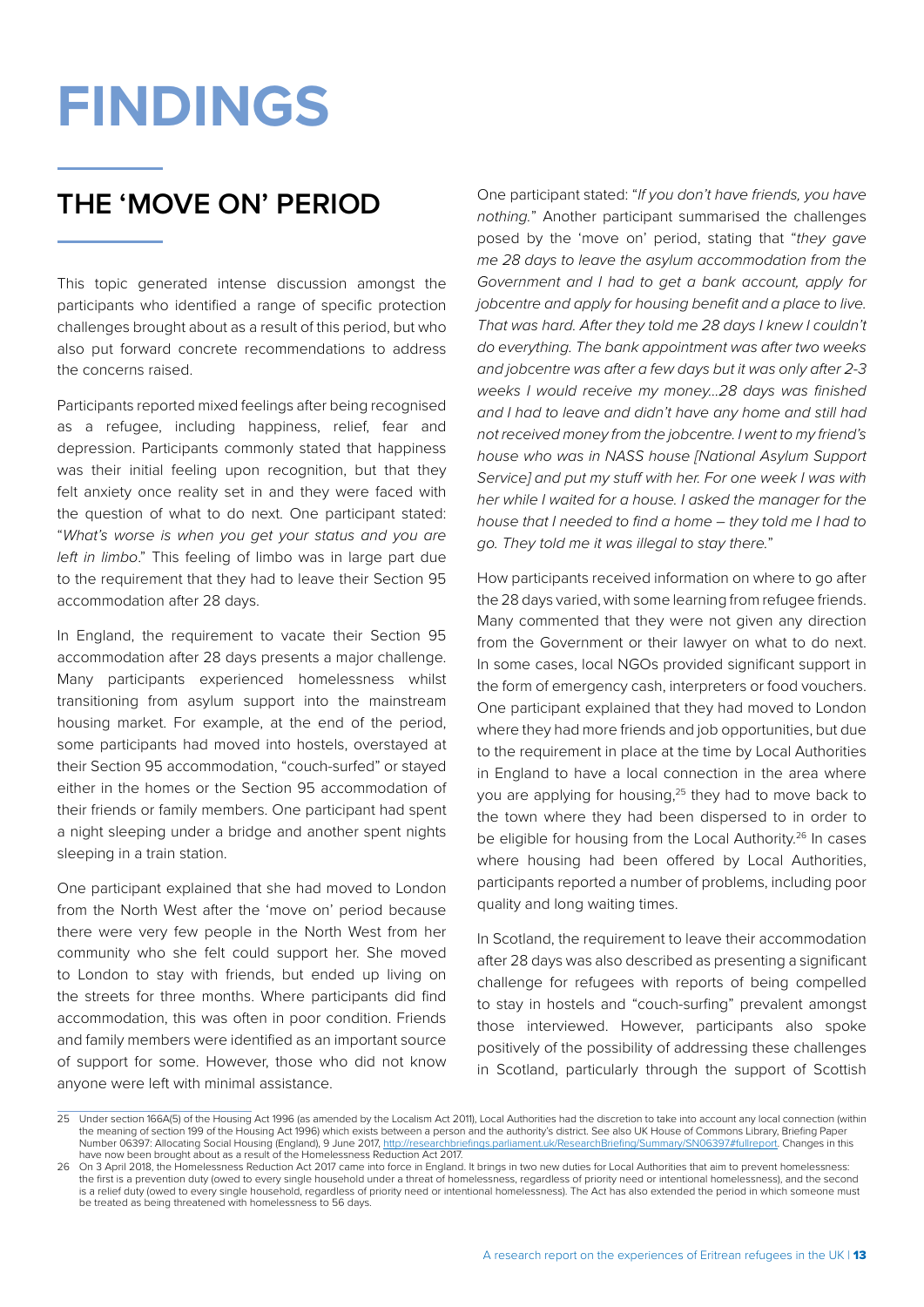Refugee Council. For example, one participant in Scotland explained that Scottish Refugee Council supported her engagement with the Local Housing Authority which had initially allocated unsuitable housing due to safety-related concerns. The Housing Authority subsequently provided her with alternative accommodation.

Many participants reported that there were delays in receiving their BRP and their NiNo after the 'move on' period commenced. Sometimes this was because they did not have an address to which these documents could be sent. Many of those staying with friends reported that their friends were not comfortable with providing their address for receipt of the documents, thus contributing to further delay.

Moreover, to start receiving welfare payments, individuals are usually required to have a bank account. However, many reported obstacles to opening a bank account because of the lack of proof of address, such as a utility bill. Some participants also stated that they were unable to open a bank account as they did not have their NiNo. They had struggled to get a NiNo as there were delays in it being dispatched and/or there was no address for it to be sent to. It was described by some as a "vicious circle."

As a result of the delays in receiving their BRP, NiNo and in opening a bank account, participants highlighted that they did not receive many of these documents within the 28 days and therefore there were delays in receiving welfare payments after Section 95 support was terminated. As a result, many of those interviewed were left with limited financial means, were forced to borrow money and/or stay at the homes of friends. Effectively many of those interviewed were pushed into destitution, homelessness and uncertainty about their future.

A number of interviewees reported that their lack of English language skills exacerbated the problems they faced during this period. When participants went to the Jobcentre Plus or the bank to explain their problems, they reported not being able to properly communicate and, in most cases, the Jobcentre Plus not providing them with an interpreter.

Participants described that the limbo caused by the 'move on' period negatively impacted their ability to start their new life and to feel at home in the UK. Some participants reported that they were told by friends or other asylumseekers beforehand that, after being recognised as a refugee, they would have to leave their Section 95 accommodation. However, as they were unaware of when they would receive their status and given the limited monetary support they received under Section 95, it was not possible to adequately prepare for this period and their initial integration in advance.

#### **Solutions proposed by the participants**

In addition to describing their experiences, participants were particularly vocal in providing solutions to the challenges they faced during the 'move on' period. For many participants a clear solution was to extend the 'move on' period or to provide interim accommodation for those who are newly recognised. They explained that this would give them more time to receive all the necessary documentation and to arrange alternative accommodation. As many did not receive their NiNo until after the 28 days were finished, the limbo they experienced was prolonged and therefore a longer 'move on' period would allow them to move on from asylum support with greater autonomy.<sup>27</sup>

Other solutions proposed included receipt of the BRP and NiNo on the first day of recognition or the provision of a post office box assigned to them to which they can receive documents. This would reduce delays and help them to utilise the 'move on' period fully and more effectively. Participants discussed whether this could be achieved through more communication between the concerned Government departments.

An alternative solution proposed included a mentoring system so that there would be someone who could help newly recognised refugees navigate the 'move on' period and also assist with their integration.

#### **Discussion**

The challenges faced by newly recognised refugees during the 'move on' period are well-documented and have been explored in previous reports in the sector including by the Refugee Council, Scottish Refugee Council, the British Red Cross and the All Party Parliamentary Group (APPG) on Refugees.28

<sup>27</sup> Since January 2018, the NiNo has been printed on the BRP although this would not have been the case for participants in this PA.<br>28 See APPG Refugees Welcome?, note 22 above, British Red Cross The Move-On Period, note 2 13 above and Strang I Want to Participate, note 13 above.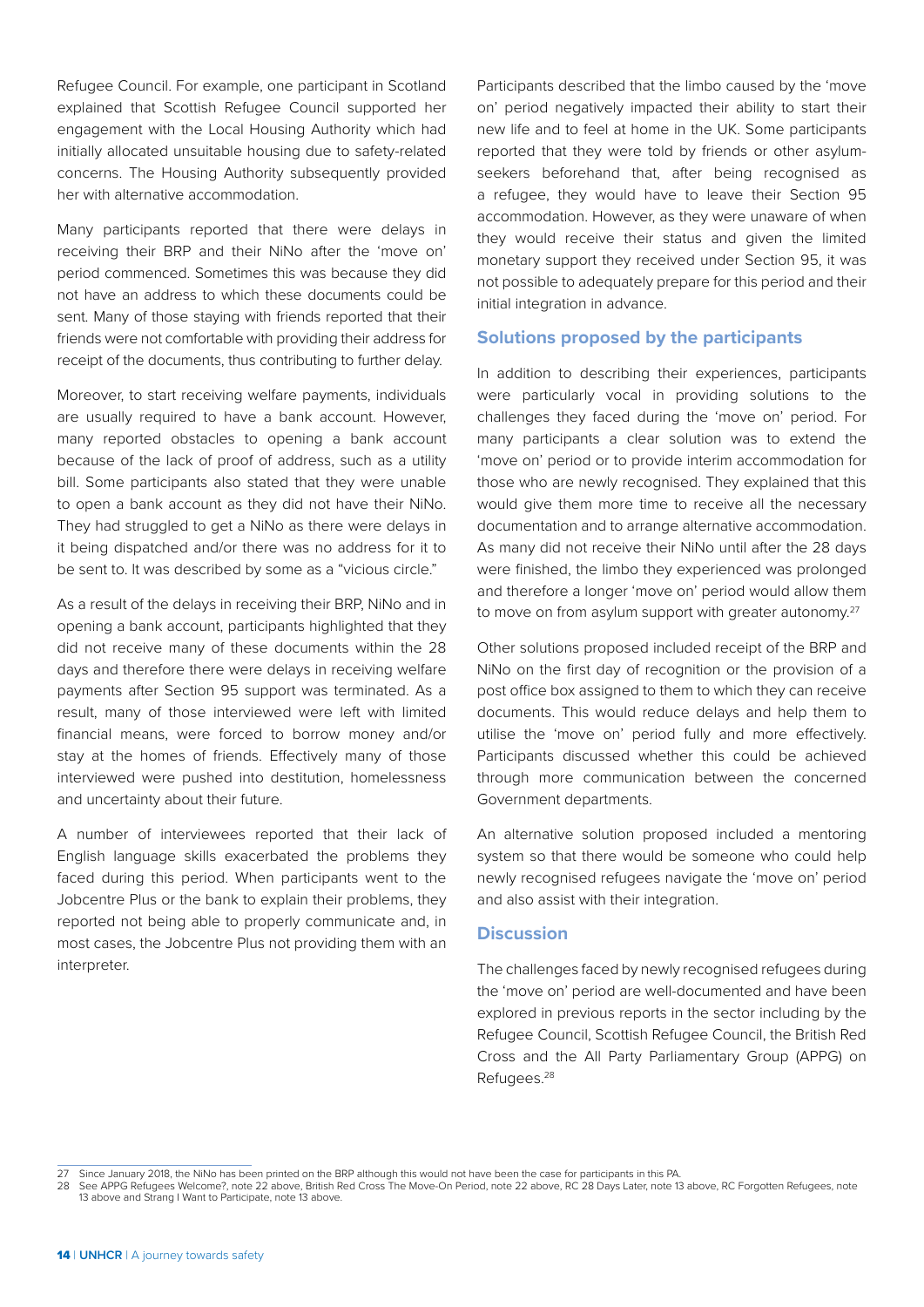In the PA, most participants interviewed were reliant on welfare benefits to survive and eventually build their life post-recognition as refugees. However, they experienced a gap in their support as they transitioned from being an asylum-seeker to a refugee. Preparing for this gap is very difficult for those with limited financial support, a general denial of permission to work during the asylum process as well as limited English language communication skills. Being unable to save any money during the asylum period (due to the low level of asylum support and not being allowed to work) means that, for example, they cannot raise the funds necessary for a deposit or upfront rent to obtain private-rented accommodation. In this way, refugees recognised in-country are often dependant on accessing social support, such as housing benefits. Without the correct documents received in a timely manner to access these social services, their ability to start integrating and to feel a part of society in the UK is delayed.

In light of this, proposals were made by the participants to expand the 'move on' period to provide some relief for those who are unable or struggling to establish life in a new society, experience destitution and/or homelessness. This suggestion was particularly prevalent in cases where the brevity of the 'move on' period had resulted in homelessness and destitution. The APPG on Refugees report published in April 2017 examined the 'move on' period in depth, it highlights that "28 days is not long enough for newly recognised refugees to migrate to other forms of support" and recommends that the period be extended to reflect "the time it takes in reality for refugees to access accommodation and financial support."29 The APPG on Refugees report recognises that, with the recent move from Jobseeker's Allowance to Universal Credit, having more time to navigate the benefits system is crucial. Indeed, one participant in the PA highlighted that navigating the transition to Universal Credit was particularly tough. The expected average wait time to receive a first payment of Universal Credit by DWP is around five weeks after claiming,<sup>30</sup> which is longer than the 'move on' period.

In Scotland, the New Scots Refugee Integration Strategy is in place. It was developed in 2013 by the Scottish Government, Convention of Scottish Local Authorities (COSLA), and the Scottish Refugee Council and updated in 2018. The March 2017 report of the strategy, recognises

that a key outcome for refugees to avoid destitution is for "new refugees to be supported to 'move on' from asylum support within the 'move on' period by ensuring benefits are in place when asylum support ends."<sup>31</sup> The report highlights that COSLA has established a multi-agency working group to agree on an action plan to address 'move on' issues. Scottish Refugee Council will also work with the DWP to identify a pathfinder solution for the implementation of Universal Credit for newly recognised refugees.

The final report of the strategy also highlights the different legal framework for social housing provision to avoid homelessness in Scotland, which is more flexible than in England. In contrast to England, a refugee is not considered to have formed a local connection with the Local Authority area where they lived in Section 95 accommodation.<sup>32</sup> Further, in Scotland, there is a statutory duty on Local Authorities to find permanent accommodation for all applicants who are unintentionally homeless or threatened with homelessness.<sup>33</sup> As a result, it can be easier for refugees to seek homelessness assistance as they can apply to other Local Authorities for social housing regardless of whether they have a local connection. Additionally, Scotland abolished the Priority Need Test in 2012 meaning that refugees (and others) do not need to establish particular vulnerability to access homeless accommodation support.

Those PA participants who received support from local charities and NGOs tended to fare better in gaining access to social services. It is clear that dedicated support to guide the transition and prevent destitution is invaluable for newly recognised refugees. The provision of dedicated support is consistent with the report by the APPG on Refugees which recommends that "the Government should reintroduce a programme of support to newly recognised refugees similar to that provided by the Refugee Integration and Employment Service. The support should include the provision of a caseworker to help and advise newly recognised refugees during the 'move on' period."34

<sup>29</sup> APPG Refugees Welcome?, note 22 above, p. 24.<br>30 See Department for Work and Pensions ("DWP").

See Department for Work and Pensions ("DWP"), *Universal Credit: different earning patterns and your payments (payment cycles)*, 14 February 2018, [https://www.gov.uk/](https://www.gov.uk/government/publications/universal-credit-different-earning-patterns-and-your-payments/universal-credit-different-earning-patterns-and-your-payments-payment-cycles)<br>government/publications/universal-credit-different-earn vernment/publications/universal-credit-different-earning-patterns-and-your-paym

<sup>31</sup> New Scots 2014, note 12 above and The Scottish Government, New Scots Refugee Integration Strategy 2018 – 2022, Final Report, January 2018, ("New Scots 2018"), <http://www.gov.scot/Publications/2018/01/7281>

<sup>32</sup> See Ministry of Housing, Communities & Local Government, *Homelessness code of guidance for local authorities*, 23 February 2018,

<sup>.&</sup>lt;br>Hance/homelessness-code-of-guidance-for-local-authorities/chapter-10-local-connection-and-referrals-to-another-housing-authority#para10-23 33 Wilson, W & Barton, C, Comparison of homelessness duties in England, Wales, Scotland and Northern Ireland, Briefing Paper Number 7201, 5 April 2018, [https://](https://researchbriefings.parliament.uk/ResearchBriefing/Summary/CBP-7201#fullreport) [researchbriefings.parliament.uk/ResearchBriefing/Summary/CBP-7201#fullreport](https://researchbriefings.parliament.uk/ResearchBriefing/Summary/CBP-7201#fullreport)

<sup>34</sup> APPG Refugees Welcome, note 22 above, p. 55.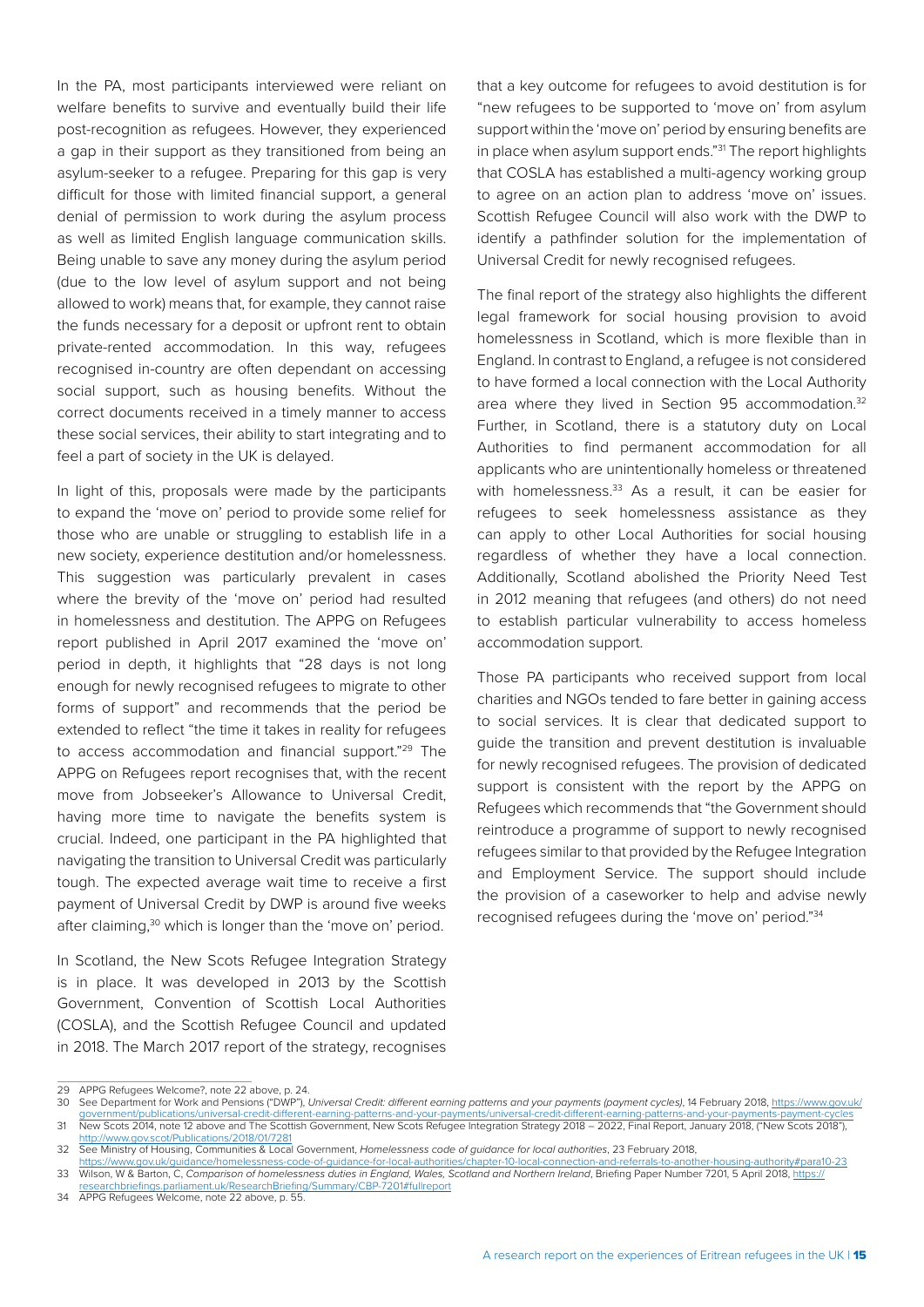## <span id="page-17-0"></span>**RECOMMENDATIONS**

- **The UK authorities should extend the 'move on' period beyond 28 days, giving newly recognised refugees more time before their accommodation and subsistence support, provided under Section 95 of the Immigration and Asylum Act 1999, comes to an end. This recommendation is made to help ensure that refugees do not experience a gap in their support. The duration of the 'move on' period should reflect the time it reasonably takes to access accommodation and start receiving welfare benefits payments or move into work.**  The length of time should be considered in consultation with refugees (including those who have been recognised in the UK) and relevant organisations who support newly recognised refugees. It should also take into account previous reports and recommendations made concerning the 'move on' period.
- **The UK authorities should take measures to introduce a stronger support system for newly recognised refugees.** This could, for example, include funding and working closely with organisations that can dedicate caseworkers for a set period of time to all newly recognised refugees so that they can navigate the system and ultimately become less reliant on Government support where possible. Further, the UK authorities should seek to assist newly recognised refugees in addressing challenges faced during the 'move on' period, such as difficulty in opening bank accounts and access to a BRP.
- **The UK authorities should explore the possibility of starting the transition process from asylum-seeker to refugee before refugee recognition,** especially for the provision of services such as language and vocational training, as well as information provision on access to social support, healthcare and housing post-recognition.

## **EDUCATION**

### **"** Education and integration go hand-in-hand."

Many participants expressed the importance of learning English. One participant stated that "*you think about language so you can integrate into the community*." Some were happy with their ESOL classes. However, others expressed concerns. They felt that the way in which ESOL classes are organised prevented them from progressing as each class had students with a variety of levels of English. Some who were frustrated with the ESOL style of learning mentioned that they wanted to look for alternative courses but that there was a lack of information and guidance on alternative providers.

#### **What is English for Speakers of Other Languages (ESOL)?**

ESOL refers to English language learning opportunities for adult learners (aged 16 or over) in the UK. ESOL programmes can be provided by colleges, Local Authorities, or other qualified centres. In some instances, ESOL is fully-funded by the UK Government.

In England, refugees must have been resident in the UK for six months to be entitled to attend fully funded ESOL classes. Asylum-seekers can receive partial funding to cover 50% of the ESOL course if they have been waiting six months for a decision on their asylum application.

Conversely, in Scotland and Northern Ireland, adult asylum-seekers are eligible for free ESOL classes on arrival.

All ESOL courses are taught by specially qualified teachers and the availability of courses varies widely. Upon completing an ESOL course, learners are awarded a qualification as a certificate, which is intended to validate successful completion of the course for the purpose of further education, employment, or in applying for citizenship.

Source: Refugee Action, *Let Refugees Learn*, May 2016.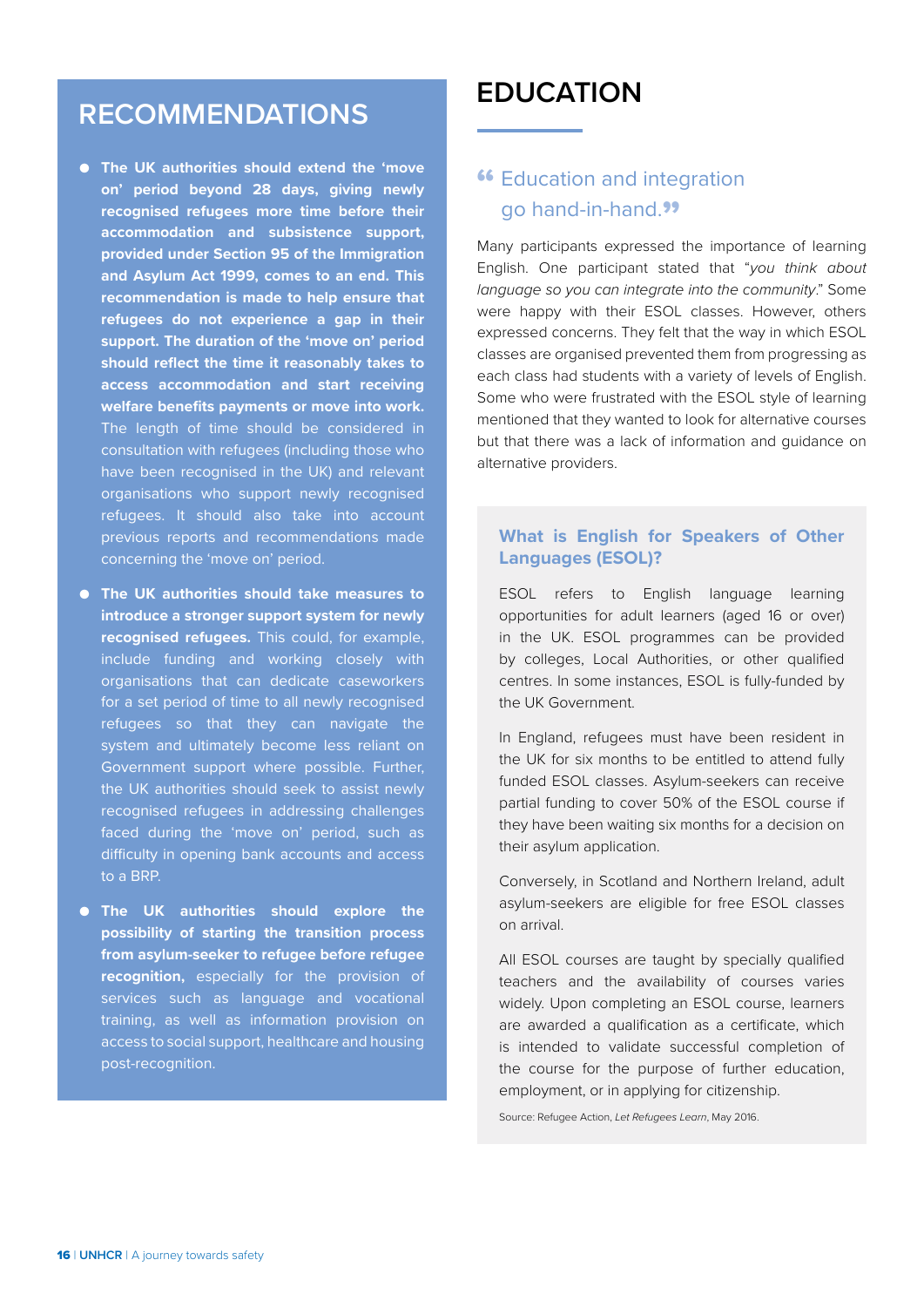Mothers who spoke to us stated that it was hard to attend English language classes without childcare which was not provided by learning centres. Participants also identified barriers to education faced by their children. One mother described not having a permanent address, which impacted on her child's education and caused her much anxiety. She stated, "*my child is supposed to be in nursery, but because I don't have an address, no one is willing to accept him. Children have many needs and I feel bad that I can't provide him with what he needs*."

Whilst catering for their basic needs in the UK was their main priority, many were interested in undertaking further study. However, they felt that both higher and further education were difficult to access. In particular, many participants commented that their caseworker at the Jobcentre Plus was pushing them to work rather than acknowledging their desire to focus on education, including their English language development and interest in going to school. college or university to study. With this lack of support and encouragement to learn, many participants stated that they had given up on pursuing education once in the UK. One participant stated that "*when you get your status, they force you to work even if you say that you are going to college*." Many participants reflected this sentiment and added that there is no information given to them by the Jobcentre Plus on options for continuing with studies.

### **"** Education is a right...so once I got my refugee status I wanted to go to school, but I was pushed by the jobcentre to find work.<sup>99</sup>

Difficulty accessing further or tertiary education, either as an asylum-seeker or once they had been recognised as a refugee, was raised by a number of participants, who had tried to enrol in college but were turned away as they had not been resident for over six months in the UK or because of their lack of English language skills. Some expressed particular frustration with colleges which did not allow them to take courses such as accounting or mathematics, which they felt required minimal English language skills, on the basis that they had not completed the necessary English language courses. Parents with young children also felt that they were prevented from accessing education in colleges because they did not have any childcare or were required to pay extra money for childcare, which was not available. Of the refugees who participated in discussions, the responsibility of childcare fell primarily to women. Mothers, therefore, felt disproportionately disadvantaged when it came to accessing education. Some participants felt that had been burned out by the asylum procedure and as a result did not feel encouraged to learn or participate in activities that would give them new skills. Many said that because of the unstable situation they are in coupled with constant worry about the welfare and safety of their family members, who they would like to be reunited with, they are not able to focus and learn effectively.

#### **Solutions proposed by the participants**

The responses and solutions proposed on this particular topic were varied given the distinct experiences based on gender and level of English language knowledge. To overcome the barriers created by their lack of English language skills, one solution proposed by participants was the provision of a period of intensive English classes following recognition as refugees. Another suggestion was sponsored programmes which allowed refugees to gain both work experience and English language training at the same time. Specially designed programmes, which combine both English learning and voluntary work, study or employment, were identified a number of times as a good idea which would significantly aid integration.

#### **Discussion**

Knowledge of English language is consistently recognised as fundamental for integration. The European Commission's Handbook on Integration for policy-makers and practitioners states that "basic knowledge of the host society's language, history, and institutions is indispensable to integration."35 The Welsh Government's Refugee Inclusion Strategy, also asserts that, "as well as being the means through which individuals within a community communicate and learn about each other, language carries important cultural and historical signals, which can facilitate inclusion."<sup>36</sup> Similarly, the UK Government has acknowledged the importance of English language provision for refugees, most recently in the UK Government's *Integrated Communities Strategy Green Paper*. 37 In September 2016, the UK Government made a funding commitment of £10m towards English language classes for those arriving under the Vulnerable Persons Resettlement Scheme (VPRS) and the Vulnerable Children's Resettlement Scheme (VCRS) which would not benefit the participants in this PA.

<sup>35</sup> European Commission, *Handbook on Integration for policy-makers and practitioners, Third Edition*, April 2010, [https://ec.europa.eu/home-affairs/sites/homeaffairs/files/e](https://ec.europa.eu/home-affairs/sites/homeaffairs/files/e-library/docs/handbook_integration/docl_12892_168517401_en.pdf)ibrary/docs/handbook\_integration/docl\_12892\_168517401\_en.pdf, p. 160

<sup>36</sup> Welsh Assembly Government, *The Welsh Government Refugee Inclusion Strategy*, 2008, [https://gov.wales/dsjlg/publications/communityregendevelop/](https://gov.wales/dsjlg/publications/communityregendevelop/refugeeinclusionstrategy/strategye.pdf?lang=en)

efugeeinclusionstrategy/strategye.pdf?lang=en, p. 19 37 UK Government Green Paper, note 4 above.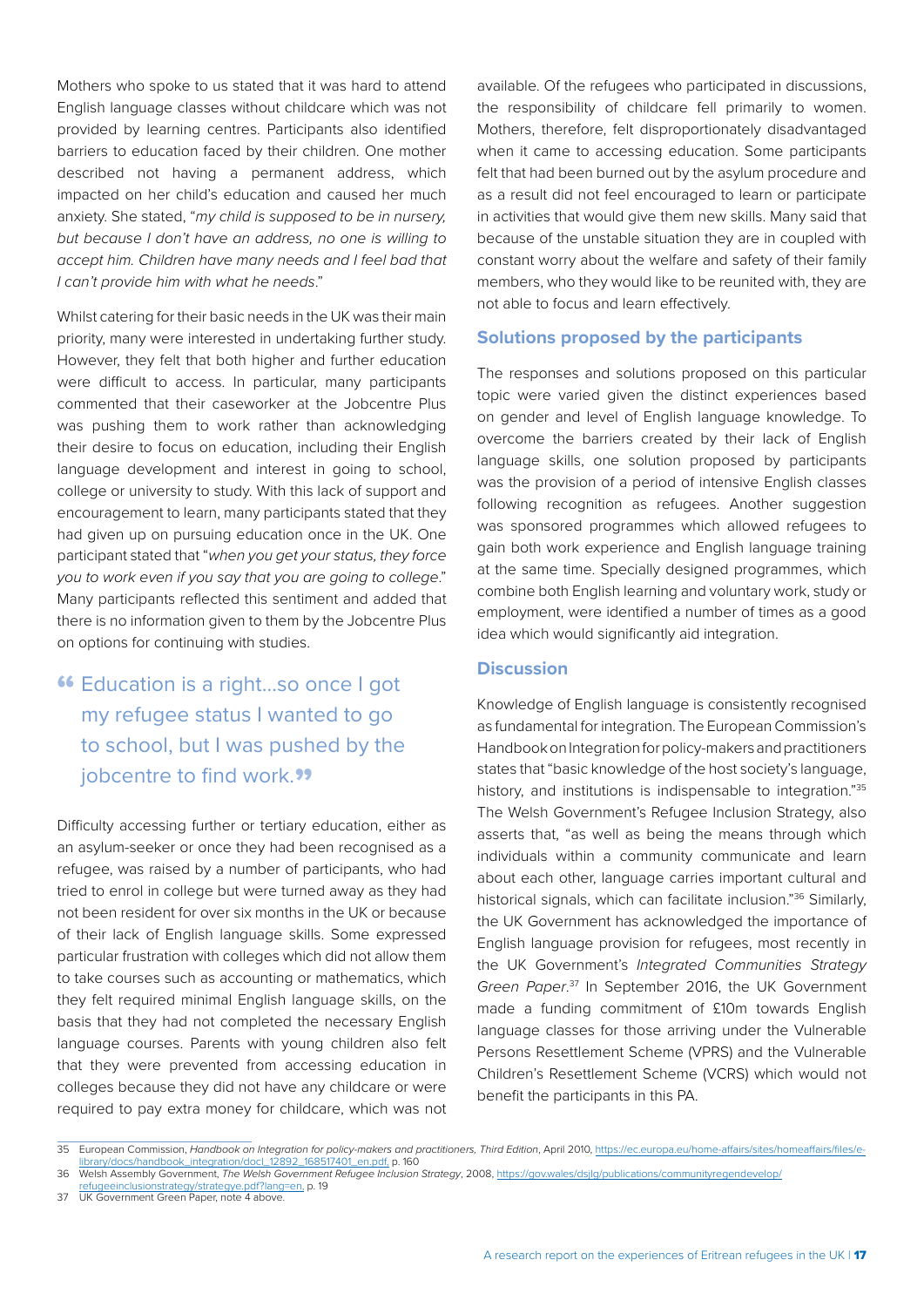The PA found that lack of English language was a major impediment to most participants' successful integration in the UK. The provision of English language courses and different ways in which refugees can learn English outside of the classroom are essential to helping them navigate the 'move on' period in the short-term, and integrate into their local communities in the longer-term. Furthermore, a lack of language skills often results in the isolation of refugees, leading to a negative impact on their mental health. Under the current language provision schemes provided by the Government, studies have found that refugees in England can wait for over a year for English lessons and that the average waiting list size for some providers is over 700 people.38 Extra funding provided by the Government to address these concerns, extends only to those refugees brought to the UK under the VPRS and VCRS. Scotland has established an action plan that seeks to review the ESOL strategy and English as an Additional Language Support in schools. England could also benefit from a similar strategy that seeks to ensure that no refugee is marginalised as a result of their lack of English language skills. Additional programme support for in-country recognised refugees similar to that provided to resettled refugees should also be introduced.

As found in the PA, other reports have highlighted that refugee women with childcare responsibilities are often disadvantaged when it comes to accessing ESOL and other English language classes.<sup>39</sup> Challenges they face include balancing childcare responsibilities and a lack of childcare provision during English language classes, which can mean that women with children are unable to attend classes. Consideration should, therefore, be given to strengthening the provision of childcare or child-friendly classes which take into account the difficulties that mothers can face in accessing language classes.

In the PA, higher and further education were also recognised as extremely important to many participants and some expressed disappointment that they were not able to access these opportunities when they came to the UK. Education improves the employment prospects of refugees and helps them to develop their skills and intrests and to – be empowered. The Home Office's report entitled *Indicators of Integration*, similarly recognises that "education creates significant opportunities for employment, for wider social connection and for language learning."40 Education can therefore give refugees greater autonomy over their lives. The proposals made by PA participants for specifically designed work and/or study programmes could be an excellent way to aid the integration prospects of refugees recognised in-country and should be considered further.

### **RECOMMENDATIONS**

- **The UK Government should increase the number of fully-funded English language course hours available to refugees and increase the provision of child-care support to those refugees undertaking ESOL classes.**  Where possible, this should be extended to those going through the asylum process.
- **The UK Government should provide a period of intensive English language classes for refugees who wish to fully concentrate on their English or who require specialist learning support in acquiring English language skills.**

<sup>38</sup> Refugee Action, Locked Out of Learning: A Snapshot of ESOL provision in England, March 2017, [http://www.refugee-action.org.uk/wp-content/uploads/2017/02/Locked\\_](http://www.refugee-action.org.uk/wp-content/uploads/2017/02/Locked_out_of_learning_briefing_paper_February_2017.pdf) of\_learning\_briefing\_paper\_February\_2017.pdf

<sup>39</sup> Refugee Action, *Let Refugees Learn*, May 2016, <http://www.refugee-action.org.uk/wp-content/uploads/2016/11/letrefugeeslearnfullreport.pdf> 40 Ager, A. and Strang, A, *Indicators of Integration: Final Report. Home Office Development and Practice Report 28*, 2004, <http://goo.gl/TnSNTS>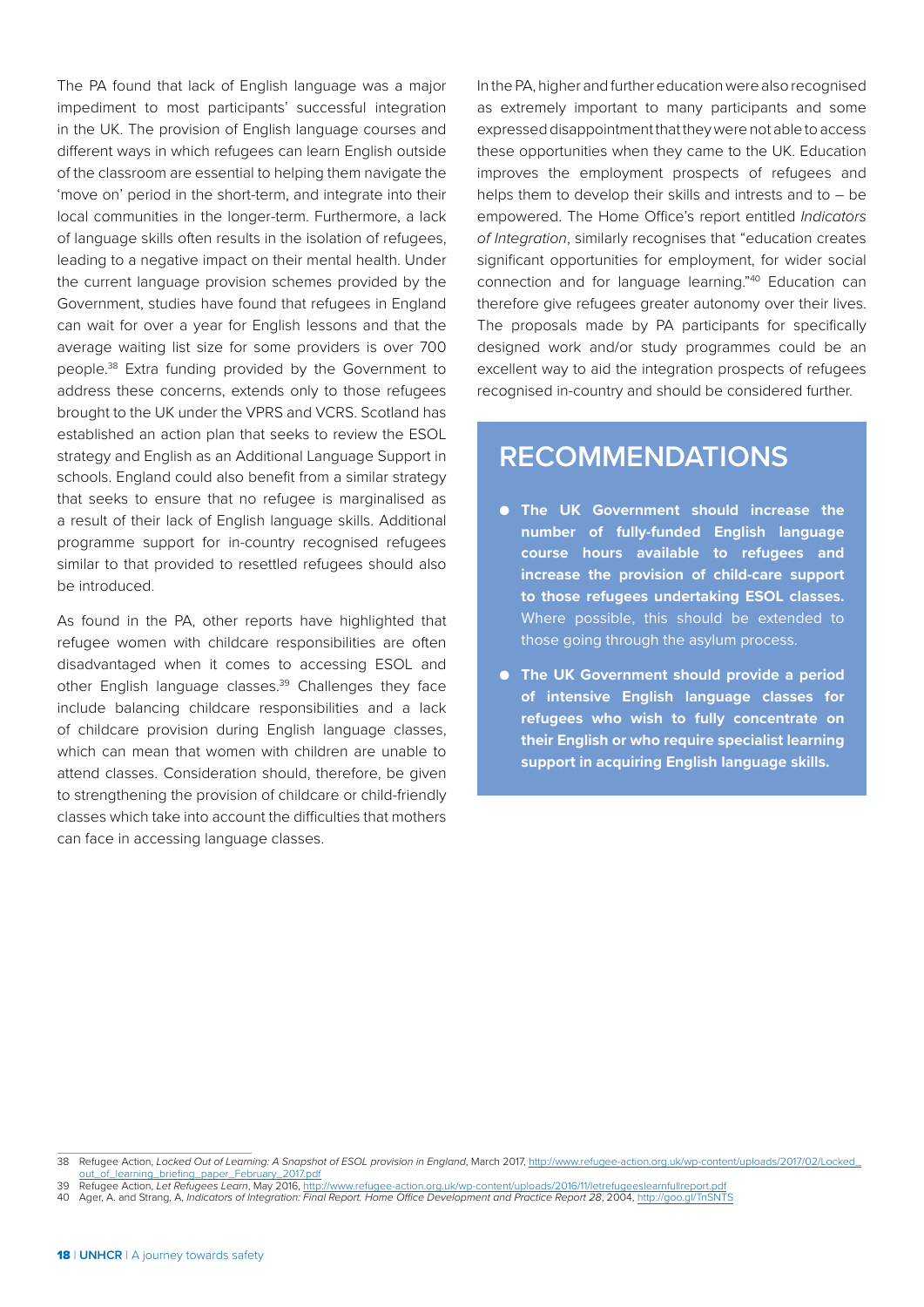## <span id="page-20-0"></span>**EMPLOYMENT**

Many of those interviewed described finding employment as a key concern and as central to their successful integration. Both barriers and good practices with regards to employment were discussed and some personal examples were openly shared. The Jobcentre Plus was reported to be the main actor available in helping each participant find work in both England and Scotland. However, reviews of their contact with the Jobcentre Plus were mixed but were generally not positive. Many participants described feeling pressured into taking a job by the Jobcentre Plus with little focus on the individual's educational and professional background and their suitability for the job. Rather than work straight away, some felt that it would be better to focus on learning English. Others wanted to gain an education (academic or vocational) so that they could work in their desired job or wanted to volunteer at organisations in a sector which they aspired to work in. Further, participants highlighted that Eritreans face an additional hurdle when looking for work in the UK because they are unable to obtain their work certificates from their home country and as such they cannot prove that they worked in a certain profession and have the skills required for jobs in that profession in the UK.

### **"** How can I get work if I don't speak the language? My first aim is to learn English.<sup>99</sup>

Some participants highlighted that they did not feel mentally ready to work given the trauma they had experienced in their home country, on the journey to the UK and/or during the asylum process. Therefore, they were not ready to work straight away and felt that the Jobcentre Plus did not fully understand or acknowledge their mental health issues.

Most participants were not provided with an interpreter by the Jobcentre Plus and this further exacerbated frustrations. One participant in England drew attention to what they described as a new programme by their Jobcentre Plus in which they carried out a two-week assessment for each job-seeker and assessed their skills and goals and provided guidance on what kind of employment or course would suit them according to their specific circumstances. This was recognised as a good programme by participants in the FGD. Some participants explained that they would like to be provided with training to help them build up their Curriculum Vitae (CV) and that, if such training was available,

#### **What is the Jobcentre Plus?**

The Jobcentre Plus is a part of the DWP and is responsible for paying working-age benefits for those entitled to them. Once an individual has their NiNo, they are able to apply for Jobseeker's Allowance online. If they do not have a NiNo, or if they cannot use the online service or are unable to work, they can contact the Jobcentre Plus over the phone. Those refugees of working age will be invited for an interview with a work coach at the Jobcentre Plus. At the first interview refugees will meet their work coach who will explain the support available. Support may include training programmes to help them find a job. The work coach will also help to assess what benefits the refugee is eligible for.

If a skills need is identified, the work coach will refer the individual to a relevant course/training e.g. an ESOL course in the case of English language needs.

Refugees will have regular appointments with a Jobcentre Plus work coach where they need to show what they are doing to find work.

Source: Department for Work and Pensions, *Guidance: Help available from the Department for Work and Pensions for people who have been granted leave to remain in the UK*, 10 July 2017, [https://www.gov.](https://www.gov.uk/government/publications/refugees-guidance-about-benefits-and-pensions/help-available-from-the-department-for-work-and-pensions-for-people-who-have-been-granted-leave-to-remain-in-the-uk ) [uk/government/publications/refugees-guidance-about-benefits-and](https://www.gov.uk/government/publications/refugees-guidance-about-benefits-and-pensions/help-available-from-the-department-for-work-and-pensions-for-people-who-have-been-granted-leave-to-remain-in-the-uk )[pensions/help-available-from-the-department-for-work-and-pensions-for](https://www.gov.uk/government/publications/refugees-guidance-about-benefits-and-pensions/help-available-from-the-department-for-work-and-pensions-for-people-who-have-been-granted-leave-to-remain-in-the-uk )[people-who-have-been-granted-leave-to-remain-in-the-uk](https://www.gov.uk/government/publications/refugees-guidance-about-benefits-and-pensions/help-available-from-the-department-for-work-and-pensions-for-people-who-have-been-granted-leave-to-remain-in-the-uk ) 

it was not offered to them. One person interviewed spoke of employability training offered by their Local Authority, but explained that there were challenges accessing it due to long waiting lists and priority given to those with good English language skills and existing experience.

Participants with a lack of work experience expressed difficulties in building up their CV and were volunteering to address this. Even volunteering positions, however, were noted as hard to come by.

### **"** I'm doing voluntary work but looking for paid work. The hardest thing to do is find a job. The very hardest. The first thing they ask for is language and then experience.<sup>99</sup>

Some participants also highlighted the need for more training to get them ready to work. One explained that the Jobcentre Plus had sent them on an employability training but that it did not teach him "anything tangible."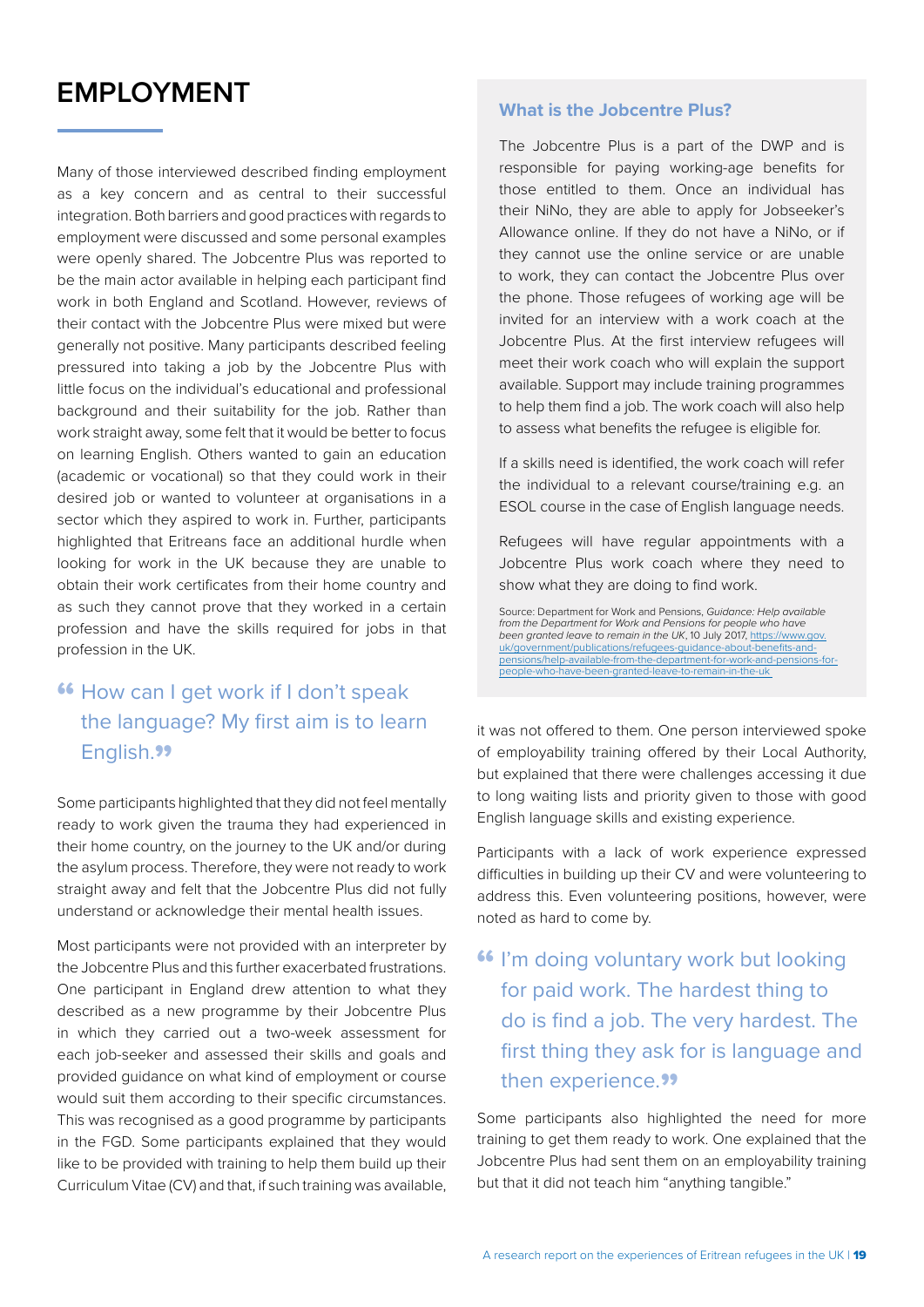One participant in London, who had previously worked as a nail technician for two years, was pleased to share that she had recently been offered a job in her chosen field. She had been given advice on finding employment by a local charity. Others who had work experience from Eritrea or other countries where they had lived, or those with professional qualifications, were disappointed that they were not assisted with finding work that matched their skillset and could only find unskilled work.

Those who were employed were largely working in factory jobs mostly involved in unskilled work and on zero-hour contracts where their employer is not required to provide them with a minimum number of working hours and, as an employee, they were not obliged to accept any work offered. Some participants who were in work reported a lack of job security as well as no explanation from their employers on their rights in the workplace or an identified complaints procedure. The participants were, in general, happy to have jobs but acknowledged that the jobs required little skill and were not the type that they would like to be doing. One participant stated, "*to get a good job, you have to study. You can only get jobs in warehouses which involves no skill, even if you are skilled.*"

In addition, those who did have work experience explained that they faced some difficulties in the workplace such as racial discrimination. They felt that some other nationalities were given more favourable tasks by middle-management no matter how hard they worked and they described experiencing verbal abuse and bullying. They did not feel that they could report this to senior management because of fear of losing their job, lack of awareness of the complaints procedure and/or because they were not used to speaking up for their rights. At times, this made some feel isolated in their everyday lives. At the same time, it was recognised that despite these difficulties, being in work helped some participants with their integration as they were able to meet people and practice their English language skills.

#### **Solutions proposed by the participants**

Responses on this topic tended to be consistent across all locations, and participants spoke both with passion and with some frustration about their desire to enter the job market.

Participants proposed a number of solutions such as being provided with work training that is specific to their individual circumstances. Some participants recommended being able to borrow money from the Government to help prepare them for work, which indicated that they were unaware of the existence of loan policies already in place for refugees.<sup>41</sup> It should be noted, however, that loan programmes have been experiencing issues with delivery and as such cannot be reliably cited as source of financial support.<sup>42</sup>

Participants also expressed a desire for more understanding of the experiences of refugees from those working in the Jobcentre Plus. They noted, for example, that refugee jobseekers may first wish to volunteer and gain more experience before taking up fulltime employment or may be facing mental health issues inhibiting their ability to work. Participants felt that a greater understanding and appreciation of their circumstances would benefit their integration.

Despite DWP policy<sup>43</sup> to provide an interpreter to individuals in a vulnerable situation and those who cannot adequately communicate in English, participants appeared unaware of this and proposed that the Jobcentre Plus should provide interpreters, even if the interpreter is provided by phone, so that they could get the most out of the service.

#### **Discussion**

As mentioned above, many of those interviewed described finding a job as one of their key priorities. According to a report by the European Parliament's Directorate-General for Internal Policies, "participation in the labour market is, according to experts, the most significant factor favouring long-term integration into society. Labour market integration is also central to fiscal contributions refugees make to the host society."<sup>44</sup> Employment plays a key role in integration.<sup>45</sup> A study for the DWP<sup>46</sup> published in 2002, echoes many of the findings of the PA and shows that this is an enduring problem that needs to be addressed. Notably that English language, literacy and a lack of work experience are commonly identified barriers to employment for refugees. Therefore, finding ways to overcome these barriers is central towards achieving the successful integration for refugees recognised in the UK.

<sup>41</sup> The Integration Loans for Refugees and Others Regulations 2007 enable loans to be made to those granted refugee and humanitarian protection status and their respective dependants. Refugees can apply for interest-free loans for e.g. a housing deposit, training/re-training or work clothing and equipment. See: [https://www.gov.uk/](https://www.gov.uk/government/uploads/system/uploads/attachment_data/file/410929/Updated_loan_guidance_2015_v1_8.pdf.) [government/uploads/system/uploads/attachment\\_data/file/410929/Updated\\_loan\\_guidance\\_2015\\_v1\\_8.pdf](https://www.gov.uk/government/uploads/system/uploads/attachment_data/file/410929/Updated_loan_guidance_2015_v1_8.pdf.)

<sup>42</sup> For more information on concerns regarding loan policies for refugees, see APPG Refugees Welcome?, note 22 above, p. 21 and RC Forgotten Refugees, note 13 above, p. 26. 43 DWP, Central Freedom of Information Team, *Freedom of Information Request VTR 138*, 10 February 2016, [https://www.whatdotheyknow.com/request/310794/](https://www.whatdotheyknow.com/request/310794/response/766235/attach/3/138%20Reply.pdf)

[response/766235/attach/3/138%20Reply.pdf](https://www.whatdotheyknow.com/request/310794/response/766235/attach/3/138%20Reply.pdf)

<sup>44</sup> European Parliament, *Labour Market Integration of Refugees: Strategies and good practices*, March 2016, [http://www.europarl.europa.eu/RegData/etudes/](http://www.europarl.europa.eu/RegData/etudes/STUD/2016/578956/IPOL_STU(2016)578956_EN.pdf) U<sub>2016</sub>5789

<sup>45</sup> Organisation for Economic Co-operation and Development & UNHCR, Migration Policy Debates N°10, Hiring refugees - *What are the opportunities and challenges for*  employers? September 2016, <u><https://www.oecd.org/els/mig/migration-policy-debates-10.pdf></u><br>46 Bloch, A, Research Report No 179: Corporate Document Services Refugees' opportunities and barriers in employment and training,

<http://webarchive.nationalarchives.gov.uk/20130125102620/http://research.dwp.gov.uk/asd/asd5/rrep179.pdf>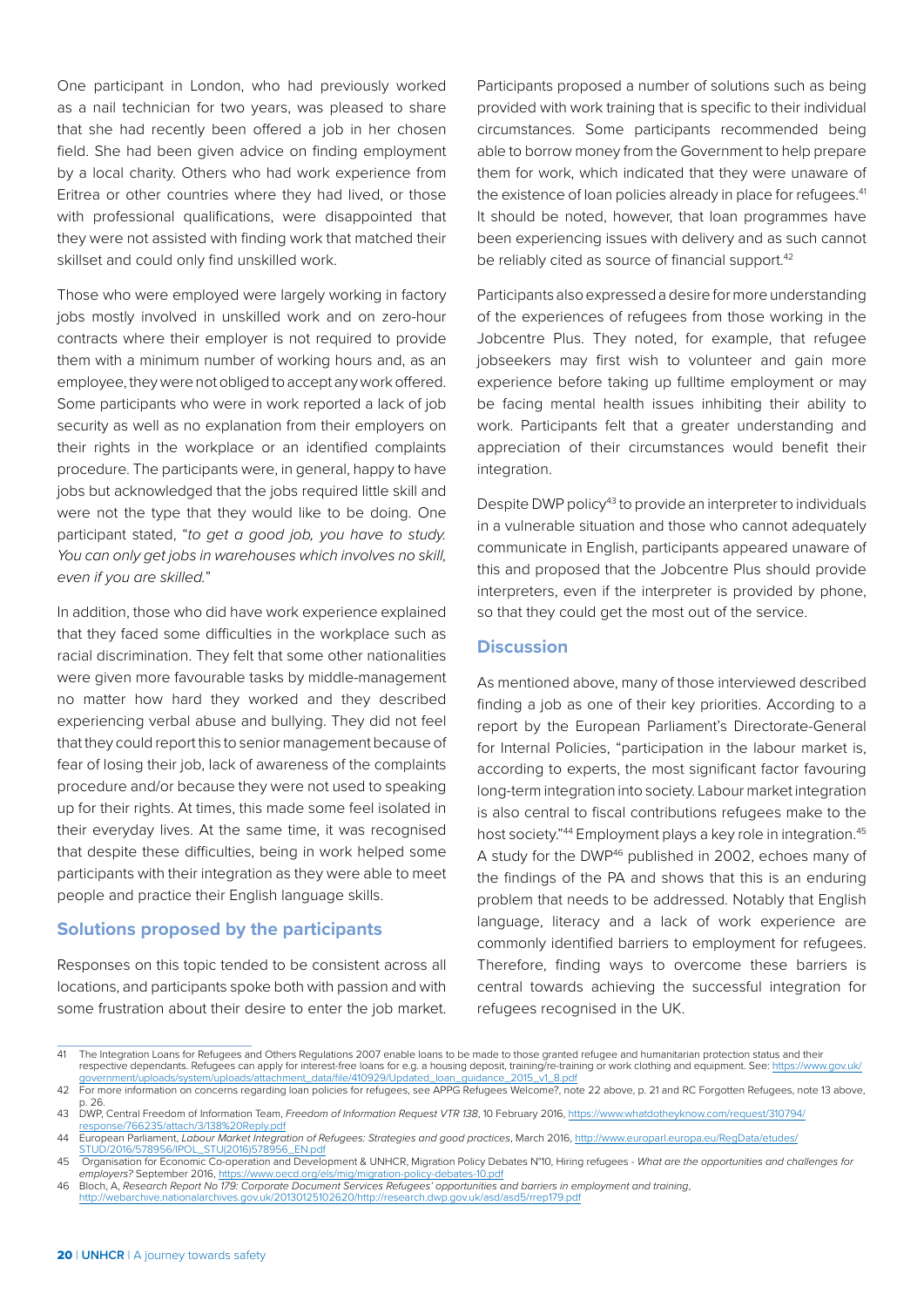Many of those interviewed expressed disappointment that Jobcentre Plus staff did not take into account their specific needs and barriers to employment. They explained that this created an obstacle to refugee jobseekers learning about what options are available to them in accessing the job market. From the consultations, it appears that, even when programmes are available to them, refugees had very little information and guidance on those programmes. In addition, an inability to communicate with Jobcentre Plus staff also resulted in participants not knowing what options are available to them. With a lack of interpreters provided by the Jobcentre Plus, they were not able to properly engage with the Jobcentre Plus staff and the services provided by them.

Lack of awareness of refugee experiences risks undermining the ability of Jobcentre Plus staff to provide a service that recognises the specific needs and barriers to employment that some refugees may have. This ultimately can impact on their ability to enter the job market with appropriate speed.

A number of charities and NGOs have sought to address refugee unemployment and fill this gap by guiding refugees into work. For those refugees who have been able to access these support services, this dedicated assistance appears to be extremely helpful. Such services demonstrate the value in providing dedicated and personcentred employment support to refugee jobseekers. Refugees could, therefore, benefit if training provided to Jobcentre Plus staff was strengthened to consider their specific needs and circumstances similar to these specialist providers. This would place Jobcentre Plus staff in a better position to assess the needs of refugee jobseekers. Where necessary, they would also be in a better position to direct them to organisations who can adequately support them.

## **RECOMMENDATIONS**

- **The DWP should strengthen the training provided to Jobcentre Plus staff on the needs of refugee jobseekers so that their special circumstances are taken into account and they are approached with the requisite sensitivity by staff members.** This should assist in providing a more tailored response which delivers labour market access and that, in some situations, may involve referral to other organisations such as NGOs or charities equipped to assist people further.
- **The central and local government should strengthen their coordination with service providers to improve the provision of support to refugees seeking access to the labour market.**  Consideration should be given to strengthening access to employment for asylum-seekers prior to refugee recognition. This could be done by bringing forward the date on which they are entitled to work and ensuring wider access to employment than that found in the shortage occupation list.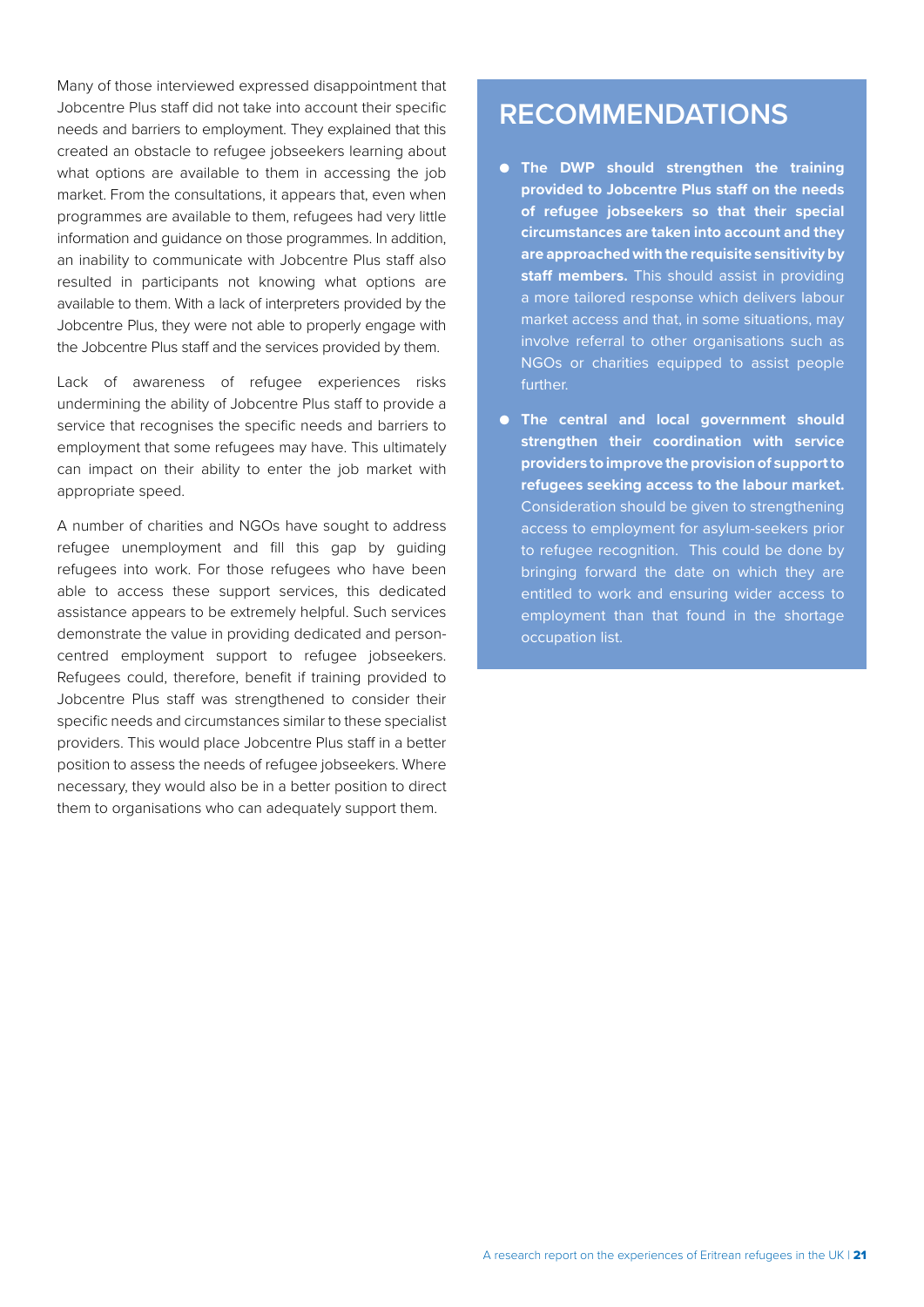## <span id="page-23-0"></span>**ACCESS TO HEALTHCARE**

The PA considered access to healthcare for Eritrean refugees in both England and Scotland. Most participants were registered with general practitioners (GPs). Participants learned how to register with the GP in a variety of ways. For example, some figured it out for themselves by searching online, going to local organisations such as the YMCA or from friends and other asylum-seekers. Many felt that there was a lack of information given to them on how to get treatment for health issues. This resulted in delays for many of them in registering with a GP. One participant, who arrived in the UK with her son, was unaware of what to do when her son became seriously ill. Therefore, she went to the YMCA, where she was lucky to find a doctor on-call who assisted her in calling an ambulance. She stated that this experience was extremely frightening for her and that no one had given her advice beforehand on what to do if her son became sick.

**"** It would have been better if the Government tells you when you arrive where to go for medical emergencies especially for people who have children. This information is really important.<sup>99</sup>

In terms of registering and seeking treatment at the GP, many described their experience as positive and were also very happy with the treatment that they had received. They had also been provided with an interpreter. In contrast, some participants complained of long waiting times or that they did not receive the treatment they had hoped for. Some stated that they were not provided with an interpreter at the GP, which presented problems with registration and that they had to find friends who would accompany them there.

Participants highlighted the need for treatment amongst the Eritrean refugee population, for mental health issues arising from the trauma that many had experienced either in Eritrea, on their journey to the UK, or after arrival. However, participants explained that sharing personal mental health problems is not common in their culture. They noted that this is because Eritreans rarely complain about their current suffering because what they have experienced in their past is so grave in comparison. One participant stated that "*whatever we experience here is no comparison to what is going on back home.*"

#### **Are refugees entitled to healthcare?**

Anyone in the UK may receive primary care services such as GP consultations and treatment without charge. There is no set length of time that a patient must reside in the country to become eligible to receive NHS primary medical care services. Therefore all asylum-seekers and refugees, overseas visitors, students, people on work visas and those who are homeless, whether lawfully in the UK or not, are eligible to register with a GP practice.

In regards to secondary healthcare services, individuals who are not ordinarily resident in the UK may be required to pay for their care. However, some services and some individuals are exempt from payment. Refugees and asylum-seekers and those receiving support under Section 95 and Section 4 of the Immigration and Asylum Act 1999 are included in the list of those who are exempt from payment in England, Wales and Scotland.

Source: Public Health England, *NHS entitlements: migrant health guide*, 8 January 2018, [https://www.gov.uk/guidance/nhs-entitlements-migrant](https://www.gov.uk/guidance/nhs-entitlements-migrant-health-guide)[health-guide](https://www.gov.uk/guidance/nhs-entitlements-migrant-health-guide)

**"** We go to the GP if we are sick but not if it's a mental or emotional problem. Because of our culture, we do not talk about mental health issues. We do not know how to deal with mental health issues."

Nonetheless, there was a recognition that mental health issues exist among the Eritrean refugee population. Participants stated that they experience stress due to the prolonged asylum process. Some described that they had friends suffering from depression and who wanted to commit suicide after having come out of the asylum process. However, participants reported not being provided with any information on how to access counselling or where to go for mental health treatment. Some, who had undergone specific trauma such as sexual and genderbased violence, were concerned that there was a lack of information provided to them on mental health services when they were an asylum-seeker or upon recognition, and despite the Home Office being aware of what they had been through due to the substance of their asylum claims. Although many knew of other resources available, some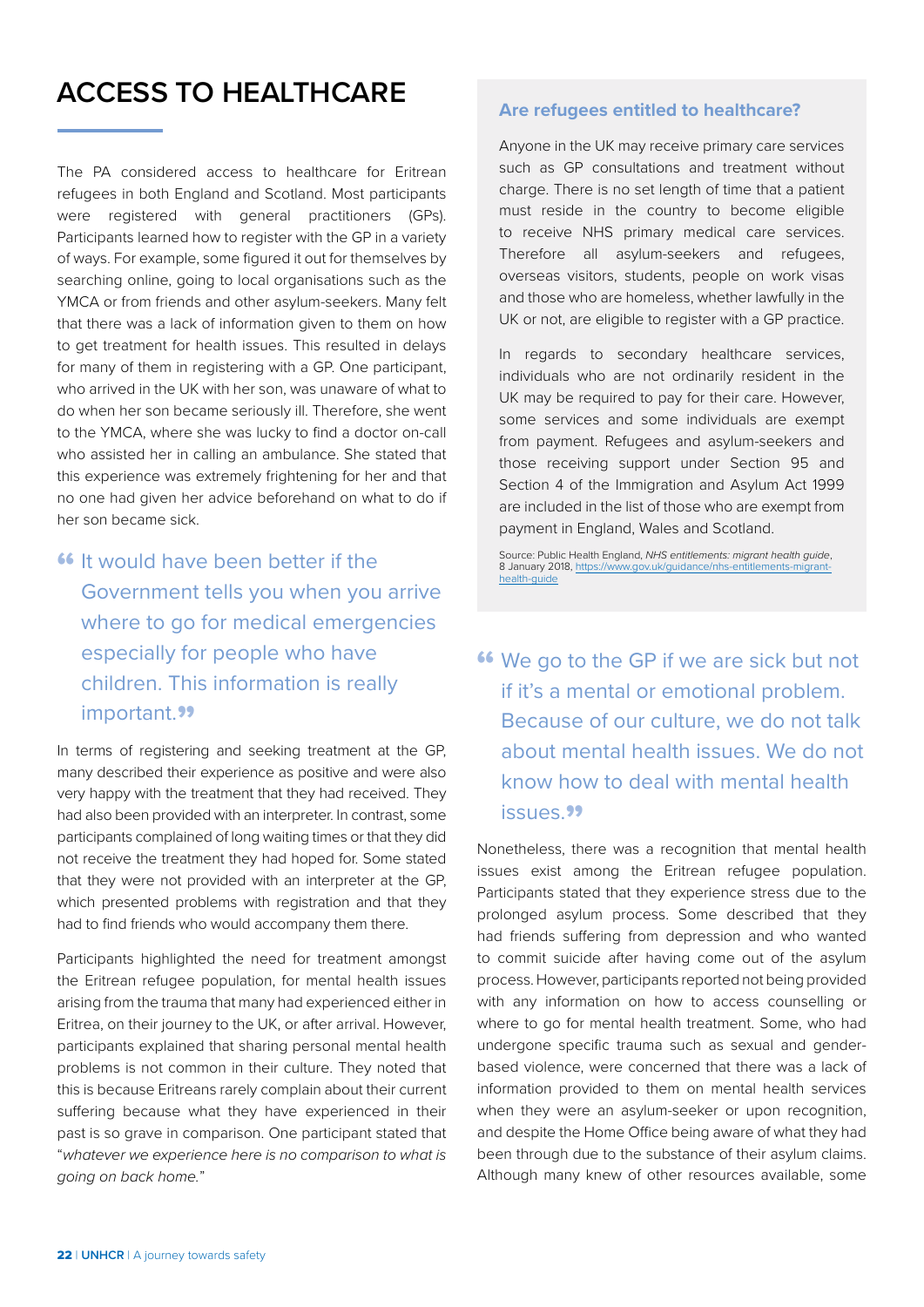#### mentioned visiting mosques or churches to help them deal with any mental health issues instead.

#### **Solutions proposed by participants**

Responses on this topic and appraisals of their interaction with the health services in the UK were mixed depending on where the participants lived and given their varied medical concerns. Nonetheless, despite having differing medical needs, many participants felt that they would greatly benefit if information on healthcare, including how to register at the GP, was more readily available. In addition, they mentioned that they would appreciate more information on what they were entitled to in terms of access to health-care when they are recognised as refugees. This would allow them to register with a GP sooner and get support where they felt that it was needed. It was also suggested that information on health issues held by the Home Office could be shared with the Department of Health. It was felt that this would minimise delays in treatment and referrals and provide doctors with a more holistic understanding of any preexisting trauma or health concerns. It should be noted however that any data-sharing would require informed consent and data should only be used for treatment purposes.

Participants also proposed that staff at GP surgeries, particularly those working at receptions, should have training on the particular circumstances of asylum-seekers and refugees so that they are better equipped to help register them. Some had difficulties because the frontline staff were not immediately aware that they were entitled to free healthcare, which delayed their registration, and some said they were unable to communicate with them. Therefore, such training would ensure that all frontline staff are aware of refugee rights and will be able to assist them in the registration process.

#### **Discussion**

Refugees in the UK are entitled to use NHS services at no charge. However, this PA found that language barriers and a lack of awareness of the rules by those in charge of registration at GP surgeries or hospitals are generally the main obstacles in the timely accessing of healthcare for some refugees. The necessary information on what they are entitled to appears to not be clearly relayed to refugees who are recognised in-country. As a consequence, the health system is very difficult to navigate for some refugees. This finding reflects other surveys and assessments on this topic which have also found that "despite being legally entitled to healthcare, some organisations raised concerns regarding the ability of refugees to access the health services they needed"<sup>47</sup> and "there is a lack of cultural awareness and understanding of refugee issues among mainstream healthcare professionals and third sector staff."48

Addressing the mental health needs of refugees in the UK is crucial to facilitating their integration and ensuring that they remain properly protected. It is particularly important for those who have been through the asylum process in the UK. As highlighted previously, many of those interviewed experienced prolonged waiting times as a result of the UK policies previously in place. Currently in the UK, more than 50% of applicants are waiting longer than six months for their asylum claim to be processed.<sup>49</sup> Living in stress and uncertainty has a negative impact on the mental health of many asylum-seekers who are at risk of developing mental illness, including post-traumatic stress disorder (PTSD), depression and anxiety. That risk can be exacerbated by their immigration status, time in detention, unemployment, absence of family support and complex asylum processes.<sup>50</sup> Similarly, research in Scotland recognises that "studies have identified a worsening of mental health problems among refugees since arrival in the UK. One of the main causes of poor mental health particular to refugees is premigration trauma, which could have been caused by torture or gender based violence. This can lead to isolation and loneliness caused by 'dislocation from home and culture' and the status of being an asylum-seeker."<sup>51</sup>

47 APPG Refugees Welcome?, note 22 above, p. 33.

49 UK Home Office Immigration Statistics Apr-June 2017, note 8 above.

<sup>48</sup> MIND, *A civilised society: Mental health provision for refugees and asylum-seekers in England and Wales*, 2009, [https://www.mind.org.uk/media/273472/a-civilised](https://www.mind.org.uk/media/273472/a-civilised-society.pdf)[society.pdf](https://www.mind.org.uk/media/273472/a-civilised-society.pdf)

<sup>50</sup> Sen P, *The mental health needs of asylum-seekers and refugees-challenges and solutions*, British Journal of Psychiatry International 13, 2016, [https://www.ncbi.nlm.nih.](https://www.ncbi.nlm.nih.gov/pmc/articles/PMC5619616/pdf/BJPI-13-30.pdf, pp 30-32)

[gov/pmc/articles/PMC5619616/pdf/BJPI-13-30.pdf, pp 30–32](https://www.ncbi.nlm.nih.gov/pmc/articles/PMC5619616/pdf/BJPI-13-30.pdf, pp 30-32) 51 The Mental Health Foundation, Scottish Refugee Council & See Me, *Policy Briefing: Refugees, mental health and stigma in Scotland*, August 2016, [http://www.](http://www.scottishrefugeecouncil.org.uk/assets/0001/1369/Anti-stigma_briefing_FINAL.pdf) [scottishrefugeecouncil.org.uk/assets/0001/1369/Anti-stigma\\_briefing\\_FINAL.pdf](http://www.scottishrefugeecouncil.org.uk/assets/0001/1369/Anti-stigma_briefing_FINAL.pdf)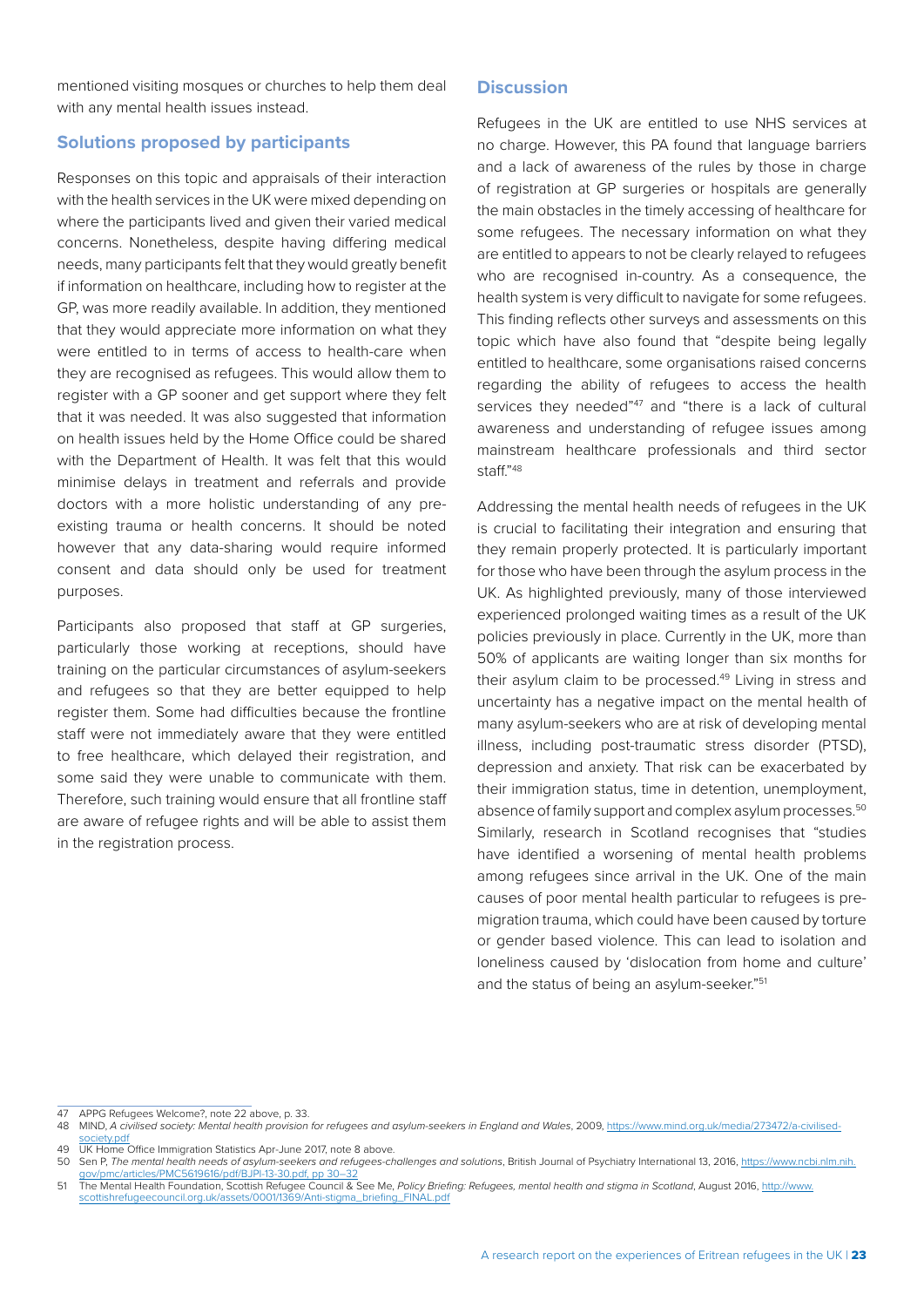The experiences shared during the PA suggest that at least some refugees are not informed about how they can access mental health-care. Given such vulnerabilities, as a result of their circumstances, this can impact upon their integration prospects, so consideration should be given to strengthening information provision to in-country recognised refugees on their entitlement to healthcare. In Scotland, The New Scots Refugee Integration Strategy emphasises that all those resident in Scotland, including refugees, are entitled to access healthcare on the same basis. The Strategy plans to work with NHS 24 and health and social care partnerships to improve the availability of information about people's rights and entitlements and how to access services.<sup>52</sup> Moreover, access to healthcare for refugees and therefore their integration, could be improved if all relevant frontline staff, including GPs have increased awareness of the forced migration experience, mental health and the rights of refugees.

## **RECOMMENDATIONS**

- **The Home Office and the Department for Health should take measures to ensure that, in all circumstances, information is given to refugees upon recognition of their healthcare rights, including information on how to register with a GP and what to do in a medical emergency.** This information should be available in a number of languages.
- **The Department for Health should strengthen information given to relevant staff on the rights of refugees and how they can be assisted through the registration process as well as on their unique experiences and challenges.**
- **Asylum Support Accommodation Providers should support those living in asylum support accommodation to access specialist services where necessary** (e.g. pregnant women, complex health problems, families with children).

<sup>52</sup> New Scots 2014, note 12 above and New Scots 2018, note 31 above, page 57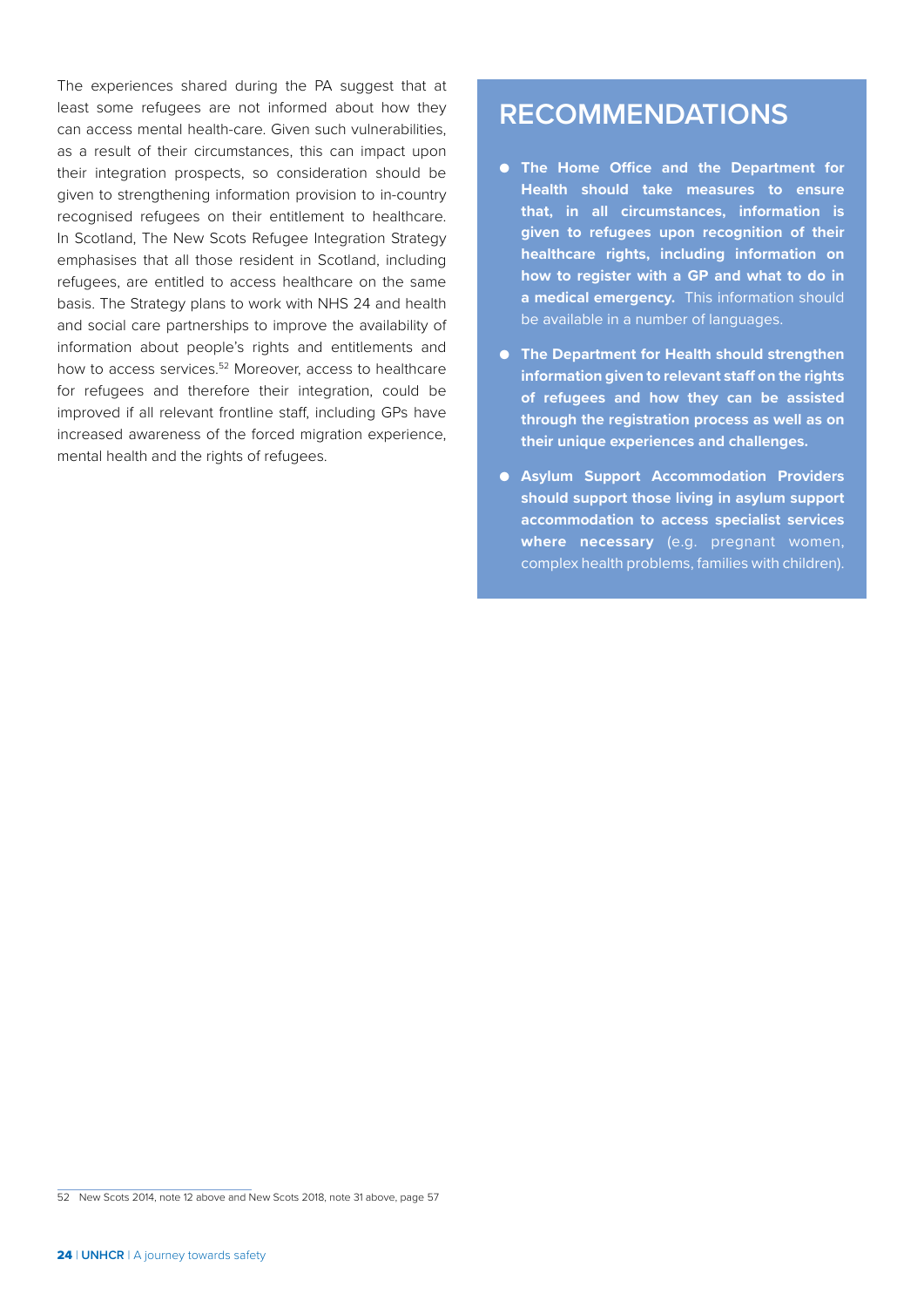## <span id="page-26-0"></span>**FAMILY REUNION**

### **"** It helps you integrate if your family is here. We face loneliness. If you have a family, they can help you."

Participants generally agreed that one of their main priorities after being recognised as a refugee was to be reunited with family members, in particular spouses, children, parents or siblings. Most participants agreed that reuniting with their family in the UK would greatly improve their mental health and their integration prospects.

Over the course of their stay in the UK, many understood that they were unable to apply for their siblings to come to the UK and that family reunion was generally only possible where the applicant was a spouse or child. Some had applied for their spouse and children to join them and had been successful, but others could not as they were unable to afford it and expressed sadness over this. Specifically, the cost of DNA testing sometimes acted as a barrier to family reunification. The cost of legal representation in the absence of available legal aid was also reported as a barrier to submitting applications for family reunion. This limits applications either to those who could afford legal representation or had knowledge of the relevant legal procedures and the language skills needed to complete them. Many participants also stated that they had siblings who they would love to join them in the UK and expressed sadness over not being able to apply for them to do so.

- **"** Not having someone with you from your family is like one of your body parts is cut off. Not having them affects you no matter how well off you are here or what decent job you have. If your family is not with you, then you are not happy. And when you have a child in the UK, you can teach them British values."
- **"** If my mother was here, I could have good relations with my neighbours…we could bring some home-cooked food… for now they see me as a single man and are hesitant to get to know me."

Some mothers interviewed had been separated from their children. Even in cases where they had since been reunited with them, the period of separation from their children was a particularly difficult subject for them to talk about. They felt that not having their children with them almost paralysed their everyday life and prevented them from interacting with the world around them.

One group of participants stated that there was a lack of understanding of the situation and culture in Eritrea from those in the Home Office determining family reunion applications. For example, some had been refused applications to bring their spouse to the UK because the Home Office did not accept their relationship as credible. They reported that the Home Office, when considering their family reunion applications, questioned why family members had not lived together full-time when in Eritrea. This is despite the well-known requirement to complete military service in Eritrea, which commonly results in families being separated for years at a time inside the county. They expressed frustration at what they considered to be a basic lack of appreciation of such nuances specific to family situations in Eritrea. They also explained that they felt that there was no consideration of the fact that marriage varies between different cultures and countries and that it was unreasonable to expect applicants to prove their marriage against UK standards. For example, some participants explained that when they provided photos of themselves and their spouse to the Home Office, their relationship was questioned because they were not holding hands, hugging or kissing in those photos. They explained that this was because of their culture and was not a reflection of the fact that they were not married. Similarly, at times, it was questioned why applicants could not provide evidence of text messages, phone calls and video calls with their spouses. Participants reported that many may not have access to phones, computers or devices needed to provide such evidence.

**"** The length of the family reunion process puts a real strain on relationships. It's so hard when your children are somewhere else…I didn't have the money for a DNA test. It's very difficult to get documents like marriage certificates out of Eritrea and requesting them can put people in danger.<sup>99</sup>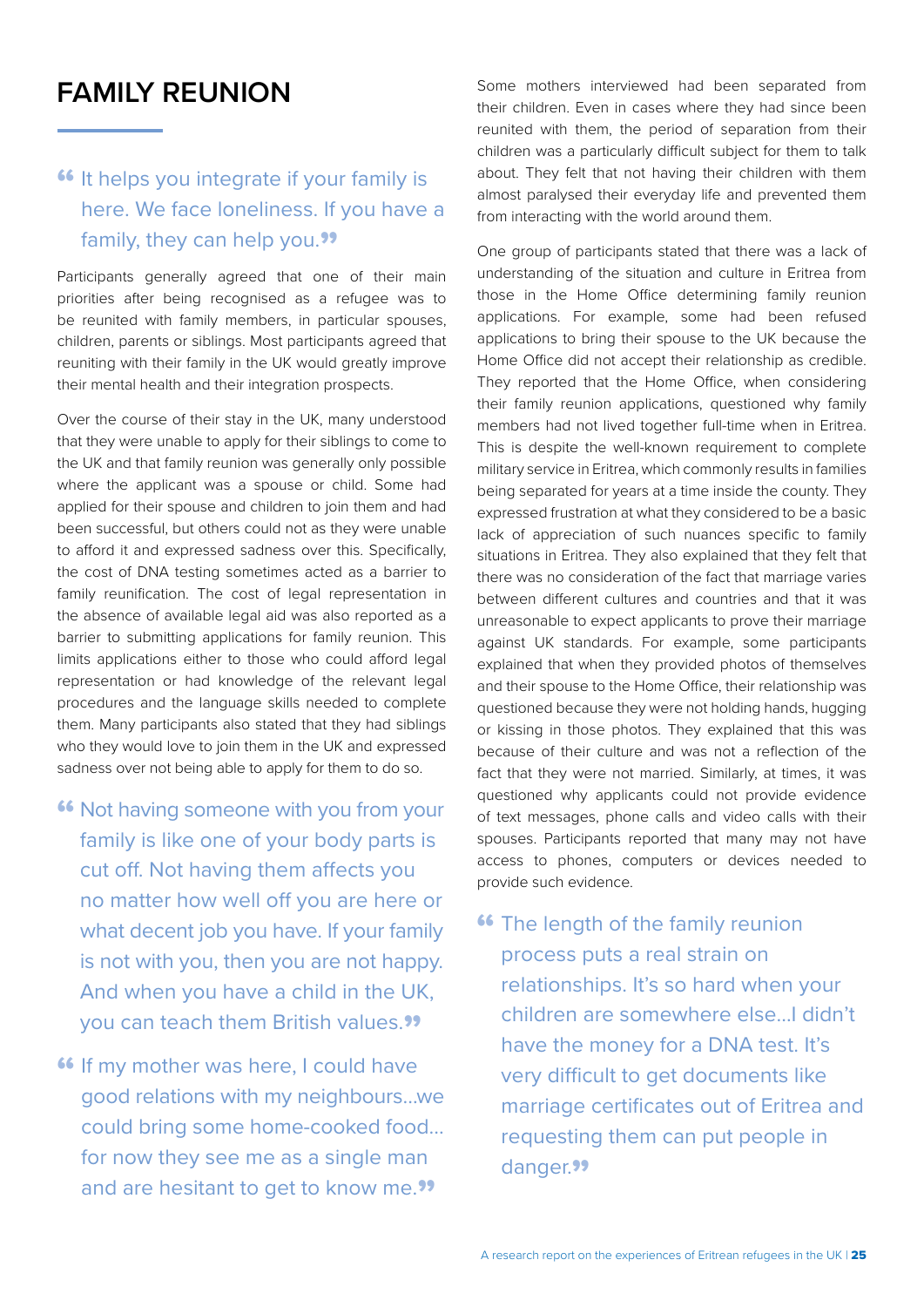#### **Can refugees apply for their family to join them in the UK?**

Family reunion is a process by which refugees can be reunited with their immediate pre-flight family. Where refugees apply for a family reunion visa, they do not need to pay an application fee and do not need to meet any financial, accommodation or English requirements.

To bring their family to the UK, an individual must be over 18 and currently have refugee status or humanitarian protection. A child who has been granted refugee status or humanitarian protection in the UK does not have a right to be a sponsor for refugee family reunion under the UK Immigration Rules. Refugees who have become British citizens cannot bring family to the UK under the refugee family reunion route.

Refugees can only apply for certain family members to join them in the UK. These are:

- A spouse (wife or husband) or civil partner.
- An unmarried/same sex partner, providing that they have been together for two years or more before they fled their own country to seek asylum and the UK partner was granted asylum or humanitarian protection on or after 9 October 2006.
- An unmarried child under the age of 18 who is not leading an independent life.

Source: British Red Cross, *Applying for Refugee Family Reunion*, <http://bit.ly/2KHXQjU>

- A child who had been conceived but was born after the parent left to seek asylum.
- Step-children who are under the age of 18 and who were part of the family unit before the UK step-parent fled to seek asylum in the UK. This only applies if the child's biological mother/father is dead.

Applications for other family members, not described above, may be considered outside the Immigration Rules and may be successful where there are exceptional or compassionate factors, though guidance provided to decision makers suggests that such cases will be "rare." Applications for other family members can also be made under other provisions of the Immigration Rules in specific circumstances (e.g. for dependent adult relatives and applications for children under Rule 319X). However, such rules are very narrow in their application and the requirements difficult to meet.

Applicants need to provide evidence to support their family reunion application. Because of the complex nature of some applications, refugees will often need to instruct a solicitor to assist with their application. Since 1 April 2013, refugee family reunion applications are no longer eligible for free legal advice under Legal Aid.

#### **Solutions proposed by participants**

Participants recommended providing legal aid for family reunion applications<sup>53</sup> and expanding the definition of family so that they could apply to bring their siblings and parents to the UK. One FGD put forward the notion of providing training on country-of-origin information to those who are making decisions on family reunion applications to ensure that case workers understood the nuances of Eritrean culture. Whilst participants understood the need to prove that family relationships did indeed exist, they felt that insensitive questions, misunderstandings and back and forth with the decision maker would be reduced if there was a better understanding of the situation in Eritrea.

When discussing the possibility of reuniting with family, participants were initially hesitant to share their experiences. Mothers interviewed in the PA, who had been or were currently separated from their children, found this topic particularly difficult to talk about. This is indicative of the significance of family to those interviewed and how important it is to their integration. In a recent report, UNHCR noted that "being able to reunite with family members can play an essential role in helping beneficiaries of international protection rebuild their lives and provide critical support as they adapt to new and challenging circumstances. It can fundamentally affect their ability to integrate in their new country and is often a crucial step in

**Discussion**

<sup>53</sup> Family reunion applications are within the scope of legal aid in Scotland.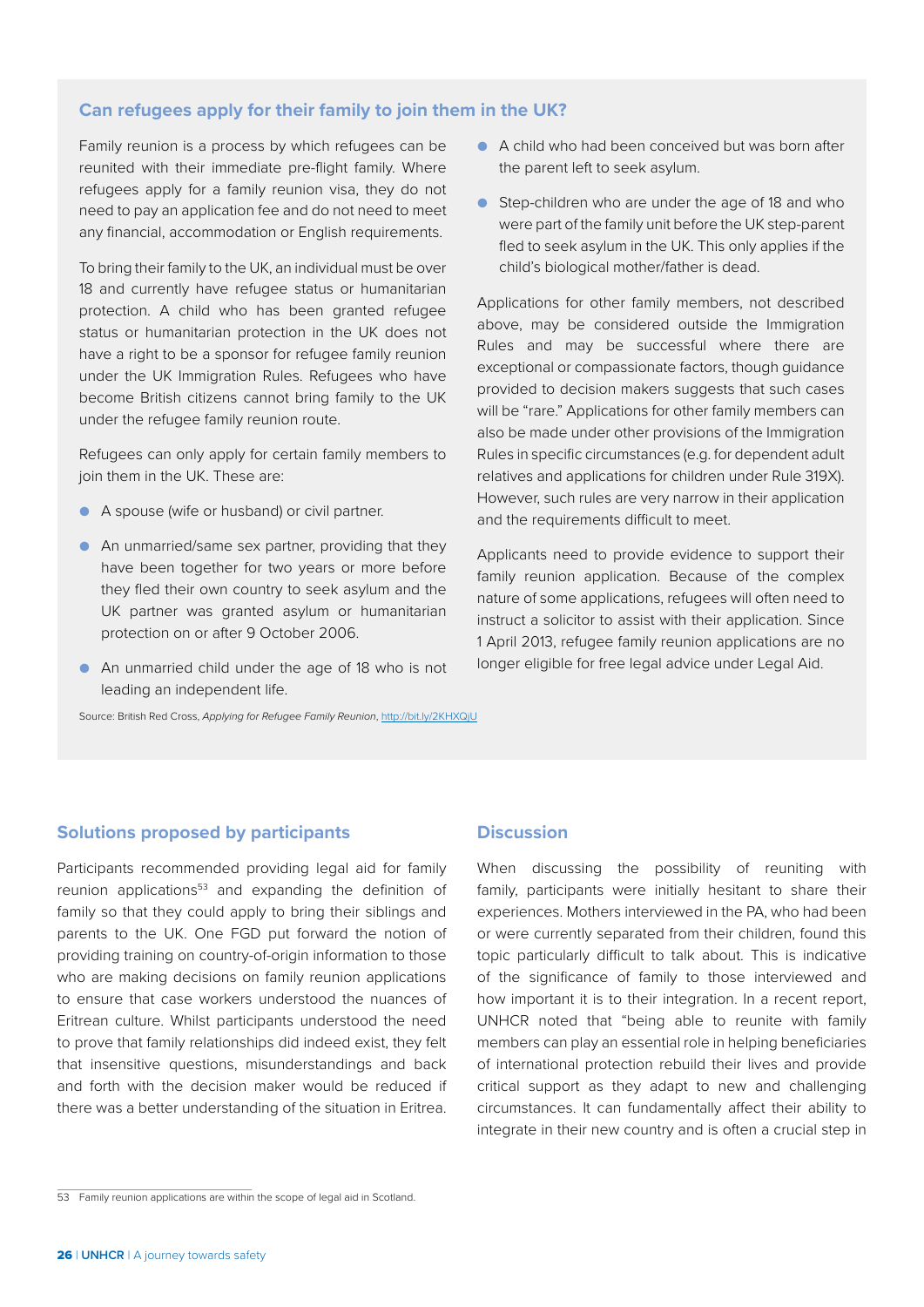their integration."54 Indeed, refugees who are reunited with their family benefit from a reinforced social support system which promotes their integration.<sup>55</sup>

Given the importance of family unity in improving integration prospects and the well-being of refugees, the UK authorities should reconsider the limitations set on legal aid eligibility for beneficiaries of international protection seeking family reunion. Qualified and regulated legal advisers are best placed to deal with and resolve the significant and diverse complexities that may be experienced throughout the UK family reunion process. In addition, the UK authorities should expand the definition of who qualifies for family reunion.56

Furthermore, UNHCR recognises the difficulties that some refugee populations can have in providing documentary evidence for the existence of their family relationships and encourages the UK and other States to ensure that such legal requirements to family reunion do not present insurmountable obstacles to refugee applicants.<sup>57</sup> Similarly, a report by the Independent Chief Inspector of Borders and Immigration on family reunion applications found that, for a range of reasons, "applicants from conflict areas or fragile states, such as Somalia and Eritrea, or those who are displaced and residing in a third country or in a refugee camp, may struggle to provide documentary evidence of identity or relationships."<sup>58</sup>

Given these difficulties and how they can negatively impact upon integration, UNHCR, the Refugee Council and Scottish Refugee Council encourage the Home Office to consider the possibility of strengthening training given to caseworkers so that they can ensure that decision makers have a sufficient understanding of practical and cultural factors that may be relevant in family reunion applications. This is in line with the recommendations of a recent report by the Council of Europe<sup>59</sup> which recommends that measures be taken to account for the particular (practical) problems refugees and their families face in reunification procedures. More flexible approaches to account for the distinct situations of different refugee populations and their families abroad could reduce the administrative burden on decision makers as it would result in less back and forth between them and the applicants.

**"** Having family with you would help make you feel at home, comfortable, and would make it easier to integrate.<sup>99</sup>

### **RECOMMENDATIONS**

- **The Ministry of Justice should lift legal aid restriction in England and Wales for beneficiaries of international protection seeking family reunion.**
- **The Home Office should allow for reunification of families in a wider set of circumstances than under current policy.** This includes:
	- **allowing child refugees in the UK the right to sponsor their close family,** so they can rebuild their lives together and help them integrate in their new community; and
	- **expanding who qualifies as 'family', so that young people who have turned 18 and elderly parents can join their family in the UK.**
- **The Home Office should improve training given to caseworkers making decisions on family reunion applications, including to ensure sufficient understanding of practical and cultural factors which can impact on applicants' ability to provide requested evidence to decision makers.**

<sup>54</sup> Nicholson, F, UNHCR Division of International Protection, *The "Essential Right" to Family Unity of Refugees and Others in Need of International Protection in the Context of Family Reunification*, 2018, ("UNHCR Essential Right to Family Unity")

<sup>55</sup> Council of Europe Commissioner for Human Rights, *Issue Paper: Realising the right to family reunification of refugees in Europe*, June 2017, ("Council of Europe Issue Issue Paper: Realising the right to family reunific Paper") <https://rm.coe.int/prems-052917-gbr-1700-realising-refugees-160x240-web/1680724ba0> and Refugee Council & Oxfam, *Safe but not Settled*, January 2018, ttps://www.refugeecouncil.org.uk/assets/0004/2515/Safe\_but\_not\_settled.pdf

<sup>56</sup> UNHCR, the Refugee Council, Amnesty International, Oxfam and the British Red Cross lead the the Families Together coalition (see<http://refugeestogether.co.uk/>) which calls on the Government to expand the definition of family, grant family reunion rights to refugee children and bring refugee family reunion back under the scope of legal aid.

<sup>57</sup> UNHCR Essential Right to Family Unity, note 54 above. 58 Independent Chief Inspector of Borders and Immigration, *An inspection of family reunion applications January to May 2016*, September 2016, [https://www.gov.uk/](https://www.gov.uk/government/uploads/system/uploads/attachment_data/file/561815/ICIBI-inspection-of-family-reunion-applications-January-to-May-2016.pdf) [government/uploads/system/uploads/attachment\\_data/file/561815/ICIBI-inspection-of-family-reunion-applications-January-to-May-2016.pdf](https://www.gov.uk/government/uploads/system/uploads/attachment_data/file/561815/ICIBI-inspection-of-family-reunion-applications-January-to-May-2016.pdf)

<sup>59</sup> Council of Europe Issue Paper, note 55 above.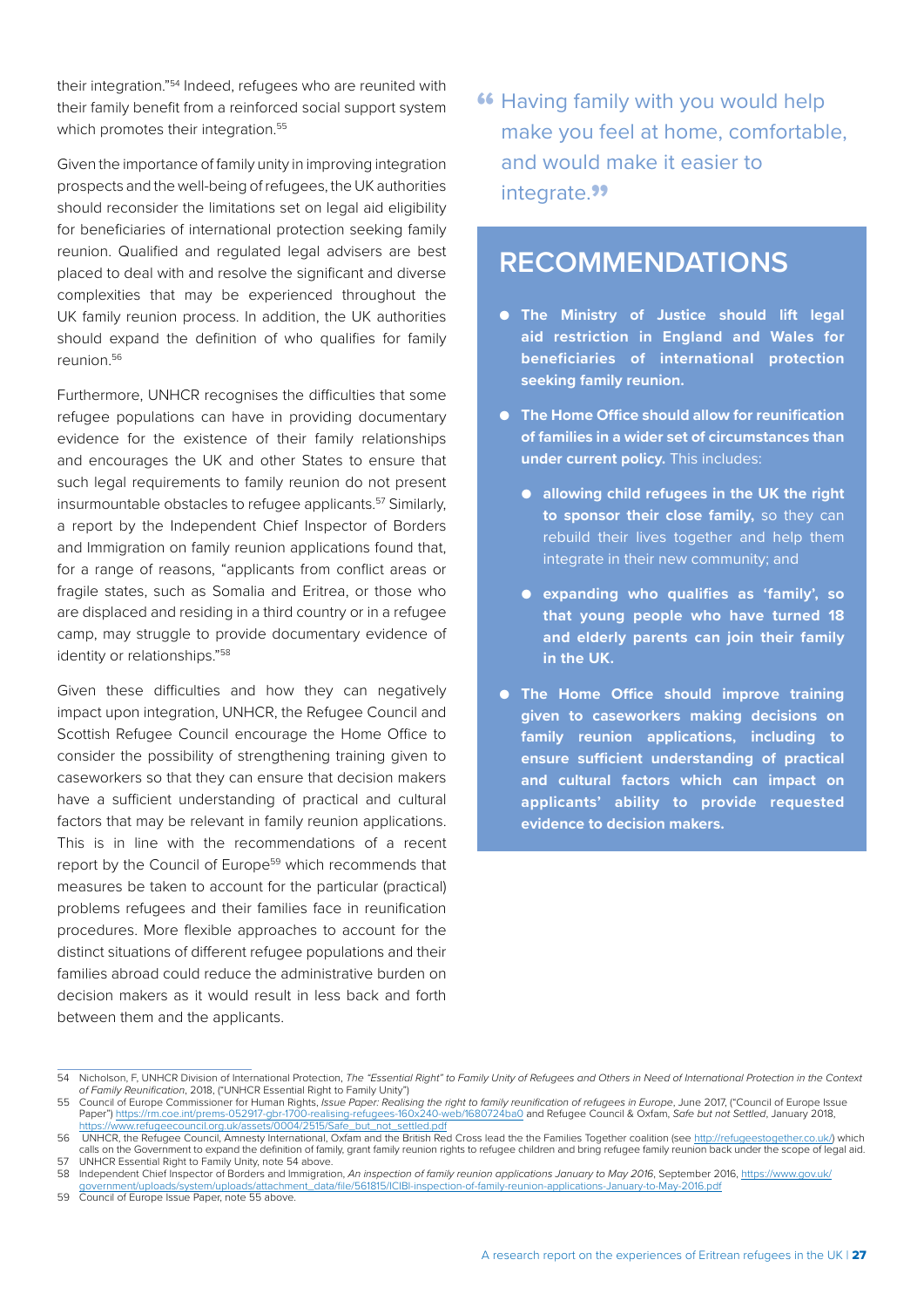## <span id="page-29-0"></span>**COMMUNITY COHESION & SAFETY**

Generally, participants reported having positive interactions with their local communities. Many described their local community as friendly and explained that they had British friends and friends from other nationalities. A few participants in both England and Scotland explained that they were too busy sorting out their lives to get to know their neighbours and to get involved in the local community. Some participants reported incidents of racism and verbal abuse and said language was a barrier to getting to know members of their local community.

One participant explained that she felt that it was hard to make friends in the UK. After she began attending her local library's conversation group, she said that she was able to make friends there. She said it was a positive experience to attend events run in her community. One focus group in England described how a local charity had organised football training with individuals from different countries who would speak to each other in English and share a meal. They described this as an effective way to learn English and meet others. They mentioned being able to learn what they described as common behaviour in the UK, such as saying "sorry" and "thank you" and holding open doors.

Churches and mosques, particularly those linked to their own Eritrean community, provided a key source of community for many of the participants. They were also an important source of support and advice. Some participants were assisted through the 'move on' period by friends whom they had met at church or at the mosque.

Participants had mixed feelings towards the Eritrean community in the UK. Some explained that in bigger cities, they were able to attend Eritrean community centres and a lot of participants had only or mostly Eritrean friends. However, some did not want to actively participate in the Eritrean community. This was a reflection of the fragmentation that some described as being present in the Eritrean community in the UK. Many spoke of discord in the community along political lines and of difficulty trusting other Eritreans. In fact, participants in one FGD reported that their community centre had closed down because of tensions along these political lines. Some also reported that those within the Eritrean community whom they did not know, were not very supportive of them upon recognition and did not help them as they started their new life.

As regards their safety and whether they felt protected, many participants who had stayed in hostel accommodation described feeling unsafe there. Some participants highlighted negative incidents from local communities such as discrimination or racism. One participant in Scotland felt discriminated against because she wore a headscarf based on the way she was spoken about and treated in the wider community.

Despite these incidents, the overall feedback from the consultations was that participants felt safe in the UK. They felt that their human rights were protected with one participant stating, "*From the beginning, I felt like I'm human when I arrived here, like anybody else here.*" Another stated, "*I feel free and respected here. I like how I am being treated.*"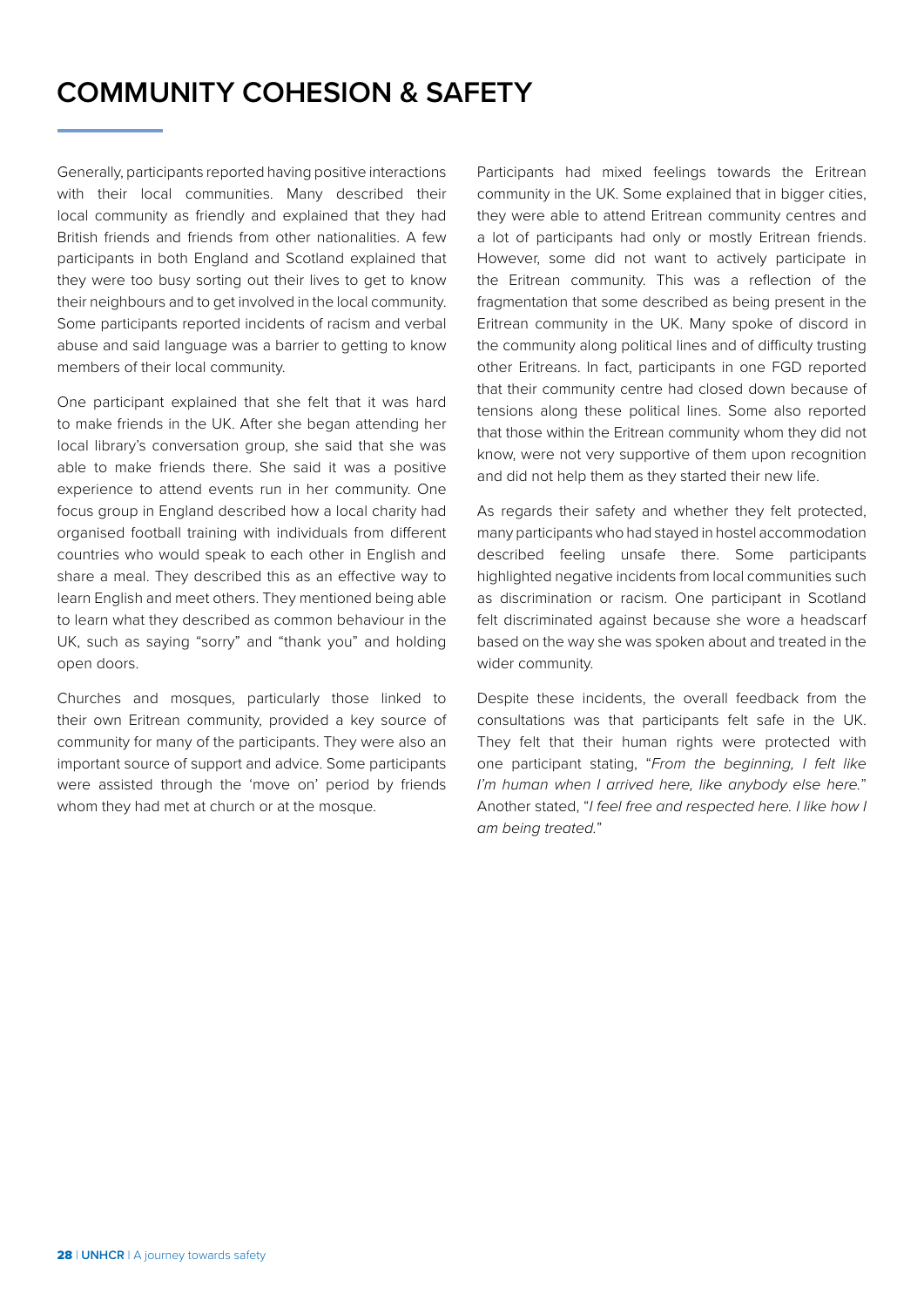#### **Solutions proposed by participants**

Participants felt generally positive about how they had mixed with the local community around them. However, they expressed a wish for more structured opportunities to do so. They also expressed the desire for members of their community to approach them and they hoped that media and other outlets would show them and their religions and customs positively. This, it was felt, would help them find friends in the local community. Participants were thankful that they were given the opportunity to meet others within their community at the PA and many wanted to see the establishment of more Eritrean community centres so that they could find support from other refugees.

#### **Discussion**

Social cohesion is a large part of integration and UNHCR, the Refugee Council and Scottish Refugee Council recognise that for refugees to feel fully integrated in society, they need to feel connected and safe in the area and community that they live in.

Refugees have often faced trauma and further social isolation and these experiences can be detrimental to their well-being and their ability to contribute positively to society. Those at the local community level can play an important role in making refugees feel included and ensure that they are not socially isolated or marginalised. A number of good practices regarding community cohesion were highlighted by the participants, such as community organised events. UNHCR, the Refugee Council and Scottish Refugee Council therefore recognise the benefits of a possible initiative by the Government to work closely with the charity and voluntary sector to promote refugee social inclusion.

## **RECOMMENDATIONS**

- **Where, during the asylum process, the Home Office identifies individual cases with early integration challenges, such cases should be referred to local groups and NGOs to prevent isolation and diminished resilience.**
- **The UK Government and organisations working to protect and support refugees should work more closely with the media to highlight the positive contributions made by refugees and migrants to local communities.**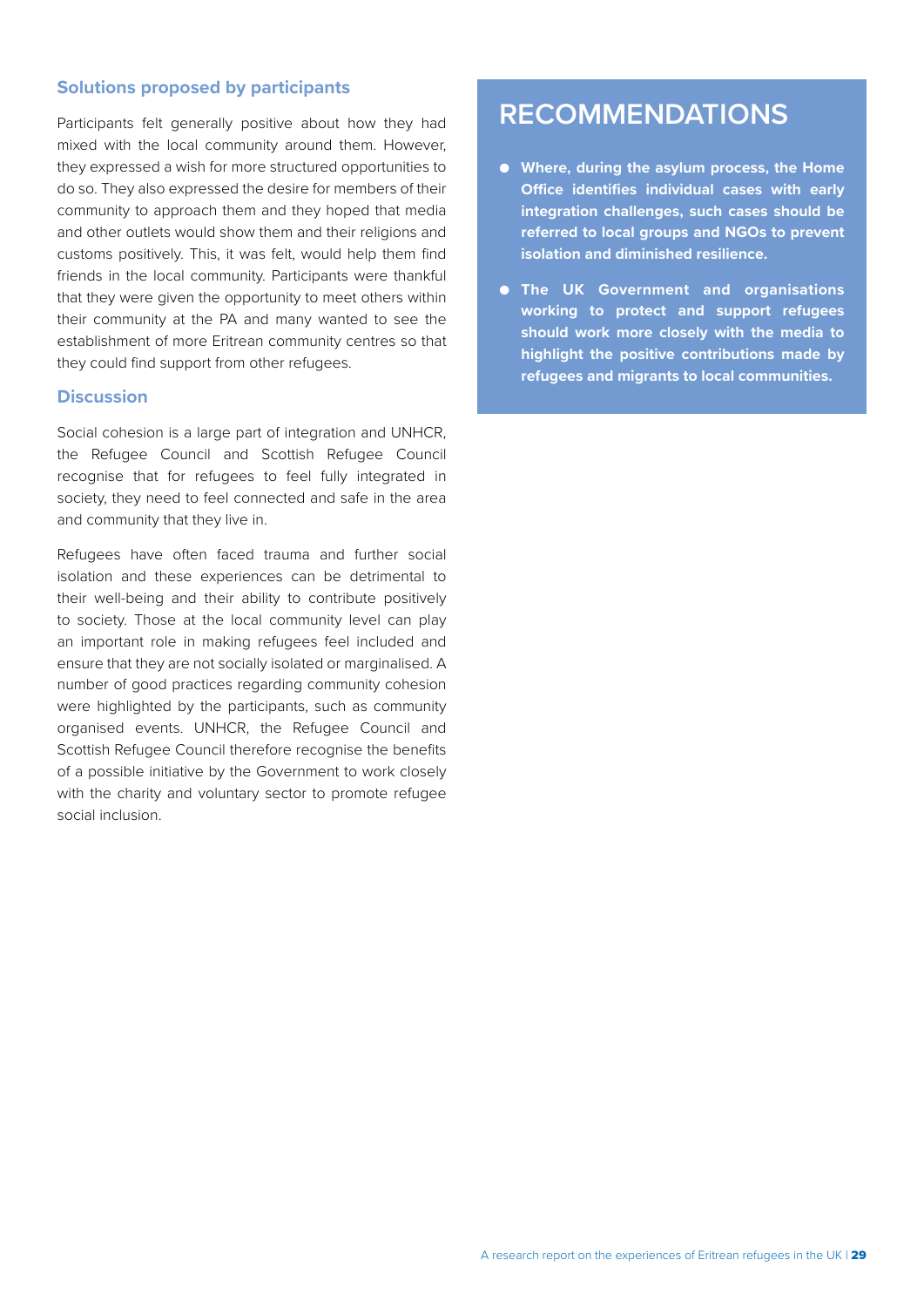# <span id="page-31-0"></span>**CONCLUSION**

Overall, whilst the PA identified that newly recognised refugees had some positive experiences in the UK, the findings demonstrated that several procedural aspects of the UK's asylum system had negative bearings on their lives. These impacted upon their ability to integrate into British society and engage with the communities they live in.

In PA discussions, the short 'move on' period was recognised as a significant challenge to integration. Furthermore, it was observed in areas including employment, language and local community integration that charities often fill the gaps in asylum-seeker support and frequently provide refugees with advice, information and amenities. Operating on limited resources, these charities are unable to offer newly recognised refugees a comprehensive system of support. Other major challenges raised were mostly in relation to access to education and English language classes, particularly with the need to receive more tailored support that considers other responsibilities such as employment and childcare.

In the PA, participants also expressed a desire for more information to be given about accessing and making use of the NHS in England and Scotland. Discussions on health emphasised the need for more clarity on accessing mental healthcare support, as many pre-existing mental health concerns such as PTSD, anxiety and depression had been exacerbated during the asylum process and by the challenges faced following recognition. Finally, the limitations surrounding family reunion provisions and the inability of many participants to have their remaining relatives join them in the UK were also identified as inhibiting integration.

In light of these challenges, the PA therefore considered the solutions proposed by participants and makes recommendations focused on addressing certain gaps within the asylum system to improve the integration prospects of newly recognised refugees in the UK and to strengthen Government policy and practice for all refugees, regardless of how they arrived.

Throughout the duration of the PA, participants expressed what integration meant to them. Many echoed the sentiment of one participant who stated that "*integration for me is belonging in the place that you like and benefitting from equal opportunities in that place.*" Almost all participants agreed that successful integration is not one-sided and that it involves the host community also learning about their culture and experiences. These responses correlate with the approach and work that UNHCR, the Refugee Council and Scottish Refugee Council do to enable refugee integration in the UK and to help refugees rebuild their lives in dignity and with respect for their identity. UNHCR's Executive Committee's recognises that "the integration of refugees is a dynamic and multifaceted two-way process which requires efforts by all parties concerned, including a preparedness on the part of refugees to adapt to the host society without having to forego their own cultural identity, and a corresponding readiness on the part of host communities and public institutions to welcome refugees and meet the needs of a diverse population."<sup>60</sup> The PA reiterated that successful integration is a fundamental component of protection and provides individuals with the opportunity to rebuild their lives.

UNHCR, the Refugee Council and the Scottish Refugee Council are very grateful to the Home Office and stakeholders for their positive and constructive engagement with this study.

<sup>60</sup> UNHCR Executive Committee, Conclusion on Local Integration, No. 104 (LVI) – 2005, 7 October 2005, No. 104 (LVI) – 2005,<http://www.refworld.org/docid/4357a91b2.html>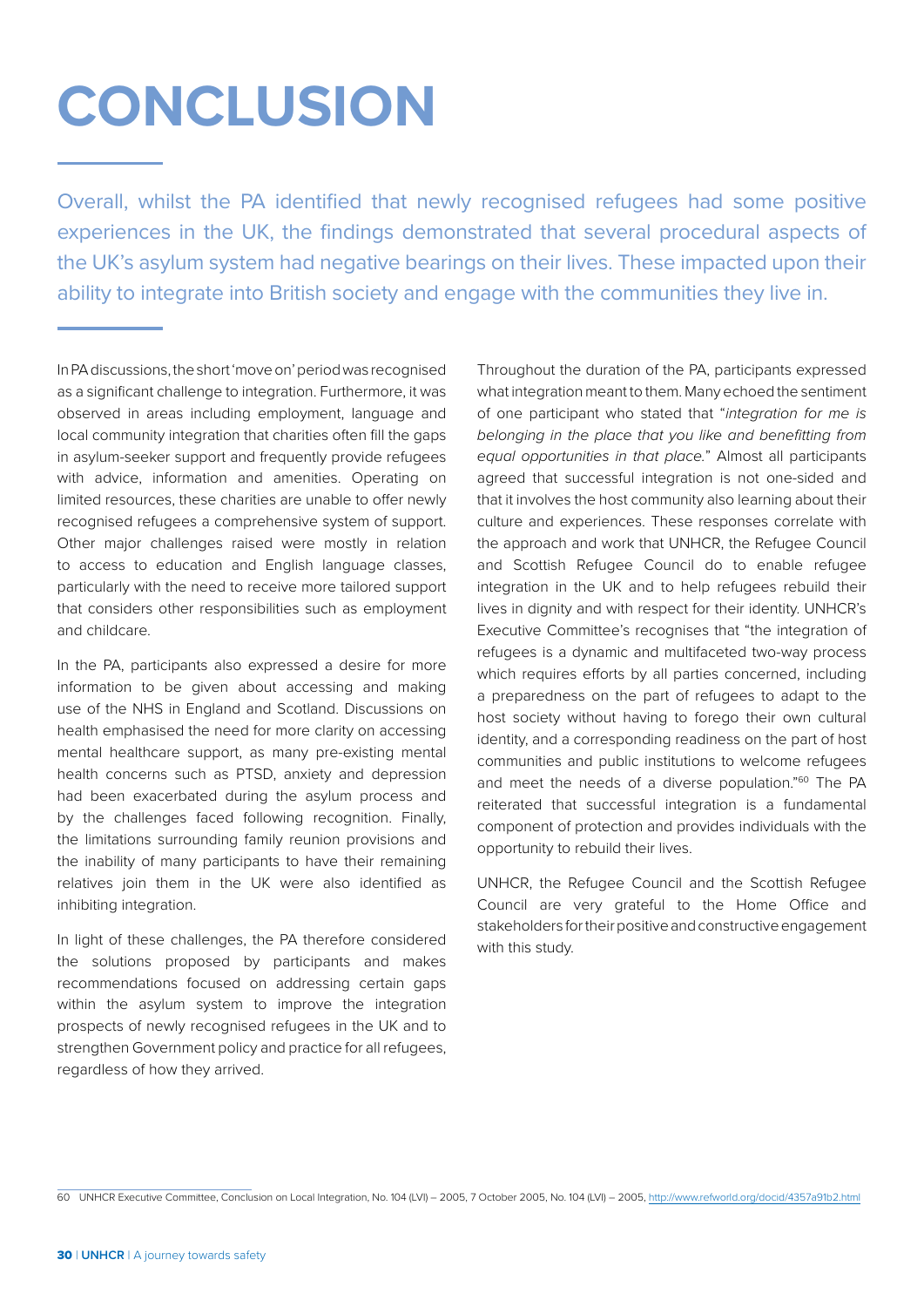# <span id="page-32-0"></span>**BIBLIOGRAPHY**

Ager, A. and Strang, A, *Indicators of Integration: Final Report. Home Office Development and Practice Report 28*, 2004, available at: [http://goo.gl/TnSNTS](http://goo.gl/TnSNTS ) 

All Party Parliamentary Group on Refugees, *Refugees Welcome? The Experience of New Refugees in the UK*, April 2017, available at: [https://www.refugeecouncil.org.uk/assets/0004/0316/APPG\\_on\\_Refugees\\_-\\_Refugees\\_Welcome\\_report.pdf](https://www.refugeecouncil.org.uk/assets/0004/0316/APPG_on_Refugees_-_Refugees_Welcome_report.pdf   ) 

Bloch, *A, Research Report No 179: Corporate Document Services Refugees' opportunities and barriers in employment and training*, available at: [http://webarchive.nationalarchives.gov.uk/20130125102620/http://research.dwp.gov.uk/asd/asd5/](http://webarchive.nationalarchives.gov.uk/20130125102620/http://research.dwp.gov.uk/asd/asd5/rrep179.pdf) [rrep179.pdf](http://webarchive.nationalarchives.gov.uk/20130125102620/http://research.dwp.gov.uk/asd/asd5/rrep179.pdf)

British Red Cross, *The Move-On Period: An Ordeal For New Refugees*, 2014, available at: [https://www.redcross.org.uk/](https://www.redcross.org.uk/about-us/what-we-do/we-speak-up-for-change/improving-the-lives-of-refugees/refugee-move-on-period) [about-us/what-we-do/we-speak-up-for-change/improving-the-lives-of-refugees/refugee-move-on-period](https://www.redcross.org.uk/about-us/what-we-do/we-speak-up-for-change/improving-the-lives-of-refugees/refugee-move-on-period)

Council of Europe Commissioner for Human Rights, *Issue Paper: Realising the right to family reunification of refugees in Europe*, June 2017, available at: <https://rm.coe.int/prems-052917-gbr-1700-realising-refugees-160x240-web/1680724ba0>

European Commission, *Handbook on Integration for policy-makers and practitioners*, Third Edition, April 2010, available at: [https://ec.europa.eu/home-affairs/sites/homeaffairs/files/e-library/docs/handbook\\_integration/docl\\_12892\\_168517401\\_en.pdf](https://ec.europa.eu/home-affairs/sites/homeaffairs/files/e-library/docs/handbook_integration/docl_12892_168517401_en.pdf)

European Parliament, *Labour Market Integration of Refugees: Strategies and good practices*, March 2016, available at: [http://www.europarl.europa.eu/RegData/etudes/STUD/2016/578956/IPOL\\_STU\(2016\)578956\\_EN.pdf](http://www.europarl.europa.eu/RegData/etudes/STUD/2016/578956/IPOL_STU(2016)578956_EN.pdf)

Independent Chief Inspector of Borders and Immigration, *An inspection of family reunion applications January to May 2016, September 2016*, available at: [https://www.gov.uk/government/uploads/system/uploads/attachment\\_data/file/561815/](https://www.gov.uk/government/uploads/system/uploads/attachment_data/file/561815/ICIBI-inspection-of-family-reunion-applications-January-to-May-2016.pdf) [ICIBI-inspection-of-family-reunion-applications-January-to-May-2016.pdf](https://www.gov.uk/government/uploads/system/uploads/attachment_data/file/561815/ICIBI-inspection-of-family-reunion-applications-January-to-May-2016.pdf)

MIND, *A civilised society: Mental health provision for refugees and asylum-seekers in England and Wales*, 2009, available at: <https://www.mind.org.uk/media/273472/a-civilised-society.pdf>

Nicholson, F, UNHCR Division of International Protection, *The "Essential Right" to Family Unity of Refugees and Others in Need of International Protection in the Context of Family Reunification*, 2018, available at:<http://www.unhcr.org/5a8c413a7.pdf>

Refugee Action, *Let Refugees Learn*, May 2016, available at: [http://www.refugee-action.org.uk/wp-content/uploads/2016/11/](http://www.refugee-action.org.uk/wp-content/uploads/2016/11/letrefugeeslearnfullreport.pdf) [letrefugeeslearnfullreport.pdf](http://www.refugee-action.org.uk/wp-content/uploads/2016/11/letrefugeeslearnfullreport.pdf)

Refugee Action, *Locked Out of Learning: A Snapshot of ESOL provision in England*, March 2017, available at: [http://www.](http://www.refugee-action.org.uk/wp-content/uploads/2017/02/Locked_out_of_learning_briefing_paper_February_2017.pdf) [refugee-action.org.uk/wp-content/uploads/2017/02/Locked\\_out\\_of\\_learning\\_briefing\\_paper\\_February\\_2017.pdf](http://www.refugee-action.org.uk/wp-content/uploads/2017/02/Locked_out_of_learning_briefing_paper_February_2017.pdf)

Refugee Council, *28 days later: experiences of new refugees in the UK*, May 2014, available at: [https://www.refugeecouncil.](https://www.refugeecouncil.org.uk/assets/0003/1769/28_days_later.pdf) [org.uk/assets/0003/1769/28\\_days\\_later.pdf](https://www.refugeecouncil.org.uk/assets/0003/1769/28_days_later.pdf)

Refugee Council, *England's forgotten refugees: out of the fire and into the frying pan*, May 2016, available at: [https://www.](https://www.refugeecouncil.org.uk/assets/0003/7935/England_s_Forgotten_Refugees_final.pdf) [refugeecouncil.org.uk/assets/0003/7935/England\\_s\\_Forgotten\\_Refugees\\_final.pdf](https://www.refugeecouncil.org.uk/assets/0003/7935/England_s_Forgotten_Refugees_final.pdf)

Refugee Council, *Refugees without refuge*, September 2017, available at: [https://www.refugeecouncil.org.uk/](https://www.refugeecouncil.org.uk/assets/0004/1432/Refugees_without_refuge_Sept_2017.pdf) [assets/0004/1432/Refugees\\_without\\_refuge\\_Sept\\_2017.pdf](https://www.refugeecouncil.org.uk/assets/0004/1432/Refugees_without_refuge_Sept_2017.pdf)

Refugee Council & Oxfam, *Safe but not Settled*, January 2018, available at: [https://www.refugeecouncil.org.uk/](https://www.refugeecouncil.org.uk/assets/0004/2515/Safe_but_not_settled.pdf) [assets/0004/2515/Safe\\_but\\_not\\_settled.pdf](https://www.refugeecouncil.org.uk/assets/0004/2515/Safe_but_not_settled.pdf)

Sen P, *The mental health needs of asylum-seekers and refugees-challenges and solutions*, British Journal of Psychiatry International 13, 2016, available at:<https://www.ncbi.nlm.nih.gov/pmc/articles/PMC5619616/pdf/BJPI-13-30.pdf>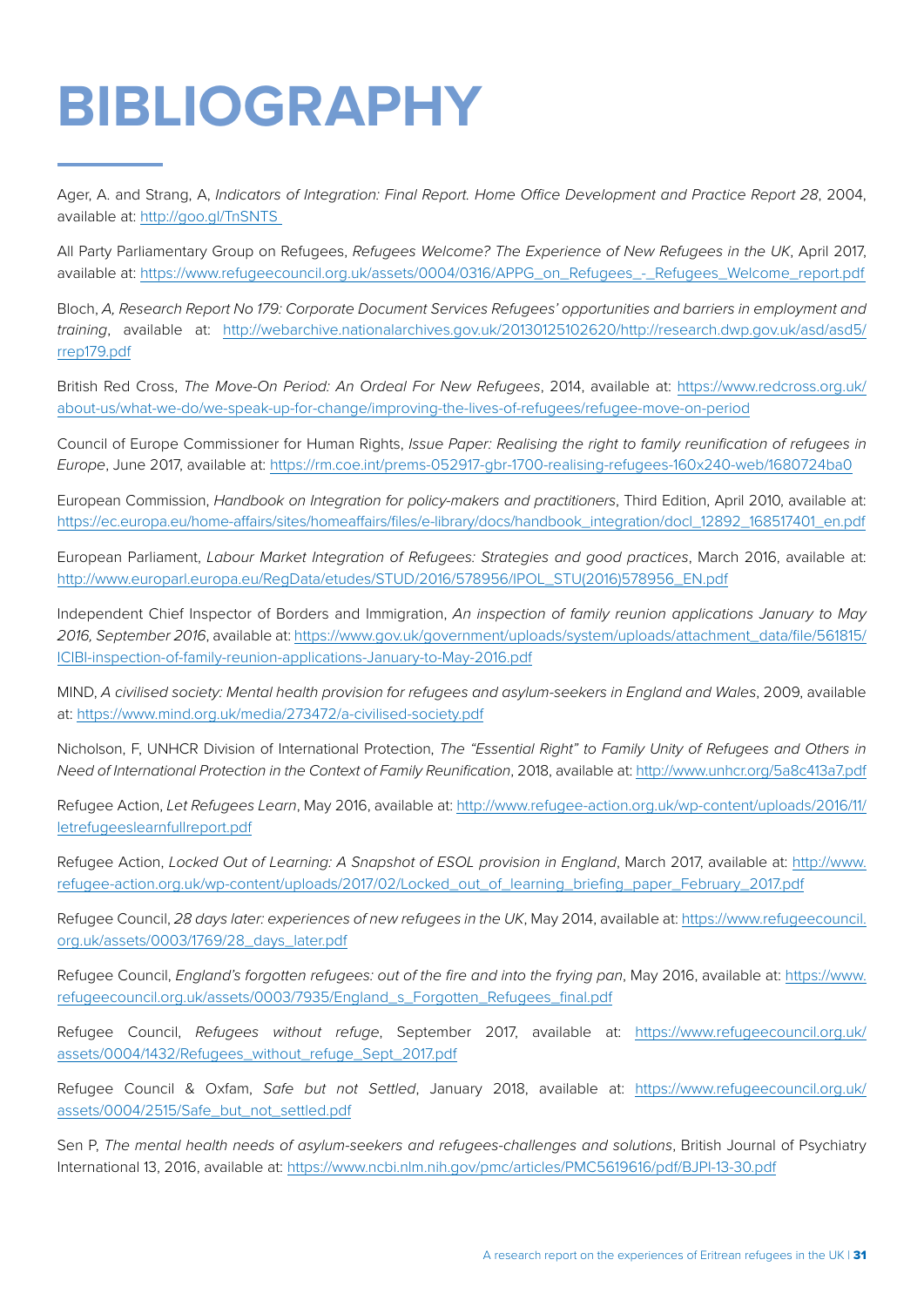Strang, A, *'I want to participate.' transition experiences of new refugees in Glasgow*, 16 May 2017, available at: [https://](https://eresearch.qmu.ac.uk/bitstream/handle/20.500.12289/4835/eResearch%25204835.pdf?sequence=1&isAllowed=y) [eresearch.qmu.ac.uk/bitstream/handle/20.500.12289/4835/eResearch%25204835.pdf?sequence=1&isAllowed=y](https://eresearch.qmu.ac.uk/bitstream/handle/20.500.12289/4835/eResearch%25204835.pdf?sequence=1&isAllowed=y)

The Mental Health Foundation, Scottish Refugee Council & See Me, *Policy Briefing: Refugees, mental health and stigma in Scotland*, August 2016, available at: http://www.scottishrefugeecouncil.org.uk/assets/0001/1369/Anti-stigma\_briefing [FINAL.pdf](http://www.scottishrefugeecouncil.org.uk/assets/0001/1369/Anti-stigma_briefing_FINAL.pdf)

The Scottish Government, *New Scots: Integrating Refugees in Scotland's Communities 2014 - 2017, Final Report*, March 2017, available at:<http://www.gov.scot/Publications/2017/03/5825/0>

The Scottish Government, *New Scots Refugee Integration Strategy 2018 – 2022, Final Report*, January 2018, available at: <http://www.gov.scot/Publications/2018/01/7281>

UK Government, *Integrated Communities Strategy Green Paper*, March 2018, available at [https://www.gov.uk/government/](https://www.gov.uk/government/consultations/integrated-communities-strategy-green-paper) [consultations/integrated-communities-strategy-green-paper](https://www.gov.uk/government/consultations/integrated-communities-strategy-green-paper)

Welsh Assembly Government, *The Welsh Government Refugee Inclusion Strategy*, 2008, available at: [https://gov.wales/](https://gov.wales/dsjlg/publications/communityregendevelop/refugeeinclusionstrategy/strategye.pdf?lang=en) [dsjlg/publications/communityregendevelop/refugeeinclusionstrategy/strategye.pdf?lang=en](https://gov.wales/dsjlg/publications/communityregendevelop/refugeeinclusionstrategy/strategye.pdf?lang=en)

Wilson, W & Barton, C, *Comparison of homelessness duties in England, Wales, Scotland and Northern Ireland, Briefing Paper Number 7201*, 5 April 2018, available at: [https://researchbriefings.parliament.uk/ResearchBriefing/Summary/CBP-](https://researchbriefings.parliament.uk/ResearchBriefing/Summary/CBP-7201#fullreport)[7201#fullreport](https://researchbriefings.parliament.uk/ResearchBriefing/Summary/CBP-7201#fullreport)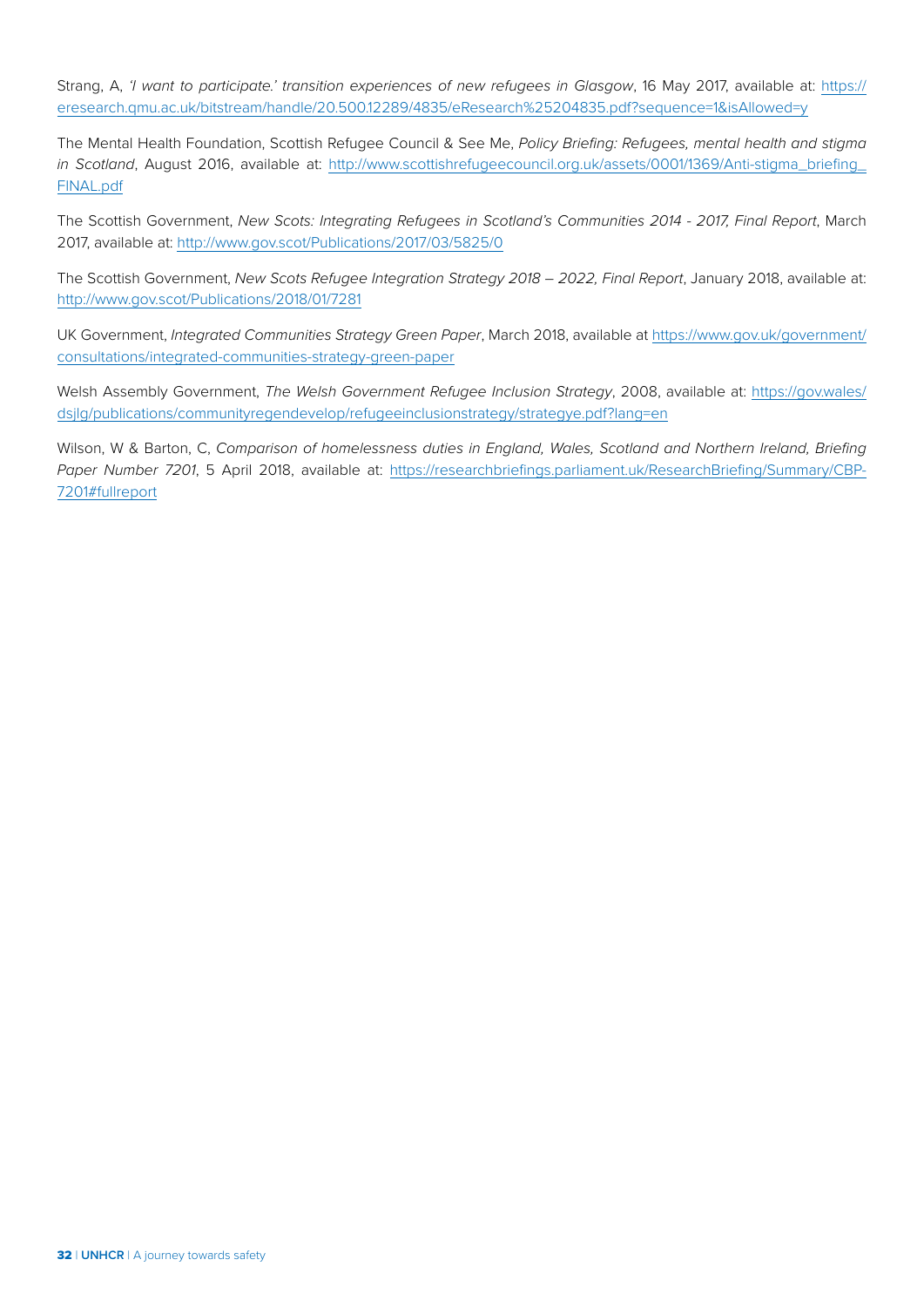**UNHCR, UN Refugee Agency** 10 Furnival Street London EC4A 1AB [www.unhcr.org/uk/](http://www.unhcr.org/uk/ )

#### **Scottish Refugee Council**

6th Floor, Portland House 17 Renfield Street Glasgow, G2 5AH [www.scottishrefugeecouncil.org.uk](http://www.scottishrefugeecouncil.org.uk )

#### **British Refugee Council (commonly called the Refugee Council)**

Gredley House 11 Broadway London E15 4BQ [www.refugeecouncil.org.uk](http://www.refugeecouncil.org.uk )

Company limited by guarantee registered in England and Wales [No 2727514] and a registered charity [No 1014576]. Registered office: Gredley House,11 Broadway, Stratford, E15 4BQ, United Kingdom VAT registration no: 936 519 988 © 2016 British Refugee Council (known as the Refugee Council).